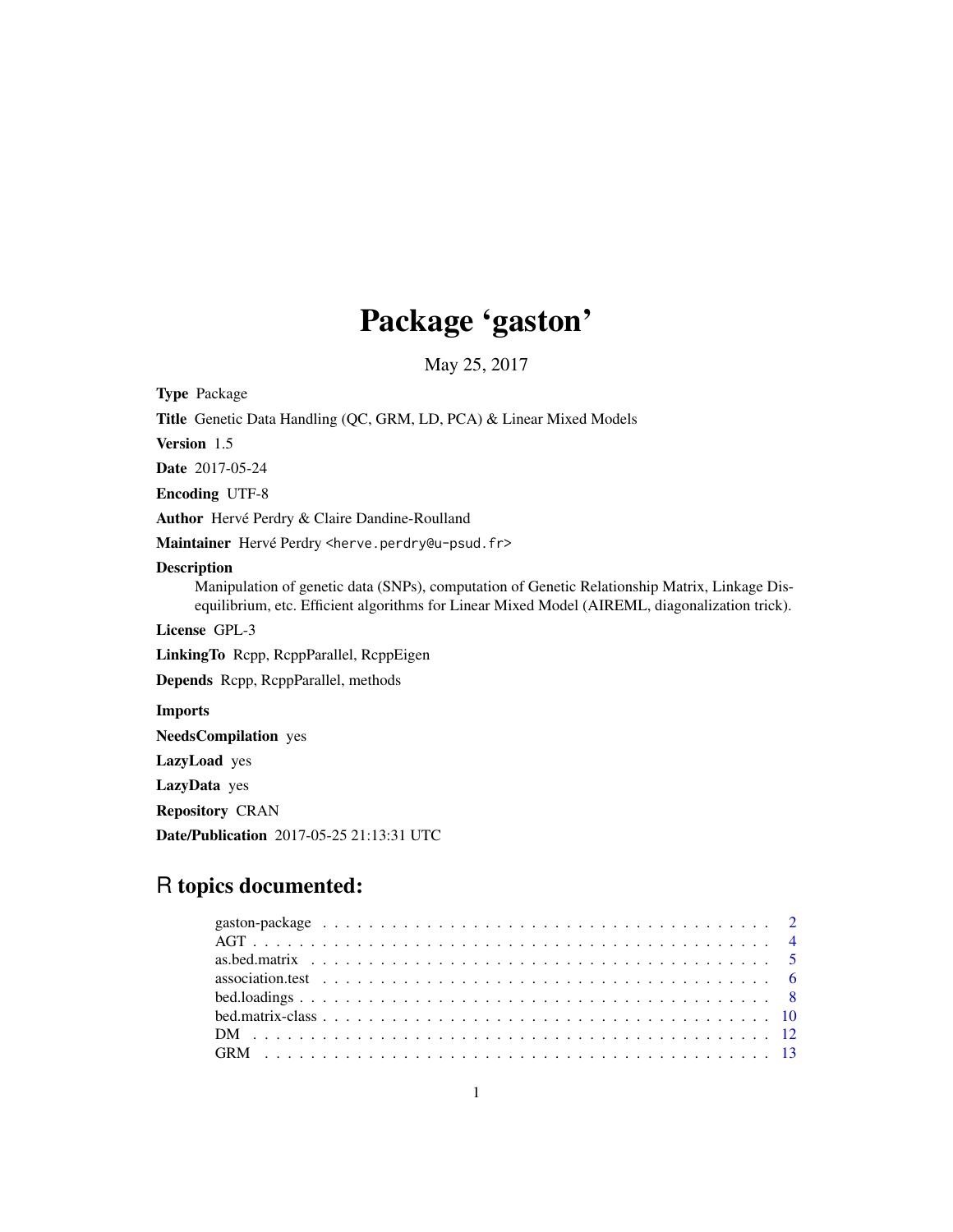<span id="page-1-0"></span>

|                                       | 40<br>41<br>42       |
|---------------------------------------|----------------------|
|                                       | 36<br>38             |
|                                       | 32<br>33<br>34       |
| $logistic.mm.airem1                 $ | 28<br>-30<br>31      |
|                                       | 24<br>25<br>27       |
|                                       | 20<br>21             |
|                                       | $-15$<br>$-16$<br>17 |

gaston-package *gaston*

#### Description

Manipulation of genetic data (SNPs), computation of Genetic Relationship Matrix, Linkage Disequilibrium, etc. Efficient algorithms for Linear Mixed Model (AIREML, diagonalisation trick).

# Introducing gaston

Gaston offers functions for efficient manipulation of large genotype (SNP) matrices, and stateof-the-art implementation of algorithms to fit Linear Mixed Models, that can be used to compute heritability estimates or to perform association tests.

Thanks to the packages [Rcpp](#page-0-0), [RcppParallel](#page-0-0), [RcppEigen](#page-0-0), gaston functions are mainly written in  $C++$ .

Many functions are multithreaded; the number of threads can be setted through RcppParallel function [setThreadOptions](#page-0-0). It is advised to try several values for the number of threads, as using too many threads might be conterproductive due to an important overhead.

Some functions have a verbose argument, which controls the function verbosity. To mute all functions at once you can use options (gaston.verbose = FALSE).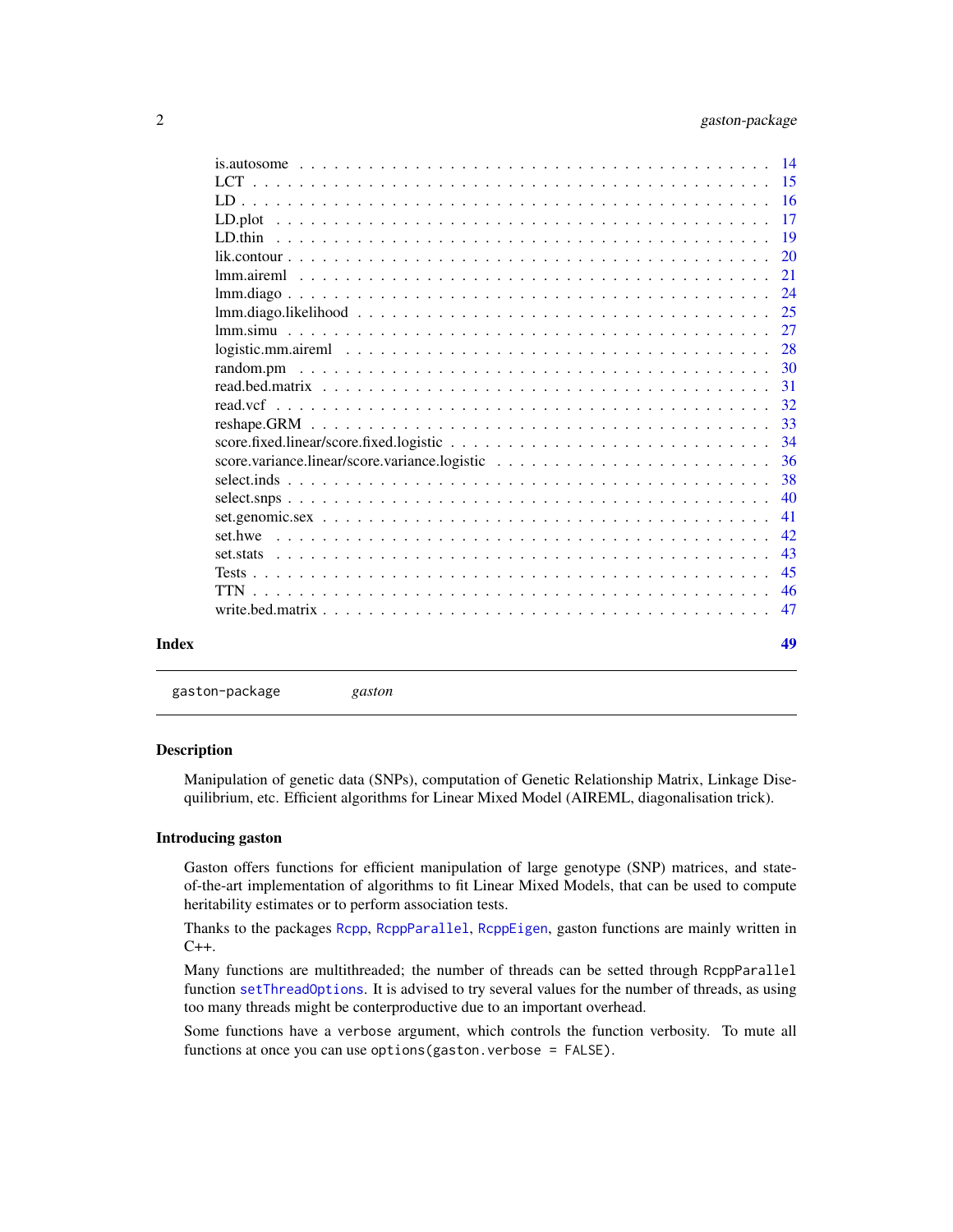#### <span id="page-2-0"></span>gaston-package 3

#### Genotype matrices

An S4 class for genotype matrices is defined, named [bed.matrix](#page-9-1). Each row corresponds to an individual, and each column to a SNP. They can be read from files using [read.bed.matrix](#page-30-1) and saved using [write.bed.matrix](#page-46-1). The function [read.vcf](#page-31-1) reads VCF files; it relies on the package [WhopGenome](#page-0-0).

In first approach, a bed.matrix behaves as a "read-only" matrix containing only 0, 1, 2 and NAs, unless the genotypes are standardized (use [standardize<-](#page-9-1)). They are stored in a compact form, each genotype being coded on 2 bits (hence 4 genotypes per byte).

Bed.matrices can be converted to numerical matrices with [as.matrix](#page-0-0), and multiplied with numeric vectors or matrices with %\*% (this feature can be used e.g. to simulate quantitative phenotypes, see a basic example in the example section of [association.test](#page-5-1)).

It is possible to subset bed.matrices just as base matrices, writing e.g.  $x[1:100,]$  to extract the first 100 individuals, or  $x[1:100,1000:1999]$  for extract the SNPs 1000 to 1999 for these 100 individuals. The use of logical vectors for subsetting is allowed too. The functions [select.inds](#page-37-1) and select. snps can also be used for subsetting with a nice syntax.

Some basic descriptive statistics can be added to a bed.matrix with [set.stats](#page-42-1) (since gaston 1.4, this function is called by default by all functions that create a bed.matrix, unless options (gaston.auto.set.stats = FALSE was set. Hardy-Weinberg Equilibrium can be tested for all SNPs with [set.hwe](#page-41-1).

#### Crossproducts of standardized matrices

If X is a standardized  $n \times q$  genotype matrix, a Genetic Relationship Matrix (GRM) of the individuals can be computed as

$$
GRM = \frac{1}{q-1}XX'
$$

where  $q$  is the number of SNPs. This computation is done by the function [GRM](#page-12-1). The eigen decomposition of the GRM produces the Principal Components (PC) of the data set. If needed, the loadings corresponding to the PCs can be retrieved using bed. loadings.

Doing the above crossproduct in the reverse order produces a moment estimate of the Linkage Disequilibrium:

$$
LD = \frac{1}{n-1}X'X
$$

where n is the number of individuals. This computation is done by the function [LD](#page-15-1) (usually, only parts of the whole LD matrix is computed). This method is also used by [LD.thin](#page-18-1) to extract a set of SNPs in low linkage disequilibrium (it is often recommended to perform this operation before computing the GRM).

#### Linear Mixed Models

[lmm.aireml](#page-20-1) is a function for linear mixed models parameter estimation and BLUP computations.

The model considered is of the form

$$
Y = X\beta + \omega_1 + \ldots + \omega_k + \varepsilon
$$

with  $\omega_i \sim N(0, \tau_i K_i)$  for  $i \in 1, ..., k$  and  $\varepsilon \sim N(0, \sigma^2 I_n)$ .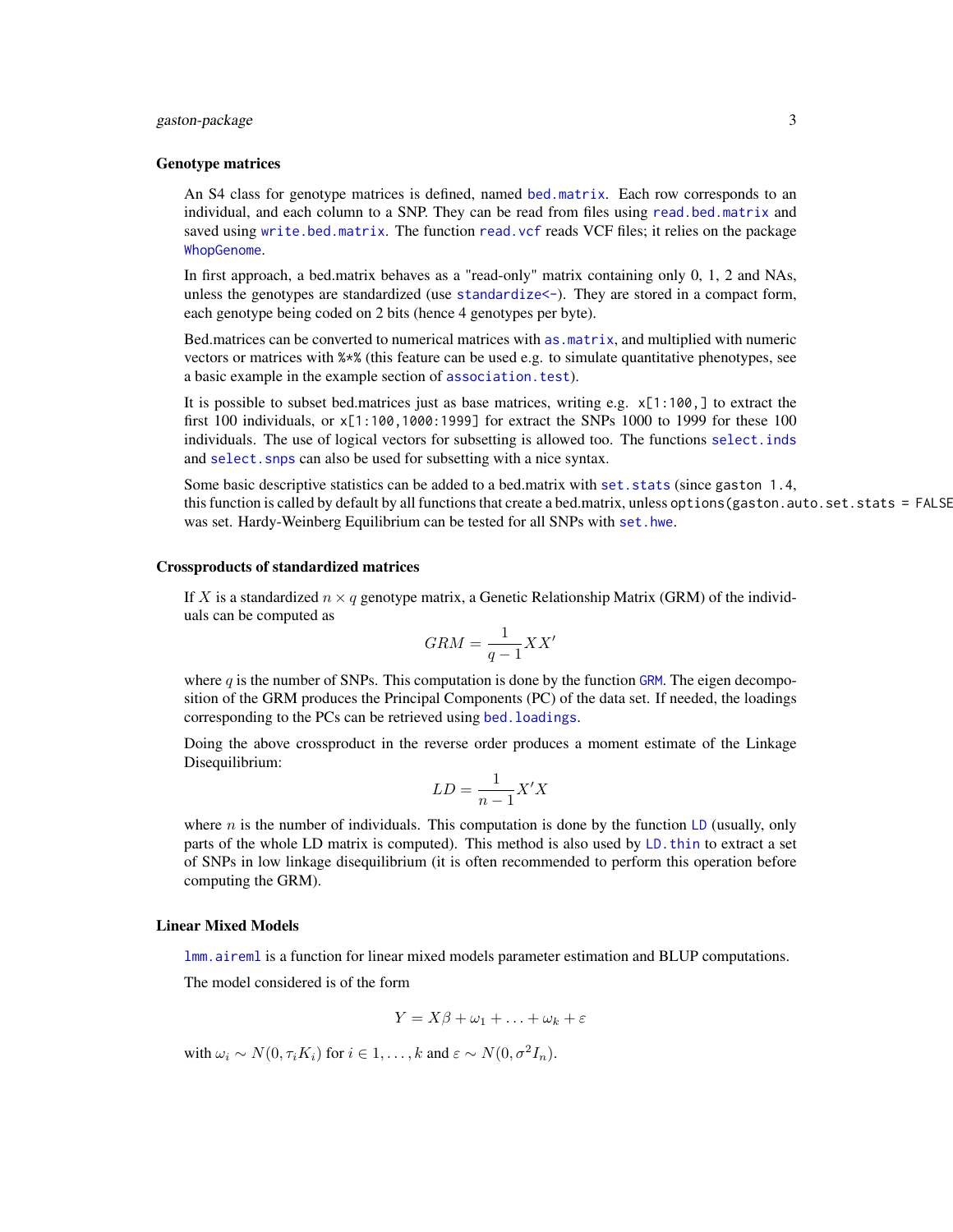<span id="page-3-0"></span>Note that very often in genetics a mixed model is written as

$$
Y = X\beta + Zu + \varepsilon
$$

with Z a standardized genotype matrix, and  $u \sim N(0, \tau I_q)$ . In that case, denoting  $\omega = Zu$ ,  $\omega \sim N(0, \tau ZZ')$  and letting  $K = ZZ'$  we get a mixed model of the previous form.

When  $k = 1$  in the above general model (only one random term  $\omega$ ), the likelihood can be computed very efficiently using the eigen decomposition of  $K = \text{var}(\omega)$ . This "diagonalization trick" is used in [lmm.diago.likelihood](#page-24-1) and [lmm.diago](#page-23-1), to compute the likelihood and for parameter estimation, respectively.

Two small functions complete this set of functions:  $lmm$ , simu, to simulate data under a linear mixed model, and [random.pm](#page-29-1), to generate random positive matrices. Both are used in examples and can be useful for data simulation.

#### Author(s)

Hervé Perdry and Claire Dandine-Roulland Maintainer: Hervé Perdry

#### AGT *AGT data set*

#### Description

These data have been extracted from the 1000 Genomes data. The data set contains the genotype matrix AGT.gen, the pedigree matrix AGT.fam and a matrix AGT.bim, corresponding to 503 individuals of European populations and 361 SNPs on chromosome 1, on a ~100kb segment containing the Angiotensinogen gene. There is also a factor AGT.pop, which gives the population from which each individual is drawn (CEU = Utah residents of Northern Western European ancestry, FIN = Finnish, GBR = England and Scottland, IBS = Iberian, TSI = Toscani).

#### Usage

data(AGT)

# Format

There are three data objects in the dataset:

- AGT.gen Genotype matrix
- AGT.fam Data frame containing all variables corresponding to a .fam file
- AGT.bim Data frame containing all variables corresponding to a .bim file
- AGT.pop Factor giving the population from which each individual is drawn

# Source

The data were obtained from the 1000 Genomes project (see <http://www.1000genomes.org/>).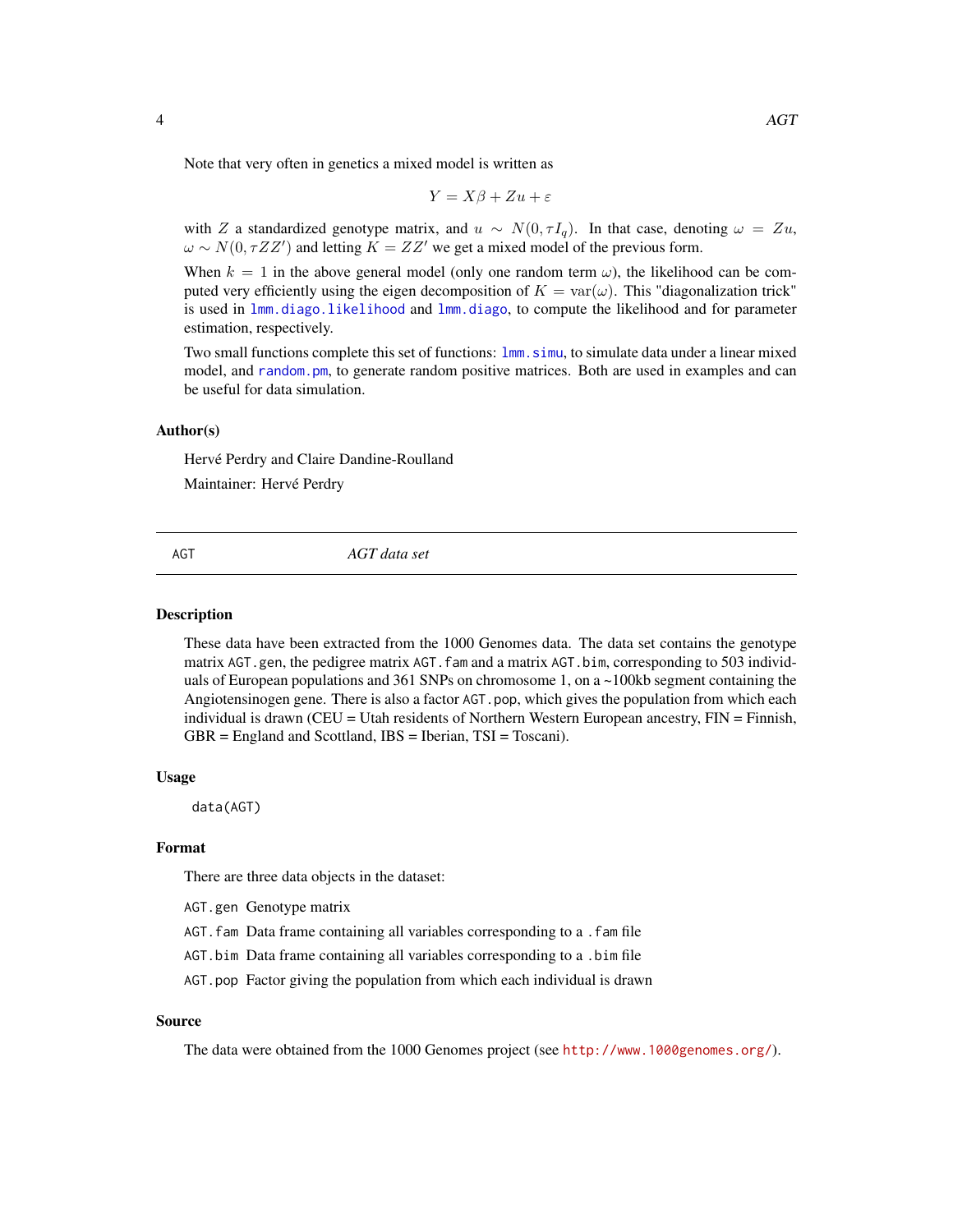#### <span id="page-4-0"></span>as.bed.matrix 5

# References

McVean et al, 2012, *An integrated map of genetic variation from 1,092 human genomes*, Nature 491, 56-65 doi:10.1038/nature11632

# Examples

```
data(AGT)
x <- as.bed.matrix(AGT.gen, AGT.fam, AGT.bim)
x
```
as.bed.matrix *Creation of a bed.matrix*

# Description

Creates a bed.matrix using a numeric matrix and two data frame for ped / snps slots

#### Usage

as.bed.matrix(x, fam, bim)

# Arguments

| x   | A numeric matrix                                       |
|-----|--------------------------------------------------------|
| fam | (Optionnal) A data frame (the contents of a .fam file) |
| bim | (Optionnal) A data frame (the contents of a .bim file) |

# Details

The data frame fam should have columns named "famid", "id", "father", "mother", "sex" and "pheno". The data frame bim should have columns named "chr", "id", "dist", "pos", "A1" and "A2".

#### Value

A bed.matrix condensing all three arguments.

# Author(s)

Hervé Perdry and Claire Dandine-Roulland

#### See Also

[bed.matrix-class](#page-9-2)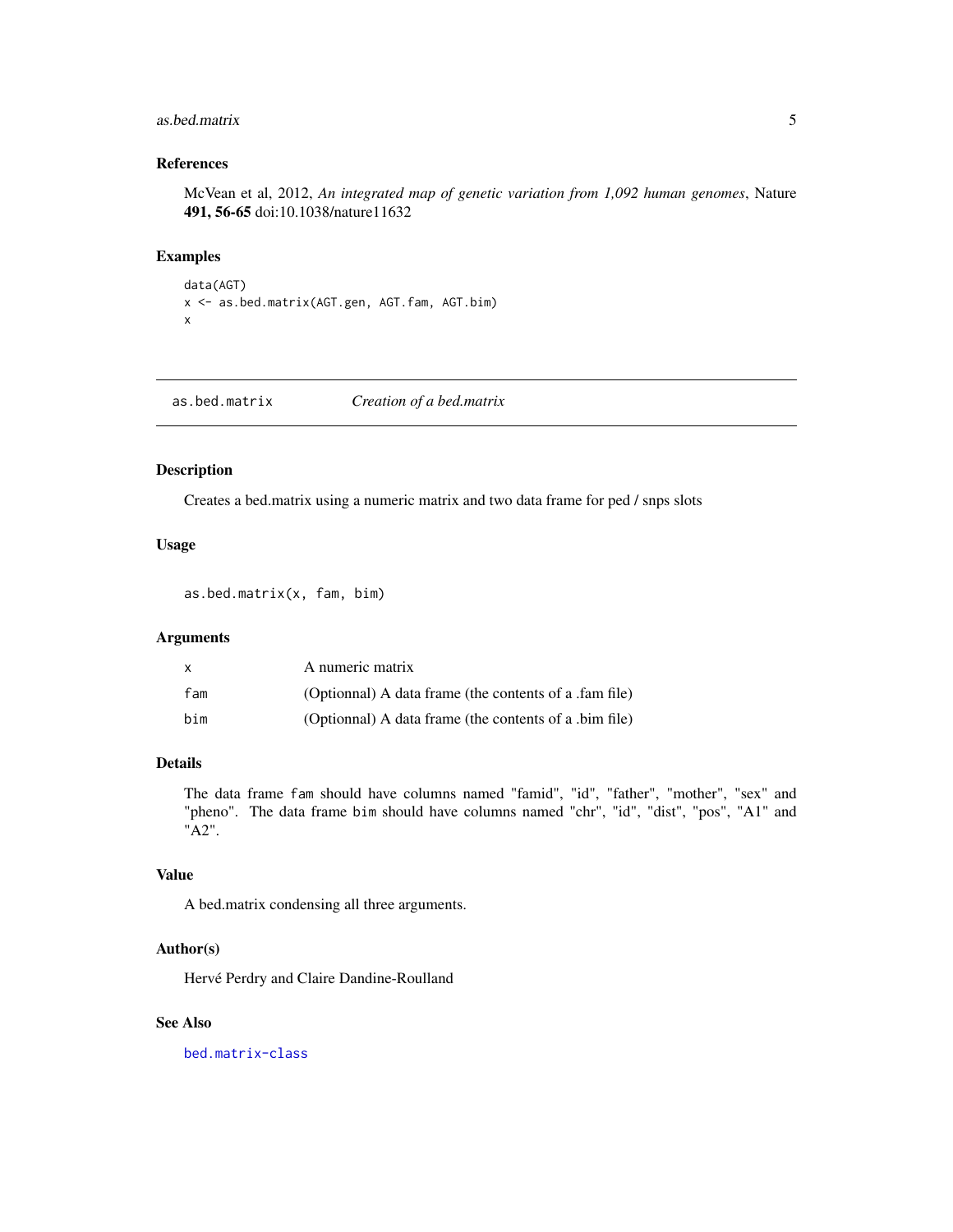# Examples

```
data(AGT)
x <- as.bed.matrix(AGT.gen, AGT.fam, AGT.bim)
x
```
<span id="page-5-1"></span>association.test *Association Test*

# Description

Association tests between phenotype and SNPs.

# Usage

```
association.test(x, Y = x@ped$pheno, X = matrix(1, nrow(x)),method = c("lm", "lmm"), response = c("quantitative", "binary"),
                test = c("score", "wald", "lrt"), K, eigenK, beg = 1,
                end = ncol(x), p = 0, tol = .Machine$double.eps^0.25, ...)
```

| $\times$ | A bed.matrix                                                                                                                 |
|----------|------------------------------------------------------------------------------------------------------------------------------|
| Y        | The phenotype vector. Default is the column (pheno) of x@ped                                                                 |
| X        | A covariable matrix. The default is a column vector of ones, to include an<br>intercept in the model                         |
| method   | Method to use: "1m" for (generalized) linear model, and "1mm" for (generalized)<br>linear mixed model                        |
| response | Is "Y" a quantitative or a binary phenotype?                                                                                 |
| test     | Which test to use. For binary phenotypes, test $=$ "score" is mandatory                                                      |
| K        | A Genetic Relationship Matrix (as produced by GRM), or a list of such matrices.<br>For test $=$ "score".                     |
| eigenK   | Eigen decomposition of the Genetic Relationship Matrix (as produced by the<br>function eigen). For test $=$ "wald" or "lrt". |
| beg      | Index of the first SNP tested for association                                                                                |
| end      | Index of the last SNP tested for association                                                                                 |
| p        | Number of Principal Components to include in the model with fixed effect (for<br>test = $"$ wald" or "lrt")                  |
| tol      | Parameter for the likelihood maximization (as in optimize)                                                                   |
| $\cdots$ | Additional parameters for lmm.aireml or logistic.mm.aireml (if test = "score").                                              |

<span id="page-5-0"></span>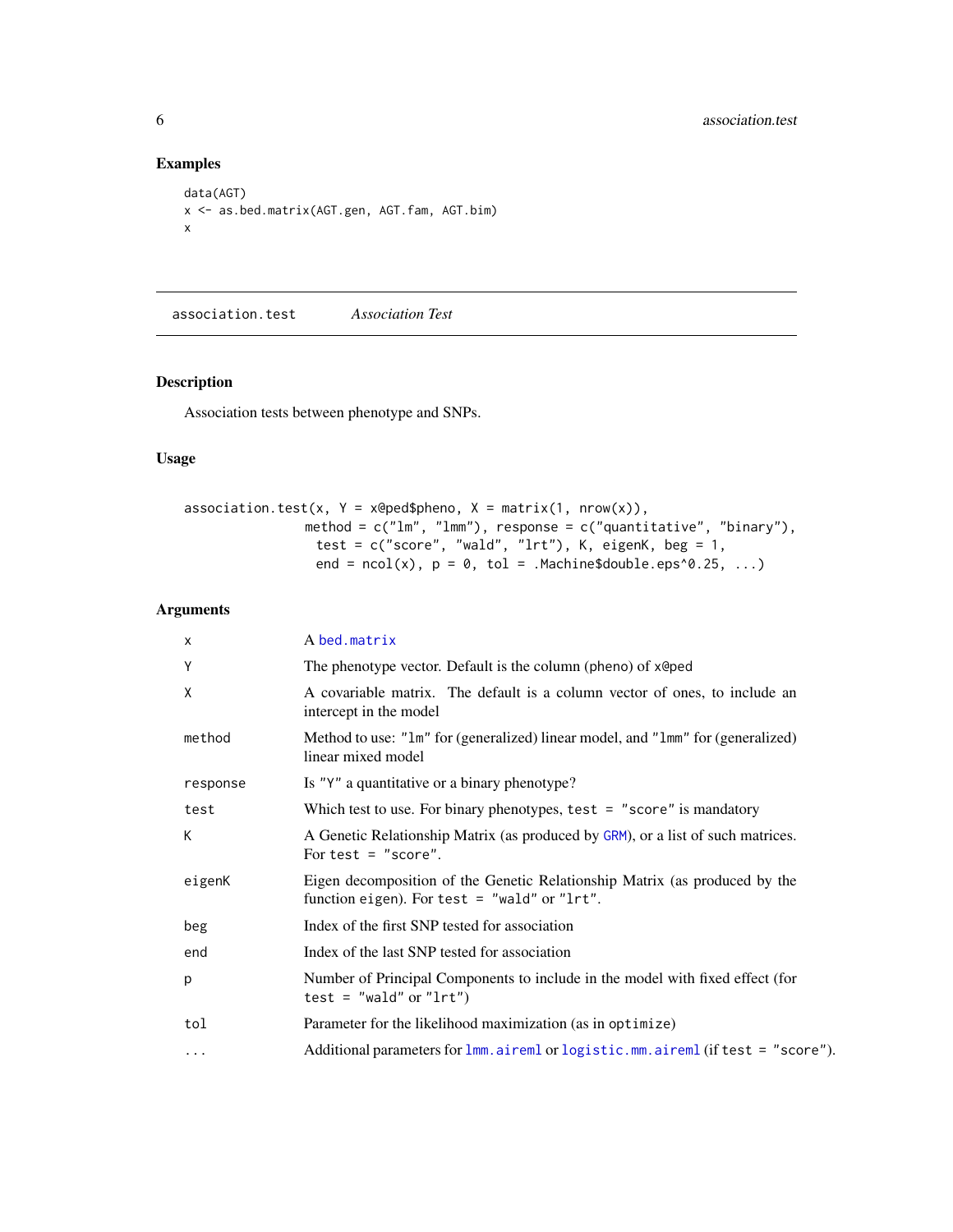# <span id="page-6-0"></span>association.test 7

#### Details

Tests the association between the phenotype and requested SNPs in x.

If method  $=$  " $lm$ " and response  $=$  "quantitative" are used, a simple linear regression is performed to test each SNP in the considered interval. Precisely, the following model is considered for each SNP,

$$
Y = (X|PC)\alpha + G\beta + \varepsilon
$$

with  $\varepsilon \sim N(0, \sigma^2 I_n)$ , G the genotype vector of the SNP, X the covariates matrix, and PC the matrix of the first  $p$  principal components. A Wald test is performed, independently of the value of test.

Ifmethod =  $"lm"$  and response =  $"binary"$ , a similar model is used for a logistic regression (Wald test).

If method  $=$  " $lmm$ " and response  $=$  "quantitative", the following model in considered for each SNP

$$
Y = (X|PC)\alpha + G\beta + \omega + \varepsilon
$$

with  $\omega \sim N(0, \tau K)$  and  $\varepsilon \sim N(0, \sigma^2 I_n)$ . G is the genotype vector of the SNP, K is a Genetic Relationship Matrix (GRM)  $X$  the covariates matrix, and  $PC$  the matrix of the first  $p$  principal components.

If test  $=$  "score", all parameters are estimated with the same procedure as in  $lmm$ . aireml and the argument K is used to specify the GRM matrix (or a list of GRM matrices for inclusion of several random effects in the model). The argument p is ignored. For Wald and LRT tests the procedure used is the same as in  $lmm$ , diago and eigenK is used to specify the GRM matrix.

If method  $=$  "1mm" and response  $=$  "binary", the following model in considered for each SNP

$$
logit(P[Y = 1 | X, G, \omega]) = X\alpha + G\beta + \omega
$$

with  $\omega \sim N(0, \tau K)$ . G is the genotype vector of the SNP, K is a Genetic Relationship Matrix (GRM), X the covariable matrix. A score test is performed, independantly of the value of test. All parameters under null model are estimated with the same procedure as in [logistic.mm.aireml](#page-27-1). It is possible to give a list in argument K for inclusion of several random effects in the model. The argument p is ignored.

Note: this function is not multithreaded. Wald test with Linear Mixed Models are computationally intensive, to run a GWAS with such tests consider using association.test.parallel in package gaston.utils (on github).

#### Value

A data frame, giving for each considered SNP, some of the following columns depending on the values of method and test:

| score          | Score statistic for each SNP                           |
|----------------|--------------------------------------------------------|
| h <sub>2</sub> | Estimated value of $\frac{\tau}{\tau+\sigma^2}$        |
| beta           | Estimated value of $\beta$                             |
| sd             | Estimated standard deviation of the $\beta$ estimation |
| LRT            | Value of the Likelihood Ratio Test                     |
| p              | The corresponding p-value                              |
|                |                                                        |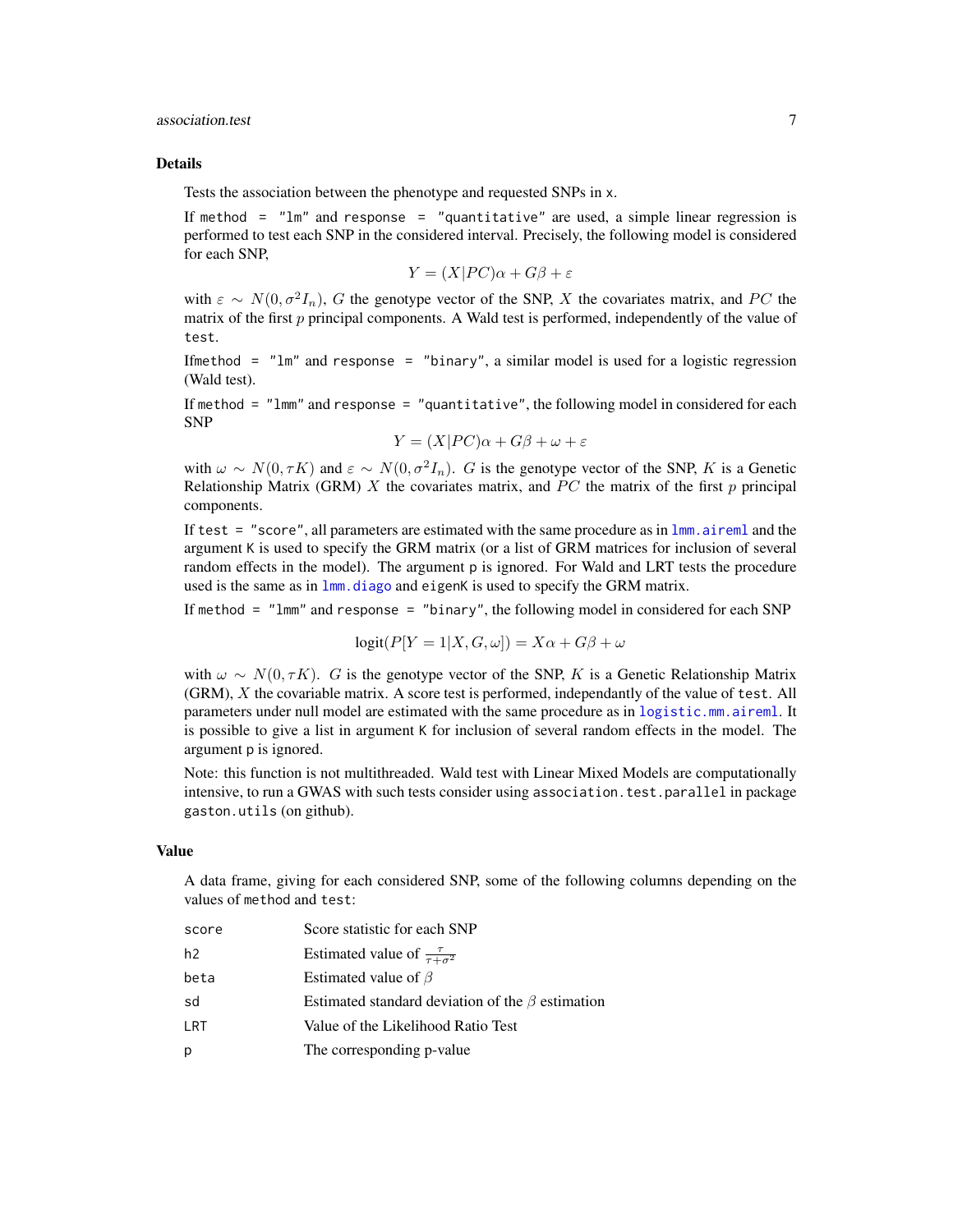#### <span id="page-7-0"></span>Author(s)

Hervé Perdry and Claire Dandine-Roulland

#### See Also

[lmm.diago](#page-23-1), [lmm.aireml](#page-20-1), [logistic.mm.aireml](#page-27-1), [optimize](#page-0-0)

#### Examples

```
# Load data
data(AGT)
x <- as.bed.matrix(AGT.gen, AGT.fam, AGT.bim)
standardize(x) <- "p"
# generate a random positive matrix (to play the role of the GRM)
set.seed(1)
R <- random.pm(nrow(x))
# simulate quantitative phenotype with effect of SNP #351 and a polygenic component
y <- x %*% c(rep(0,350),0.25,rep(0,ncol(x)-351)) + lmm.simu(0.3,1,eigenK=R$eigen)$y
# association test with mixed model (default is quantitative response, score test)
t\_score \leftarrow association.test(x, y, K = R$K, method = "lmm")t_wald \leq association.test(x, y, eigenK = R$eigen, method = "lmm", test = "wald")
# comparaison des p-valeurs obtenues par les deux tests
plot( t_score$p, t_wald$p, log = "xy", xlab = "score", ylab = "wald")
# (mini) Manhattan plot
plot(-log10(t_score$p), xlab="SNP index", ylab = "-log(p)")
# link between p-values and LD with SNP #351
lds \leftarrow LD(x, 351, c(1, ncol(x)))plot(lds, -log10(t_score$p), xlab="r^2", ylab="-log(p)")
# use y to simulate a binary phenotype
y1 \leftarrow as.numeric(y > mean(y))t_binary \leq association.test(x, y1, K = R$K, method = "lmm", response = "binary")
# (mini) Manhattan plot
plot(-log10(t_binary$p), xlab="SNP index", ylab = "-log(p)")
```
<span id="page-7-1"></span>bed.loadings *SNP loadings*

#### **Description**

Compute the loadings corresponding to given PCs.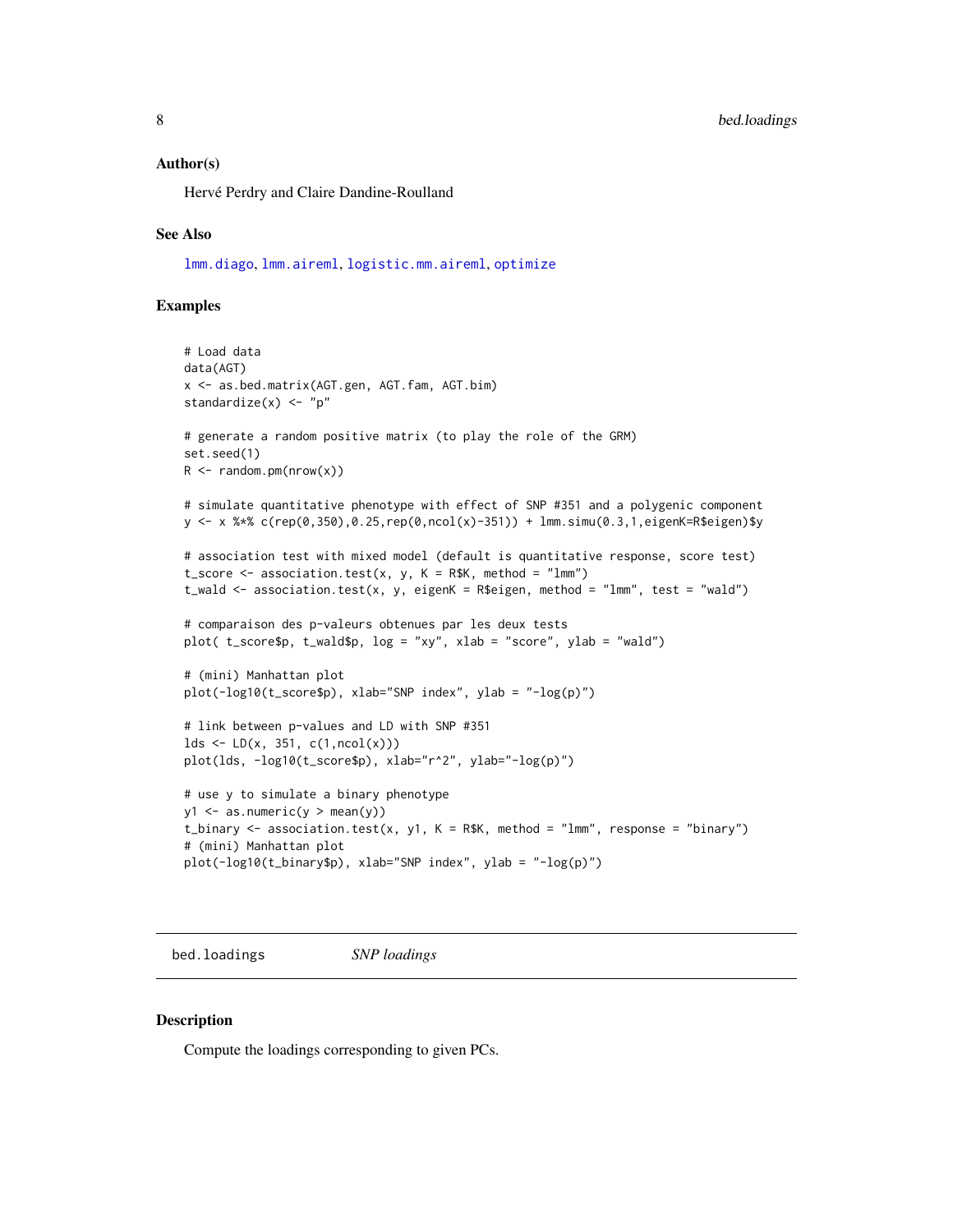# <span id="page-8-0"></span>bed.loadings 9

# Usage

bed.loadings(x, pc)

#### Arguments

|    | A bed.matrix                                  |
|----|-----------------------------------------------|
| рc | A matrix with Principal Components in columns |

# Value

A matrix with the corresponding loadings in columns.

# Author(s)

Hervé Perdry and Claire Dandine-Roulland

#### Examples

```
# load chr2 data set (~10k SNPs in low LD)
x <- read.bed.matrix( system.file("extdata", "chr2.bed", package="gaston") )
# Compute Genetic Relationship Matrix
standardize(x) <- "p"
K \leftarrow \text{GRM}(x)# Eigen decomposition
eiK <- eigen(K)
# deal with small negative eigen values
eiK$values[ eiK$values < 0 ] <- 0
# Note: the eigenvectors are normalized, to compute 'true' PCs
# multiply them by the square root of the associated eigenvalues
PC <- sweep(eiK$vectors, 2, sqrt(eiK$values), "*")
# Compute loadings for the 2 first PCs
# one can use PC[,1:2] instead of eiK$vectors[,1:2] as well
L <- bed.loadings(x, eiK$vectors[,1:2])
dim(L)
head(L)
# the loadings are normalized
colSums(L**2)
# Verify that these are loadings
head( (x %*% L) / sqrt(ncol(x)-1) )
head( PC[,1:2] )
```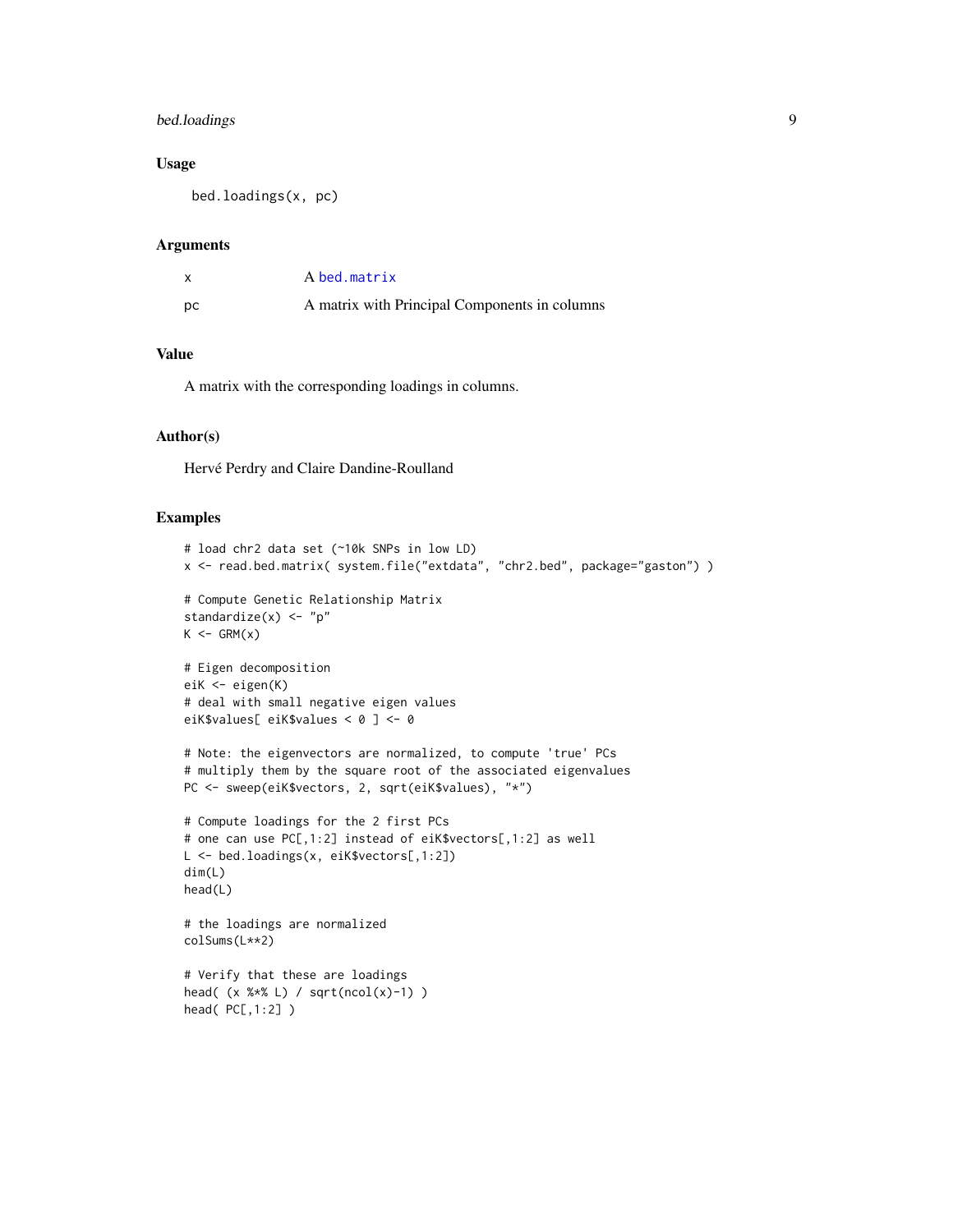<span id="page-9-2"></span><span id="page-9-0"></span>bed.matrix-class *Class* "bed.matrix"

#### <span id="page-9-1"></span>Description

S4 class for SNP genotype matrices

#### Objects from the Class

Objects can be created by calls of the form new ("bed.matrix",  $\dots$ ).

#### **Slots**

- ped: data.frame containing information for each individual: famid = Family ID, id = Individual ID, father = Father ID, mother = Mother ID, sex = Sex and pheno = Phenotype. Can also contain individuals statistic, for example:  $N\theta$ ,  $N1$  and  $N2$  = Number of genotypes equal to 0, 1 and 2 respectively,  $NAs = Number of missing genotypes, call rate = Individual call rate.$
- snps: data.frame containing information for each SNP: chr = Chromosome, id = SNP ID, dist = Genetic Distance, pos = Physical position, A1 = Reference Allele, A2 = Alternative Allele. Can also contain SNPs statistic, for example:  $N\varnothing$ ,  $N1$  and  $N2 =$  Number of genotypes equal to 0, 1 and 2 repectively,  $NAs =$  Number of missing genotypes, callrate = SNP callrate, maf = Minor allele frequency),  $hz = heterozygosity$

bed: externalptr (pointing to the genotype matrix).

- p: vector or NULL for allelic frequencies.
- mu: vector or NULL for genotype means (usually mu =  $2*p$ ).
- sigma: vector or NULL for genotypic standard deviation
- standardize\_p: logical. If TRUE, the genotype matrix is standardized using means 2\*p and genotypic standard deviation sqrt(2\*p\*(1-p))
- standardize\_mu\_sigma: logical. If TRUE, the genotype matrix is standardize using means mu and genotypic standard deviation sigma.

#### **Methods**

- $[$  signature(x = "bed.matrix", i = "numeric" or "logical" or "missing", j = "numeric" or "logical" or "missing", drop = "missing"): Extract a sub-matrix (a new bed.matrix).
- $%$  \*% signature(x = "bed.matrix", y = "matrix" or "vector"): Right matrix multiplication of the genotype matrix (possibly centered and reduced) with a matrix or a vector.
- $%$  \*% signature(x = "matrix" or "vector", y = "bed.matrix"): Left matrix multiplication of the genotype matrix with a matrix or a vector.
- **as.matrix** signature( $x =$ "bed.matrix"):

Convert a bed.matrix into a matrix. The resulting matrix can be huge, use this method only for a small bed.matrix!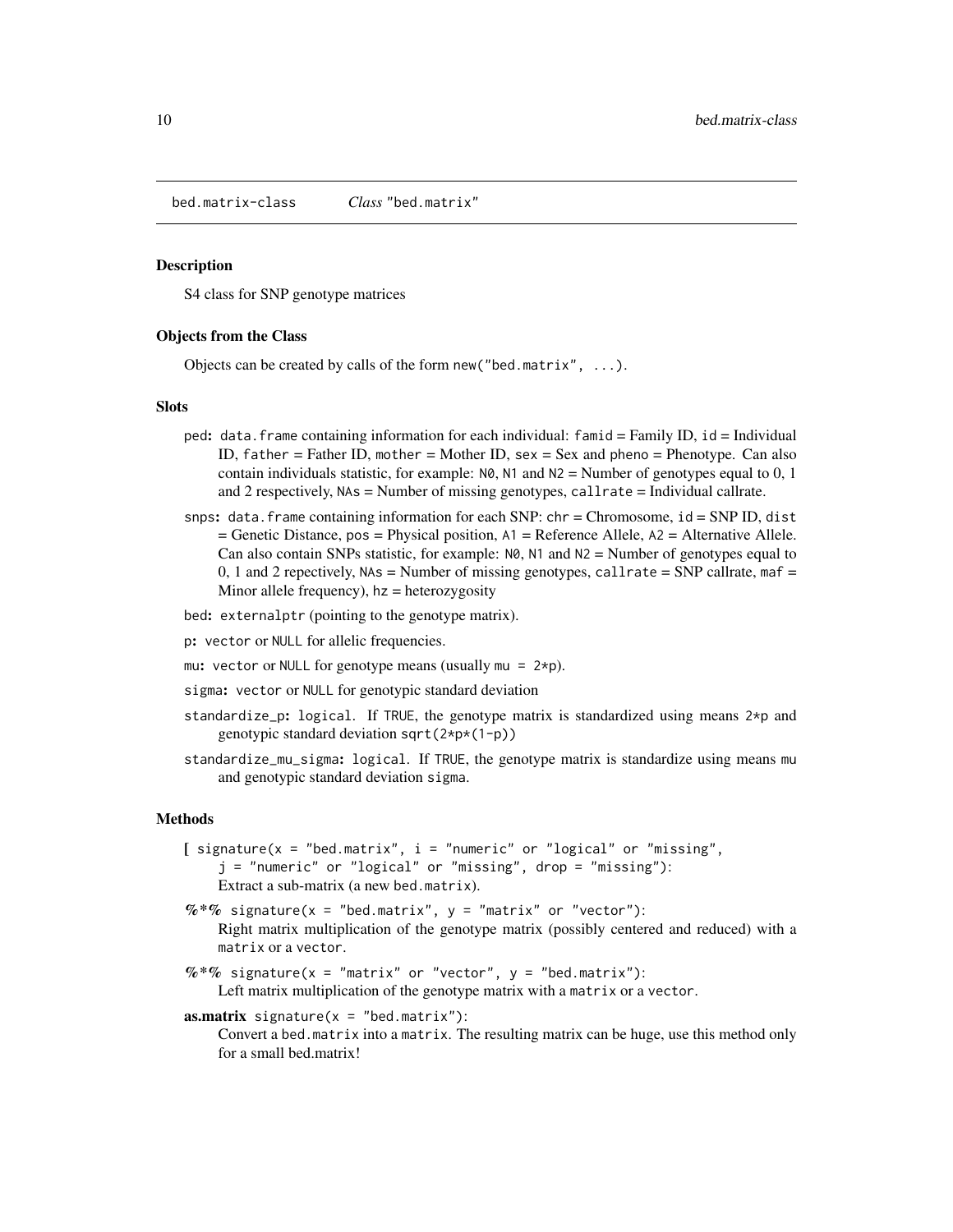```
standardize signature(x = "bed_matrix"):
    Get the standardize parameter of bed.matrix. Can be "none", "p" or "mu_sigma".
standardize \leq signature(x = "bed_matrix"):
    Set the standardize parameter of a bed.matrix.
dim signature(x = "bed_matrix"):
    Get the number of individuals (rows) and the number of SNPs (columns).
head signature(x ="bed.matrix"):
    Print the head of the genotype matrix of a bed.matrix object.
mu signature(x = "bed.matrix"):
    Get the mu slot of a bed.matrix.
mu <- signature(x = "bed.matrix"):
    Set the mu slot of a bed.matrix.
\mathbf{p} signature(x = "bed.matrix"):
    Get the p slot of a bed.matrix.
p <- signature(x = "bed.matrix"):
     Set the p slot of a bed.matrix.
show signature(object = "bed.matrix"):
    Displays basic information about a bed.matrix.
sigma signature(x = "bed.matrix"):
    Get the sigma slot of a bed.matrix.
sigma = signature(x = "bed.matrix"):
    Set the sigma slot of a bed.matrix.
cbind signature(\dots = "bed.matrix"):
    Combine a sequence of bed.matrix by columns.
rbind signature(\dots = "bed.matrix"):
    Combine a sequence of bed.matrix by rows.
```
# Author(s)

Hervé Perdry and Claire Dandine-Roulland

# See Also

[read.bed.matrix](#page-30-1), [write.bed.matrix](#page-46-1), [set.stats](#page-42-1), [select.snps](#page-39-1), [select.inds](#page-37-1), [GRM](#page-12-1)

#### Examples

```
showClass("bed.matrix")
```

```
# Conversion example
data(LCT)
x1 <- as(LCT.gen, "bed.matrix")
x1
head(x1@ped)
head(x1@snps)
```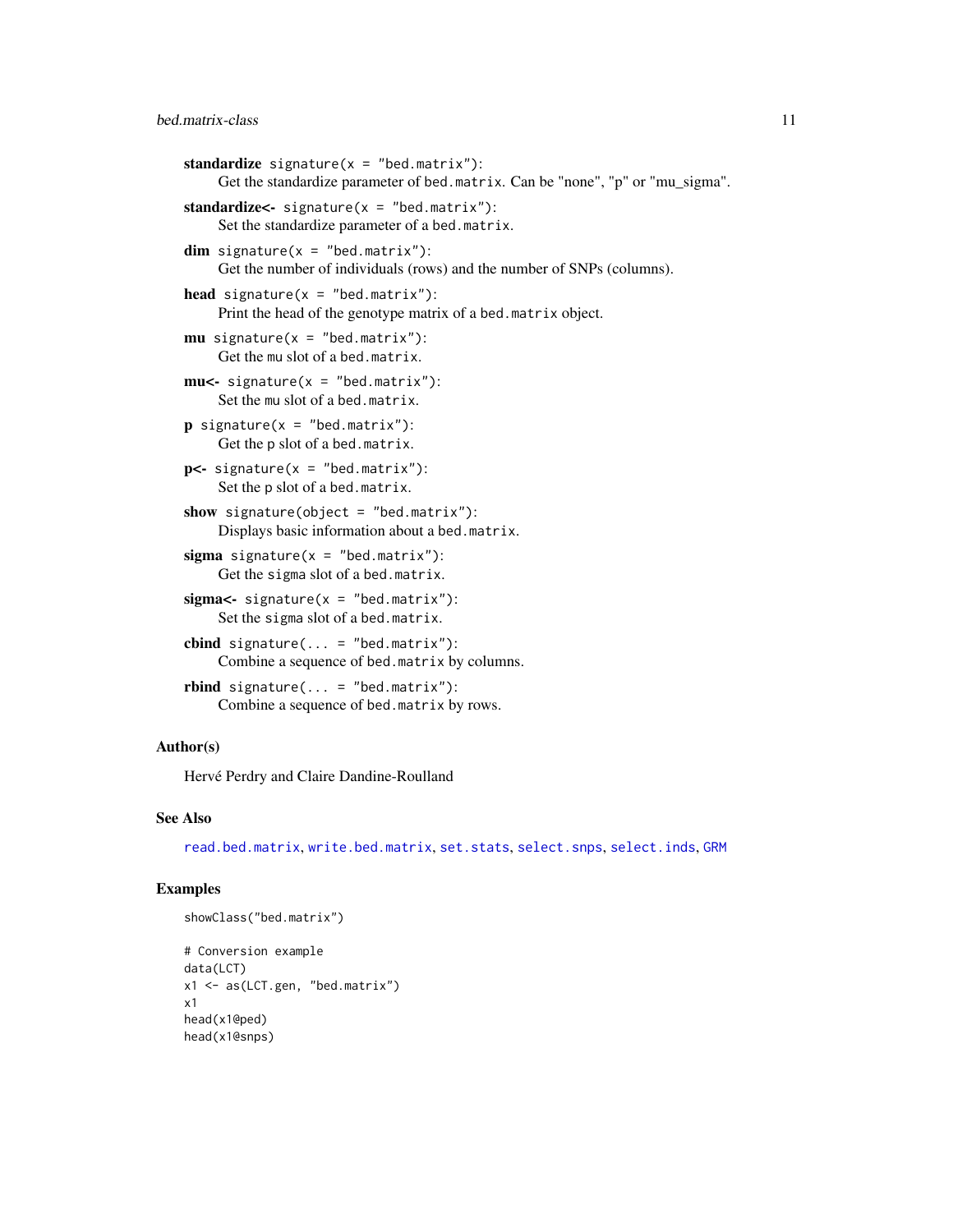```
# the function as.bed.matrix is an alternative
x2 <- as.bed.matrix(LCT.gen, LCT.fam, LCT.bim)
x2
head(x2@ped)
head(x2@snps)
```
#### DM *Dominance Matrix*

#### Description

Compute the Dominance Matrix

#### Usage

```
DM(x, which.saps, autosome-only = TRUE, chunk = 1L)
```
#### Arguments

| <b>X</b>   | A bed.matrix                                                                                             |
|------------|----------------------------------------------------------------------------------------------------------|
| which.snps | Logical vector, giving which snps to use in the computation. The default is to<br>use all autosomal SNPs |
|            | autosome.only If TRUE, only autosomal SNPs will be considered.                                           |
| chunk      | Parameter for the parallelization: how many SNPs are treated by each task                                |

#### Details

The Dominance Matrix (DM) gives for each pair of individuals an estimation of their probability of sharing two alleles Identical By Descent.

It is computed by a moment estimator,  $\frac{1}{q}ZZ'$  with Z the matrix with entries  $\frac{p}{1-p}$ ,  $-1$ ,  $\frac{1-p}{p}$  according to the values 0, 1, 2 in the genotype matrix x (here p is the frequency of the alternate allele, and q is the number of SNPs  $(ncol(x))$ .

# Value

A symmetric square matrix of dimension equal to the number of individuals. Each entry can be interpreted as an estimated probability of sharing two alleles IBD — as it is a moment estimator, the value can (and will) fall outside of the range  $(0,1)$ .

# See Also

[GRM](#page-12-1), [reshape.GRM](#page-32-1)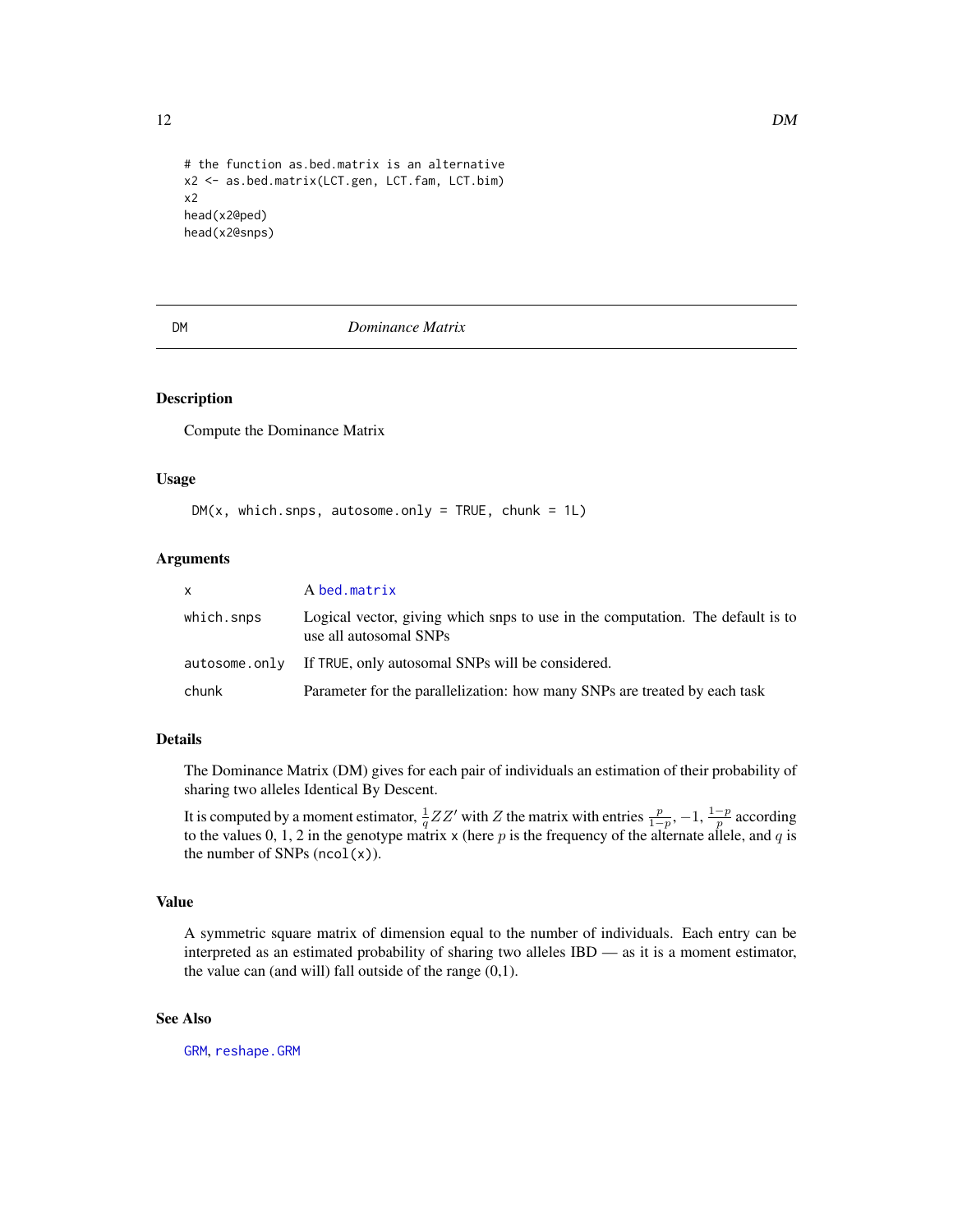#### <span id="page-12-0"></span> $GRM$  13

# Examples

```
# load chr2 data set (~10k SNPs in low LD)
x <- read.bed.matrix( system.file("extdata", "chr2.bed", package="gaston") )
# Compute Dominance Matrix
D \leftarrow DM(x)dim(D)
```
<span id="page-12-1"></span>GRM *Genetic Relationship Matrix*

# Description

Compute the Genetic Relationship Matrix

#### Usage

 $GRM(x, which.snps, autosome-only = TRUE, chunk = 1L)$ 

# Arguments

| <b>X</b>   | A bed.matrix                                                                                             |
|------------|----------------------------------------------------------------------------------------------------------|
| which.snps | Logical vector, giving which snps to use in the computation. The default is to<br>use all autosomal SNPs |
|            | autosome.only If TRUE, only autosomal SNPs will be considered.                                           |
| chunk      | Parameter for the parallelization: how many SNPs are treated by each task                                |

# Details

The Genetic Relationship Matrix (GRM) is computed by the formula  $\frac{1}{q}XX'$ , with X the standardized genotype matrix and  $q$  the number of SNPs (ncol(x)).

If x is not standardized before this computation, the function will use standardize(x)  $\leq$  "p" by default.

# Value

The GRM is a symmetric square matrix of dimension equal to the number of individuals. Each entry can be interpreted as an estimated kinship coefficient between individuals, although some authors might disagree. Note in particular that some entries will be negative.

# Author(s)

Hervé Perdry and Claire Dandine-Roulland

#### See Also

[reshape.GRM](#page-32-1), [lmm.aireml](#page-20-1), [lmm.diago](#page-23-1), [standardize](#page-9-1), [bed.loadings](#page-7-1)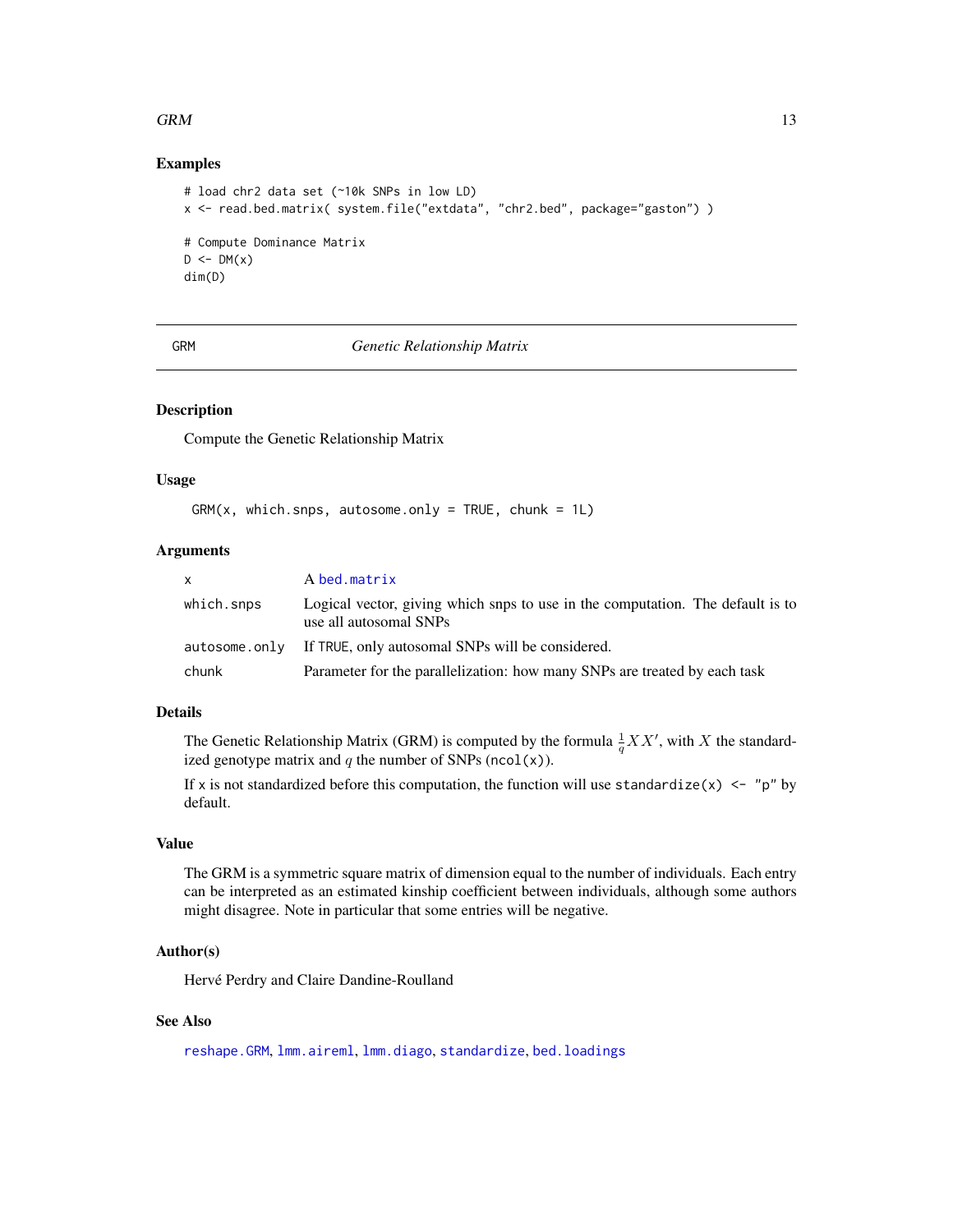# Examples

```
# load chr2 data set (~10k SNPs in low LD)
x <- read.bed.matrix( system.file("extdata", "chr2.bed", package="gaston") )
# Compute Genetic Relationship Matrix
K \leftarrow \text{GRM}(x)dim(K)
```
is.autosome *Autosomes and X, Y, MT chromosomes*

# Description

Test if a chromosome id corresponds to an autosome or to X, Y, MT chromosomes

#### Usage

```
is.autosome(chr)
is.chr.x(chr)
is.chr.y(chr)
is.chr.mt(chr)
```
# Arguments

chr A vector of chromosome ids

# Details

These functions work by comparing the ids given in parameters with the options gaston.autosomes, gaston.chr.x, gaston.chr.y, gaston.chr.mt.

For example, is.autosome(chr) is a short cut for chr %in% getOption("gaston.autosomes"). It is used in particular in the default value of argument which. snps in [GRM](#page-12-1) and LD. thin.

# Value

A logical vector.

# Author(s)

Hervé Perdry

# See Also

[GRM](#page-12-1), [LD.thin](#page-18-1)

<span id="page-13-0"></span>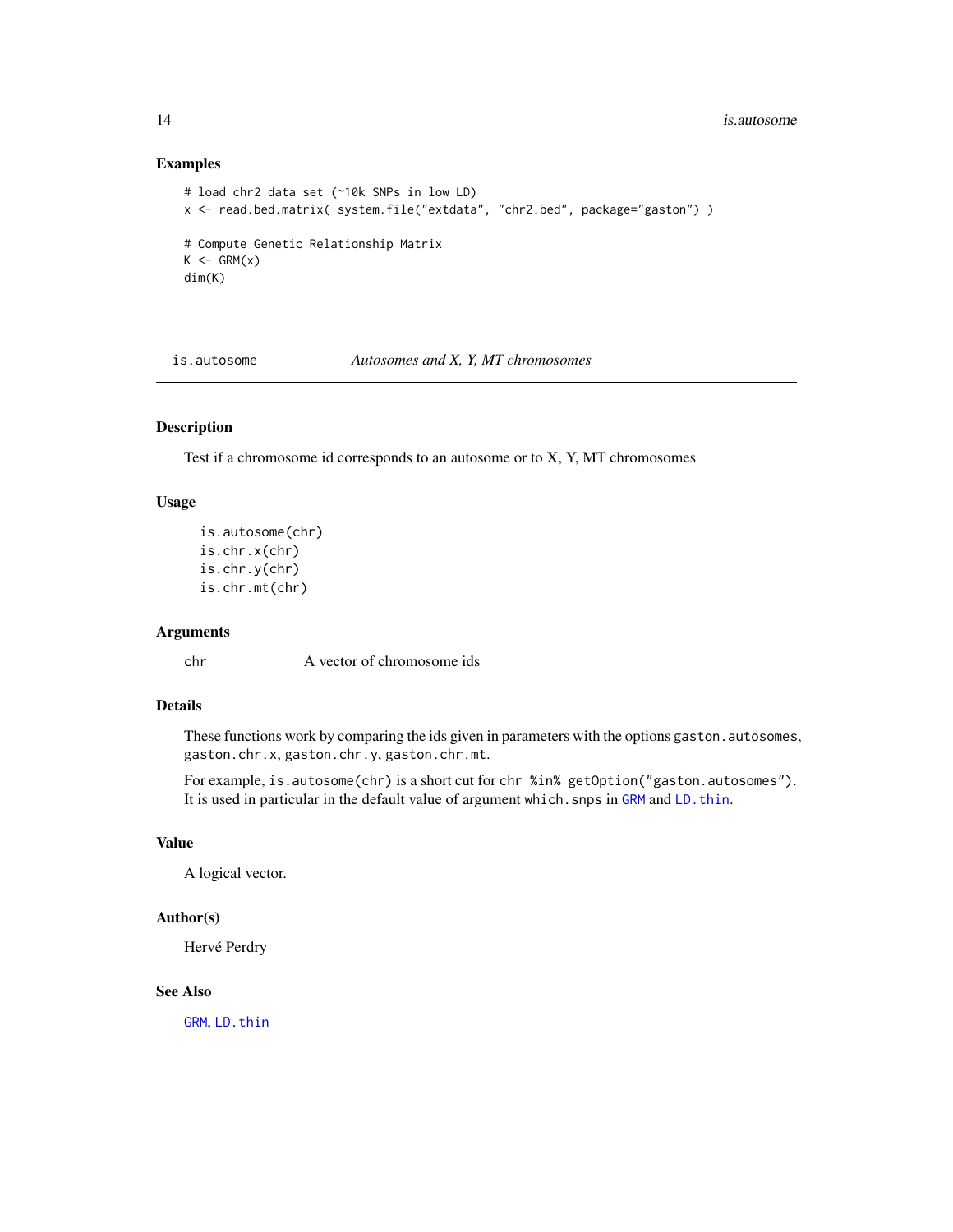<span id="page-14-0"></span>These data have been extracted from the 1000 Genomes data. The data set contains the genotype matrix LCT.gen, the pedigree matrix LCT. fam and a matrix LCT. bim, corresponding to 503 individuals of European populations and 607 SNPs on chromosome 2, on a ~300kb segment containing the Lactase gene. There is also a factor LCT.pop, which gives the population from which each individual is drawn (CEU = Utah residents of Northern Western European ancestry, FIN = Finnish, GBR = England and Scottland, IBS = Iberian, TSI = Toscani).

Note that the SNP rs4988235 is associated with lactase persistence / lactose intolerence.

# Usage

data(LCT)

# Format

There are three data objects in the dataset:

LCT.gen Genotype matrix

LCT.fam Data frame containing all variables corresponding to a .fam file

LCT.bim Data frame containing all variables corresponding to a .bim file

LCT.pop Factor giving the population from which each individual is drawn

# Source

The data were obtained from the 1000 Genomes project (see <http://www.1000genomes.org/>).

# References

McVean et al, 2012, *An integrated map of genetic variation from 1,092 human genomes*, Nature 491, 56-65 doi:10.1038/nature11632

#### Examples

```
data(LCT)
x <- as.bed.matrix(LCT.gen, LCT.fam, LCT.bim)
x
which(x@snps$id == "rs4988235")
```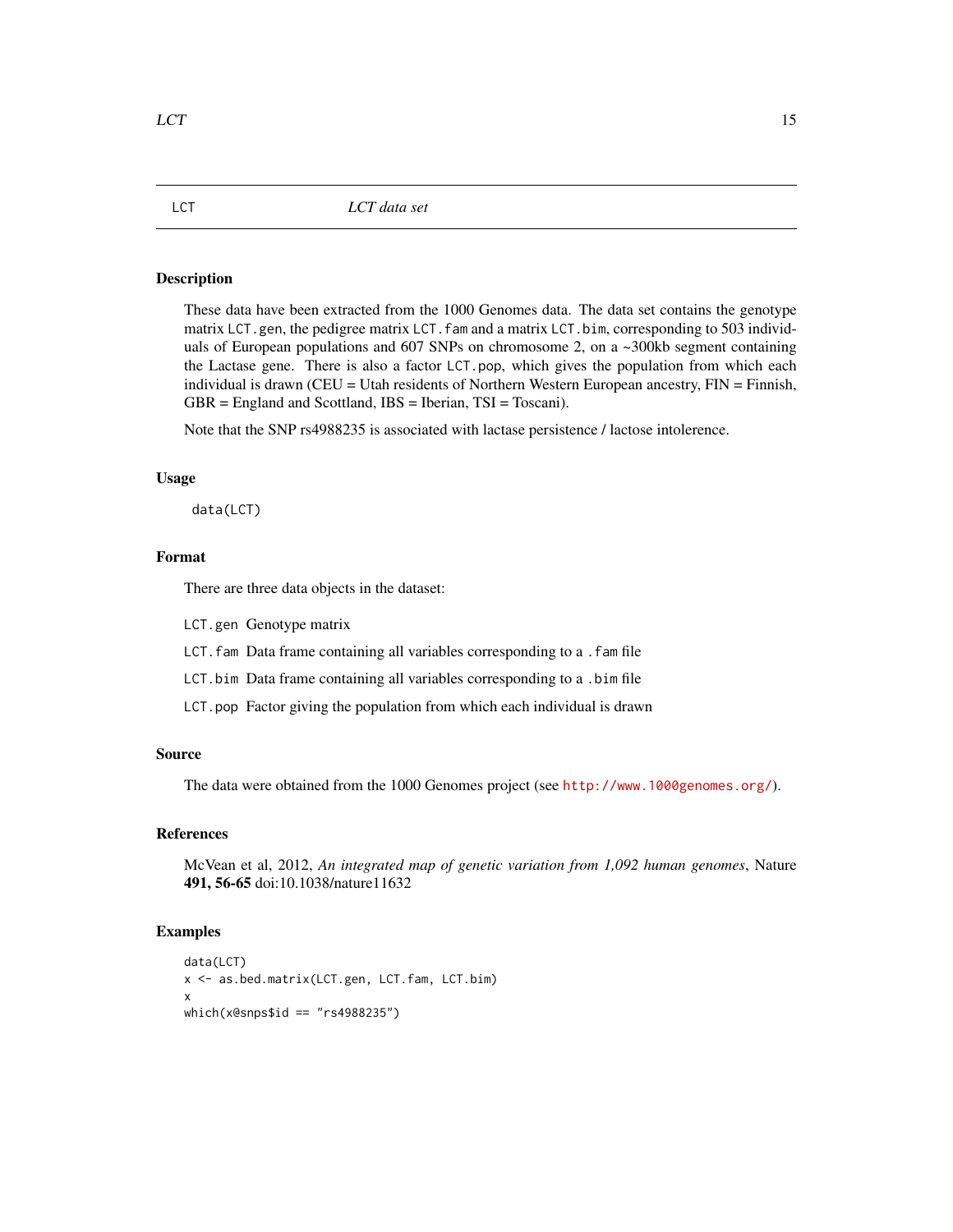Compute Linkage Disequilibrium (LD) between given SNPs.

# Usage

```
LD(x, lim, lim2, measure = c("r2", "r", "D"), trim = TRUE)
```
# Arguments

| $\mathsf{x}$ | A bed.matrix                                                                                   |
|--------------|------------------------------------------------------------------------------------------------|
| lim          | Range of SNPs for which the LD is computed                                                     |
| $\lim_{ }$   | (Optional) Second range of SNPs (see Details)                                                  |
| measure      | The LD measure                                                                                 |
| trim         | Logical. If TRUE, the values above 1 or below $-1$ are replaced by 1 and $-1$<br>respectively. |

#### Details

If lim2 is missing, the LD is computed between all SNPs with indices between lim[1] and lim[2]; else, the LD is computed between the SNPs in the range given by lim and those in the range given by lim2.

Note that the LD estimates are moment estimates (which are less precise than Maximum Likelihood Estimates). If standardize(x) = "none", x will be standardized using  $x$ @mu and  $x$ @sigma. If standardize(x) = "p", the moment estimates can produce r values outside of the range  $[-1; 1]$ , hence the parameter trim. We recommend to set standardize(x) <- "mu" (trimming can still be necessary due to rounding errors).

#### Value

A matrix of LD values.

# Author(s)

Hervé Perdry and Claire Dandine-Roulland

# See Also

[LD.thin](#page-18-1), [LD.plot](#page-16-1)

<span id="page-15-1"></span><span id="page-15-0"></span>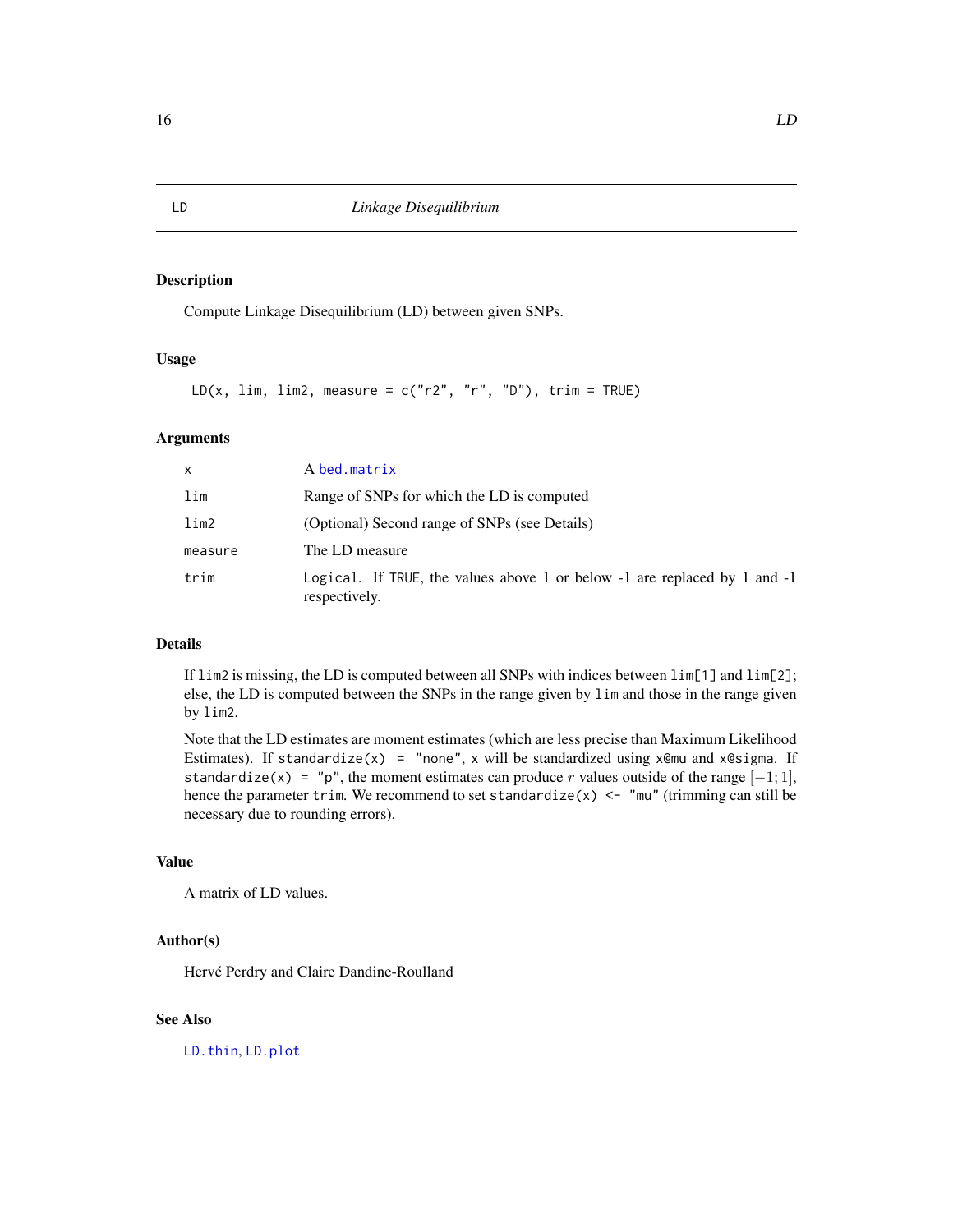#### <span id="page-16-0"></span>LD.plot the contract of the contract of the contract of the contract of the contract of the contract of the contract of the contract of the contract of the contract of the contract of the contract of the contract of the co

# Examples

```
# Load data
data(AGT)
x <- as.bed.matrix(AGT.gen, AGT.fam, AGT.bim)
# Compute LD
ld.x \leftarrow LD(x, c(1, \text{ncol}(x)))# Plot a tiny part of the LD matrix
LD.plot( ld.x[1:20,1:20], snp.positions = x@snps$pos[1:20] )
```
<span id="page-16-1"></span>

LD.plot *Plot Linkage Disequilibrium*

# Description

Pretty plot of a Linkage Disequilibrium (LD) matrix

# Usage

```
LD.plot(LD, snp.positions, max.dist = Inf, depth = nrow(LD),
                graphical.par = list(mar = c(\theta, \theta, \theta, \theta)), cex.ld, cex.snp,
                polygon.par = list(border = "white"),
                color.scheme = function(ld) rgb(1,1-abs(1d),1-abs(1d)),
              write.snp.id = TRUE, write.ld = function(ld) sprintf("%.2f", ld),
                draw.chr = TRUE, above.space = 1 + 2*write.snp.id + draw.chr,
                below.space = 1, pdf.file, finalize.pdf = TRUE)
```

| LD            | A symmetric LD matrix (such as produced by LD                                             |
|---------------|-------------------------------------------------------------------------------------------|
| snp.positions | A vector of SNP positions                                                                 |
| max.dist      | Maximal distance above which the LD is not plotted                                        |
| depth         | Maximal number of neighbouring SNPs for which the LD is plotted                           |
| graphical.par | A list of graphical parameters for function par                                           |
| cex.ld        | The magnification to be used for LD values (if missing, an ad-hoc value is com-<br>puted) |
| cex.snp       | The magnification to be used for SNPs ids (if missing, an ad-hoc value is com-<br>puted)  |
| polygon.par   | A list of parameters for function polygon                                                 |
| color.scheme  | A function to set the background color of a cell                                          |
| write.snp.id  | Logical. If TRUE, SNP ids will be displayed above the plot                                |
| write.ld      | NULL, or a function which outputs the string used for displaying a LD value in a<br>cell  |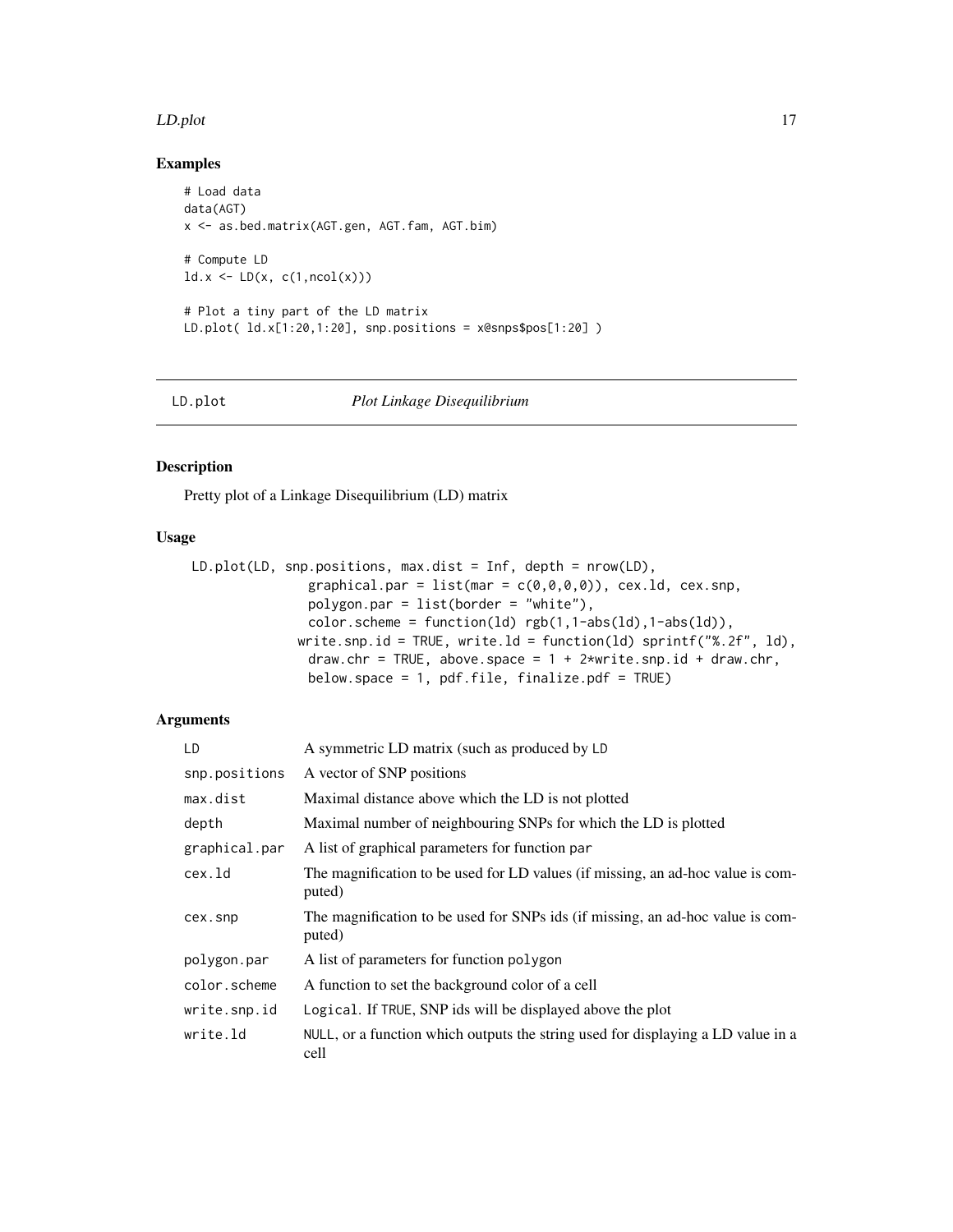<span id="page-17-0"></span>

| draw.chr     | Logical. If TRUE, a chromosome with SNP positions is sketched above the plot                           |
|--------------|--------------------------------------------------------------------------------------------------------|
| above.space  | Space above the plot (in user units $=$ height of a cell)                                              |
| below.space  | Space below the plot (in user units $=$ height of a cell)                                              |
| pdf.file     | The name of a pdf file in which to plot the LD matrix. If missing, current plot<br>device will be used |
| finalize.pdf | Logical. If TRUE, dev. of f() will be called to finalize the pdf file                                  |

#### Details

This function displays a LD plot similar to Haploview plots.

To add anotations to the plot, it is useful to know that each cell has width and height equal to one user unit, the first cell in the upper row being centered at coordinates (1.5, -0.5).

#### Author(s)

Hervé Perdry and Claire Dandine-Roulland

# See Also

[LD](#page-15-1)

#### Examples

```
# Load data
data(AGT)
x <- as.bed.matrix(AGT.gen, AGT.fam, AGT.bim)
# Compute LD
ld.x \leftarrow LD(x, c(1, \text{ncol}(x)))# Plot a tiny part of the LD matrix
LD.plot( ld.x[1:20,1:20], snp.positions = x@snps$pos[1:20] )
# Customize the plot
LD.plot( ld.x[1:20,1:20], snp.positions = x@snps$pos[1:20],
         graphical.par = list(cex = 1.3, bg = "gray"),
         polygon.par = list(border = NA), write.ld = NULL )
## Not run:
# Plotting the whole matrix in X11 display is very long (lots of polygons)
# but it is ok with a pdf file
LD.plot(ld.x, snp.positions = x@snps$pos, max.dist = 50e3, write.ld = NULL, pdf.file = "LD_AGT.pdf")
```
## End(Not run)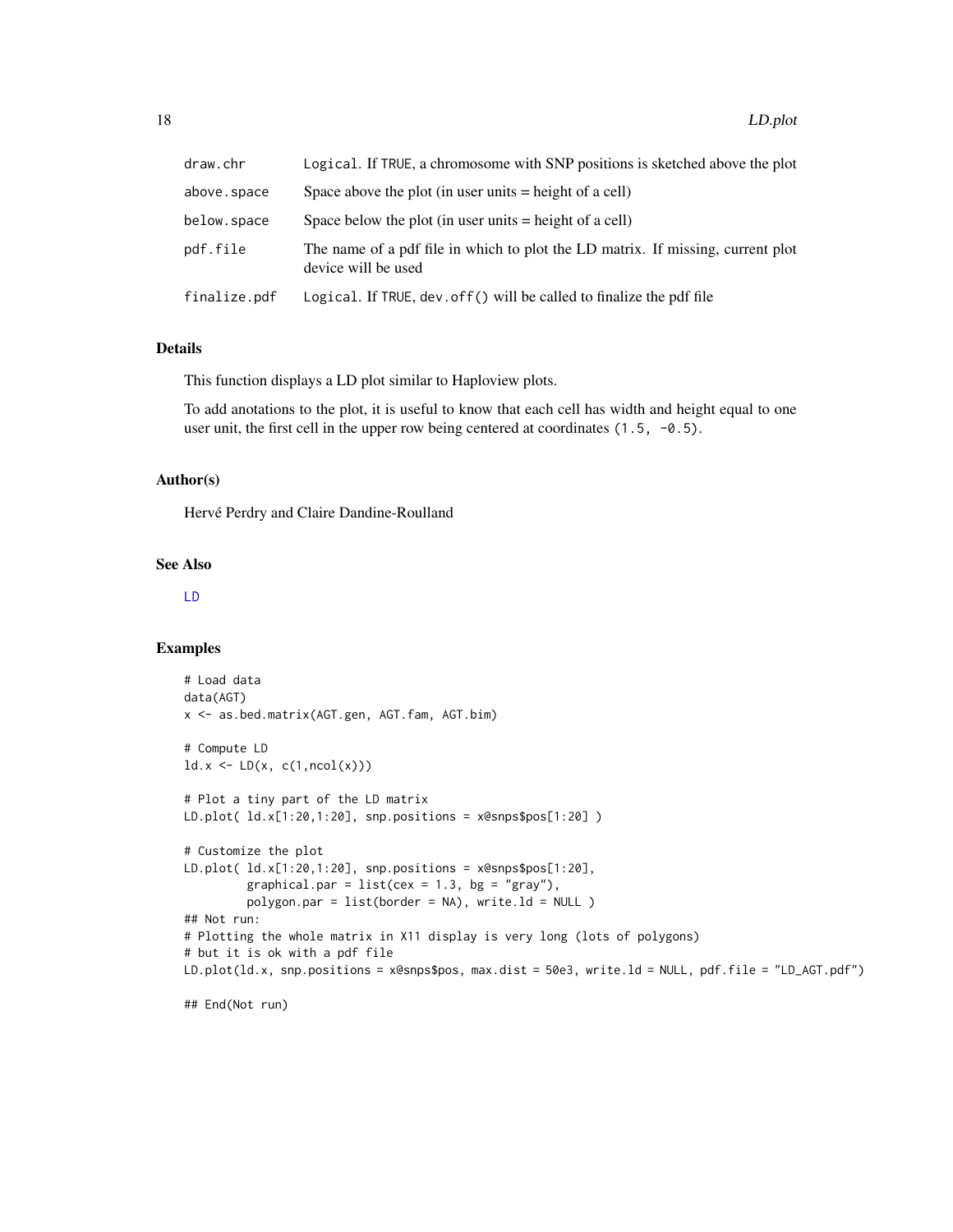<span id="page-18-1"></span><span id="page-18-0"></span>

Select SNPs in LD below a given threshold.

# Usage

```
LD.thin(x, threshold, max.dist = 250e3, beg = 1, end = ncol(x),
        which.snps, dist.unit = c("bases", "indices"), extract = TRUE,
        keep = c("left", "right", "random"))
```
# Arguments

| $\mathsf{x}$ | A bed.matrix                                                                                                                           |
|--------------|----------------------------------------------------------------------------------------------------------------------------------------|
| threshold    | The maximum LD (measured by $r^2$ ) between SNPs                                                                                       |
| max.dist     | The maximum distance for which the LD is computed                                                                                      |
| beg          | The index of the first SNP to consider                                                                                                 |
| end          | The index of the last SNP to consider                                                                                                  |
| which.snps   | Logical vector, giving which SNPs are considerd. The default is to use all SNPs                                                        |
| dist.unit    | Distance unit in max.dist                                                                                                              |
| extract      | A logical indicating whether the function return a bed matrix (TRUE) or a<br>logical vector indicating which SNPs are selected (FALSE) |
| keep         | Which SNP is selected in a pair with LD above threshold                                                                                |
|              |                                                                                                                                        |

# Details

The SNPs to keep are selected by a greedy algorithm. The LD is computed only for SNP pairs for which distance is inferior to max.dist, expressed in number of bases if dist.unit = "bases", or in number of SNPs if dist.unit = "indices".

The argument which.snps allows to consider only a subset of SNPs.

The algorithm tries to keep the largest possible number of SNPs: it is not appropriate to select tag-SNPs.

# Value

If extract = TRUE, a [bed.matrix](#page-9-1) extracted from  $x$  with SNPs in pairwise LD below the given threshold. If extract = FALSE, a logical vector of length end - beg + 1, where TRUE indicates that the corresponding SNPs is selected.

# Author(s)

Hervé Perdry and Claire Dandine-Roulland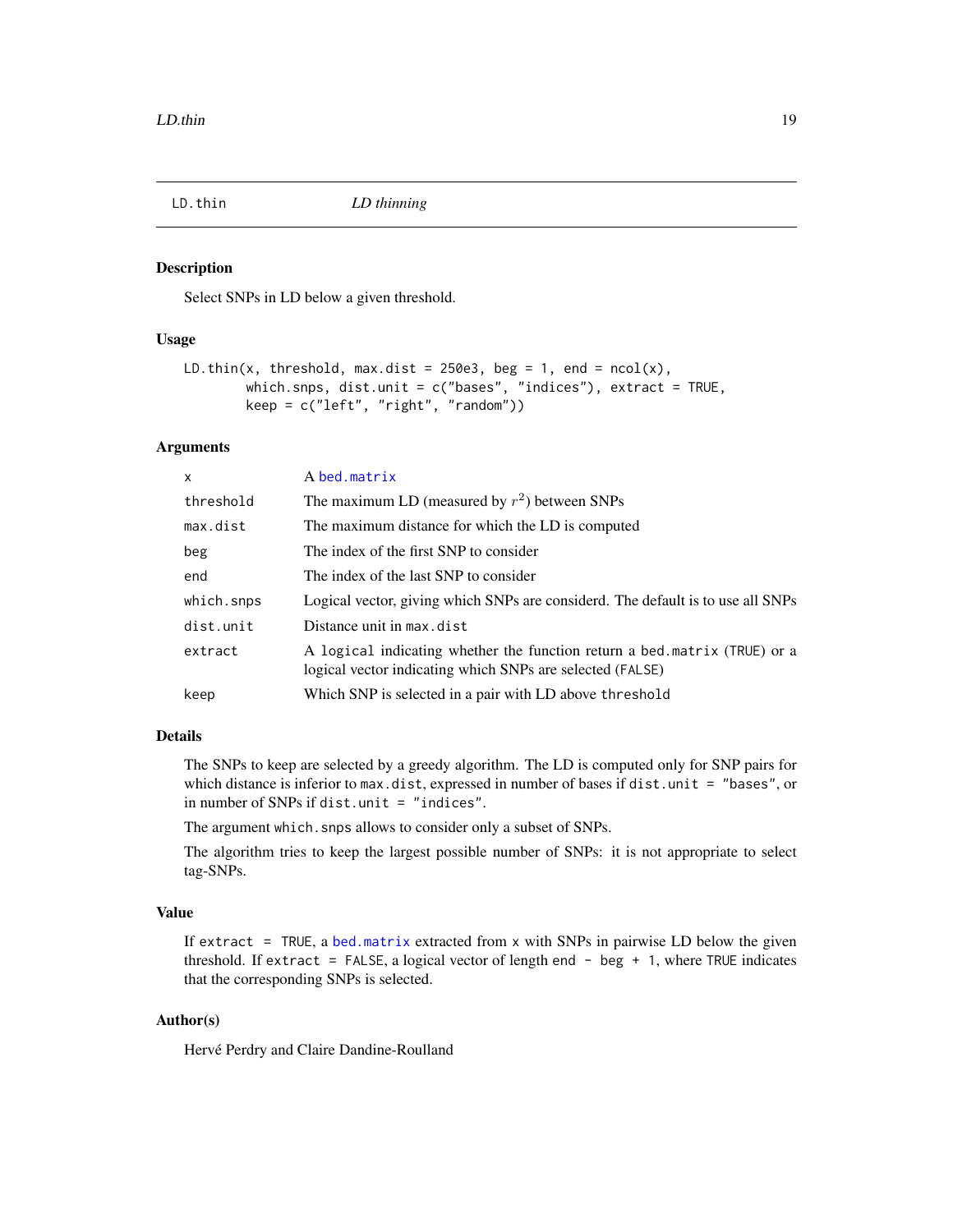See Also

#### [LD](#page-15-1)

#### Examples

```
# Load data
data(TTN)
x <- as.bed.matrix(TTN.gen, TTN.fam, TTN.bim)
# Select SNPs in LD r^2 < 0.4, max.dist = 500 kb
y \le - LD.thin(x, threshold = 0.4, max.dist = 500e3)
y
# Verifies that there is no SNP pair with LD r^2 > 0.4
# (note that the matrix ld.y has ones on the diagonal)
ld.y \leftarrow LD( y, lim = c(1, ncol(y)) )sum(ld.y > 0.4)
```
lik.contour *Contour plot for two parameters likelihood*

# Description

Create a contour plot (superimposed with a heat map)

#### Usage

```
lik.contrib(), y, z, levels = NULL, nlevels = 11, heat = TRUE, colheat = NULL, ...
```
#### Arguments

| X, Y, Z  | As in contour                                                     |
|----------|-------------------------------------------------------------------|
| levels   | As in contour. If NULL, the function computes appropriate levels. |
| nlevels  | As in contour                                                     |
| heat     | If TRUE, a heat map is superimposed to the contour plot           |
| col.heat | Vector of heat colors                                             |
|          | Additional arguments to image and contour                         |

#### Details

This function is a wrapper for contour, with a different method to compute a default value for levels. If heat = TRUE, a heatmap produced by image is added to the plot. See [contour](#page-0-0) for details on parameters.

# Author(s)

Hervé Perdry and Claire Dandine-Roulland

<span id="page-19-0"></span>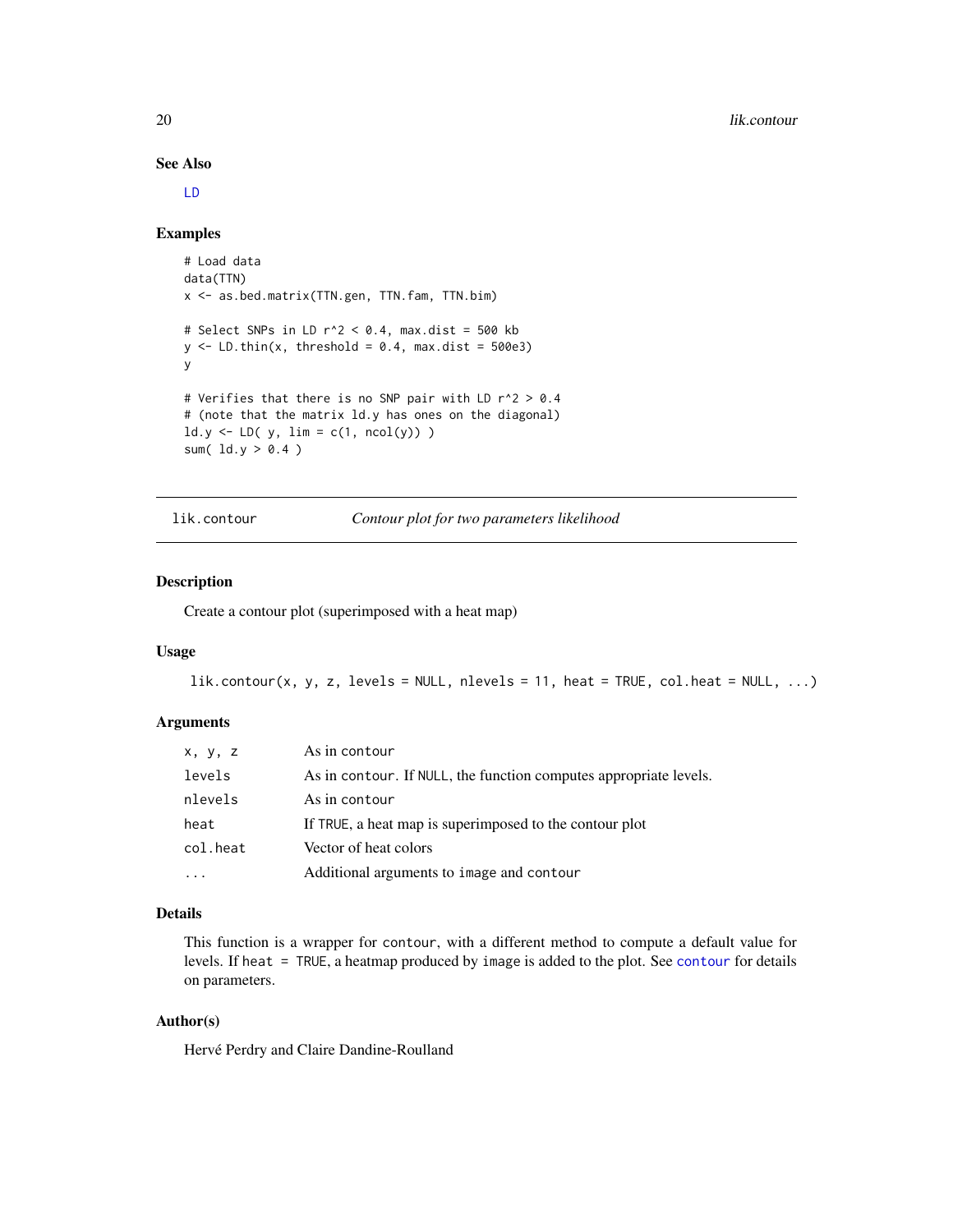#### <span id="page-20-0"></span>lmm.aireml 21

# See Also

[lmm.diago.likelihood](#page-24-1), [contour](#page-0-0), [image](#page-0-0)

#### Examples

```
# Load data
data(AGT)
x <- as.bed.matrix(AGT.gen, AGT.fam, AGT.bim)
# Compute Genetic Relationship Matrix
K \leftarrow GRM(x)# eigen decomposition of K
eiK <- eigen(K)
# simulate a phenotype
set.seed(1)
y \le -1 + \text{lmm}.simu(tau = 1, sigma2 = 2, eigenK = eiK)$y
# Likelihood
TAU \leq seq(0.5, 2.5, length=30)
S2 \leq seq(1,3, length=30)
lik1 <- lmm.diago.likelihood(tau = TAU, s2 = S2, Y = y, eigenK = eiK)
lik.contour(TAU, S2, lik1, heat = TRUE, xlab = "tau", ylab = "sigma^2")
```
<span id="page-20-1"></span>lmm.aireml *Linear mixed model fitting with AIREML*

#### Description

Estimate the parameters of a linear mixed model, using Average Information Restricted Maximum Likelihood (AIREML) algorithm.

#### Usage

```
lmm.aireml(Y, X = matrix(1, nrow = length(Y)), K,EMsteps = @L, EMsteps_fail = 1L, EM_alpha = 1,
          min_tau, min_s2 = 1e-06, theta, constraint = TRUE, max_iter = 50L,
          eps = 1e-05, verbose = getOption("gaston.verbose", TRUE),
          contrast = FALSE, get.P = FALSE)
```

|         | Phenotype vector                                                                        |
|---------|-----------------------------------------------------------------------------------------|
| X       | Covariable matrix. By default, a column of ones to include an intercept in the<br>model |
| К       | A positive definite matrix or a list of such matrices                                   |
| EMsteps | Number of EM steps ran prior the AIREML                                                 |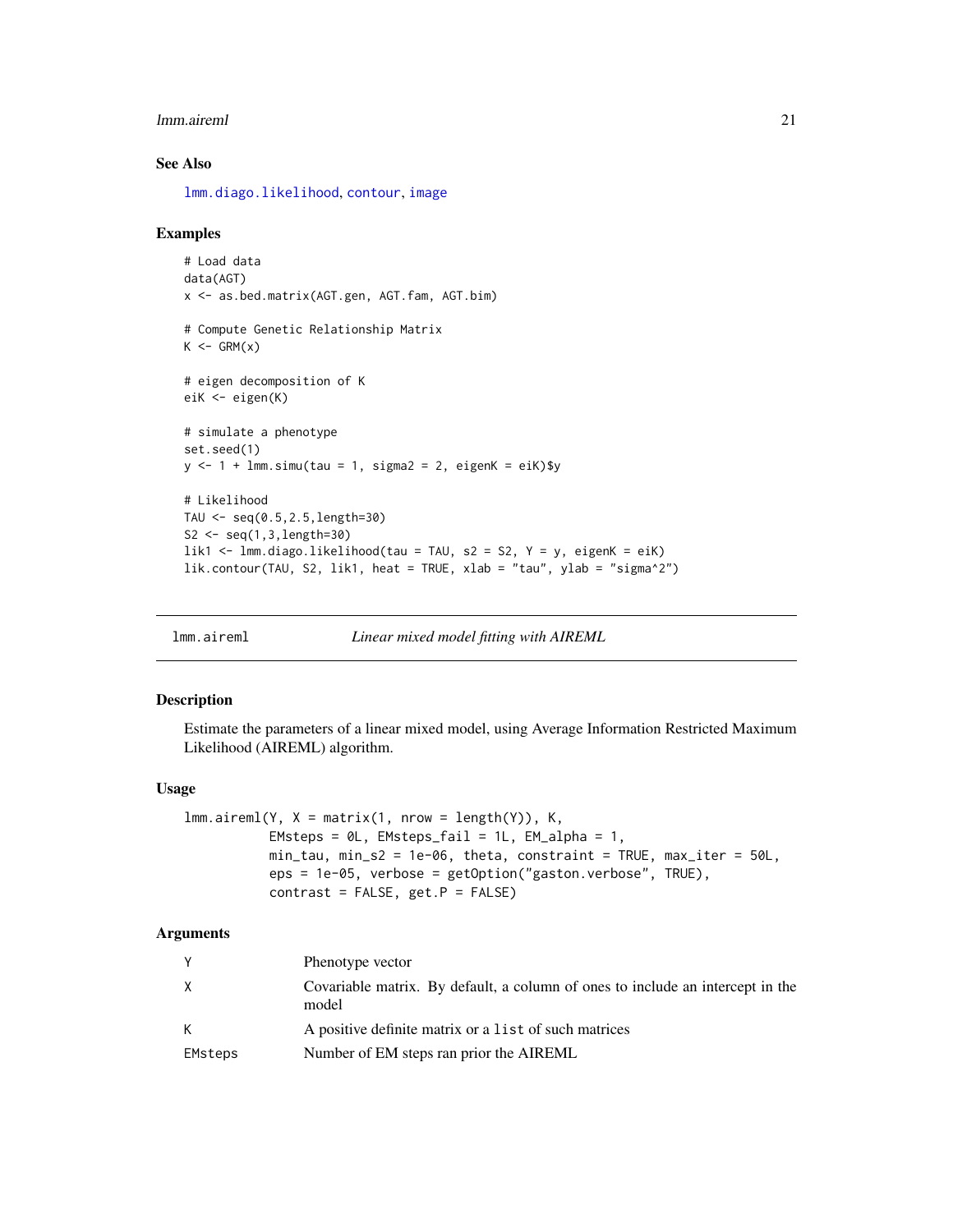| EMsteps_fail | Number of EM steps performed when the AIREML algorithm fail to improve<br>the likelihood value |  |
|--------------|------------------------------------------------------------------------------------------------|--|
| EM_alpha     | Tweaking parameter for the EM (see Details)                                                    |  |
| min_tau      | Minimal value for model parameter $\tau$ (if missing, will be set to $10^{-6}$ )               |  |
| $min\_s2$    | Minimal value for model parameter $\sigma^2$                                                   |  |
| theta        | (Optional) Optimization starting point theta = c(sigma^2, tau)                                 |  |
| constraint   | If TRUE, the model parameters respect the contraints given by min_tau and<br>$min\_s2$         |  |
| max_iter     | Maximum number of iterations                                                                   |  |
| eps          | The algorithm stops when the gradient norm is lower than this parameter                        |  |
| verbose      | If TRUE, display information on the algorithm progress                                         |  |
| contrast     | If TRUE, use a contrast matrix to compute the Restricted Likelihood (usually<br>slower)        |  |
| get.P        | If TRUE, the function sends back the last matrix $P$ computed in the optimization<br>process   |  |

# Details

Estimate the parameters of the following linear mixed model, using AIREML algorithm:

 $Y = X\beta + \omega_1 + \ldots + \omega_k + \varepsilon$ 

with  $\omega_i \sim N(0, \tau_i K_i)$  for  $i \in 1, ..., k$  and  $\varepsilon \sim N(0, \sigma^2 I_n)$ .

The variance matrices  $K_1$ , ...,  $K_k$ , are specified through the parameter K.

If EMsteps is positive, the function will use this number of EM steps to compute a better starting point for the AIREML algorithm. Setting EMsteps to a value higher than max\_iter leads to an EM optimization. It can happen that after an AIREML step, the likelihood did not increase: if this happens, the functions falls back to EMsteps\_fail EM steps. The parameter EM\_alpha can be set to a value higher than 1 to attempt to accelerate EM convergence; this could also result in uncontrolled behaviour and should be used with care.

After convergence, the function also compute Best Linear Unbiased Predictors (BLUPs) for  $\beta$  and  $\omega$ , and an estimation of the participation of the fixed effects to the variance of Y.

# Value

A named list with members:

| sigma2    | Estimate of the model parameter $\sigma^2$                           |
|-----------|----------------------------------------------------------------------|
| tau       | Estimate(s) of the model parameter(s) $\tau_1, \ldots, \tau_k$       |
| logL      | Value of log-likelihood                                              |
| logL0     | Value of log-likelihood under the null model (without random effect) |
| niter     | Number of iterations done                                            |
| norm_grad | Last computed gradient's norm                                        |
| Þ         | Last computed value of matrix P (see reference)                      |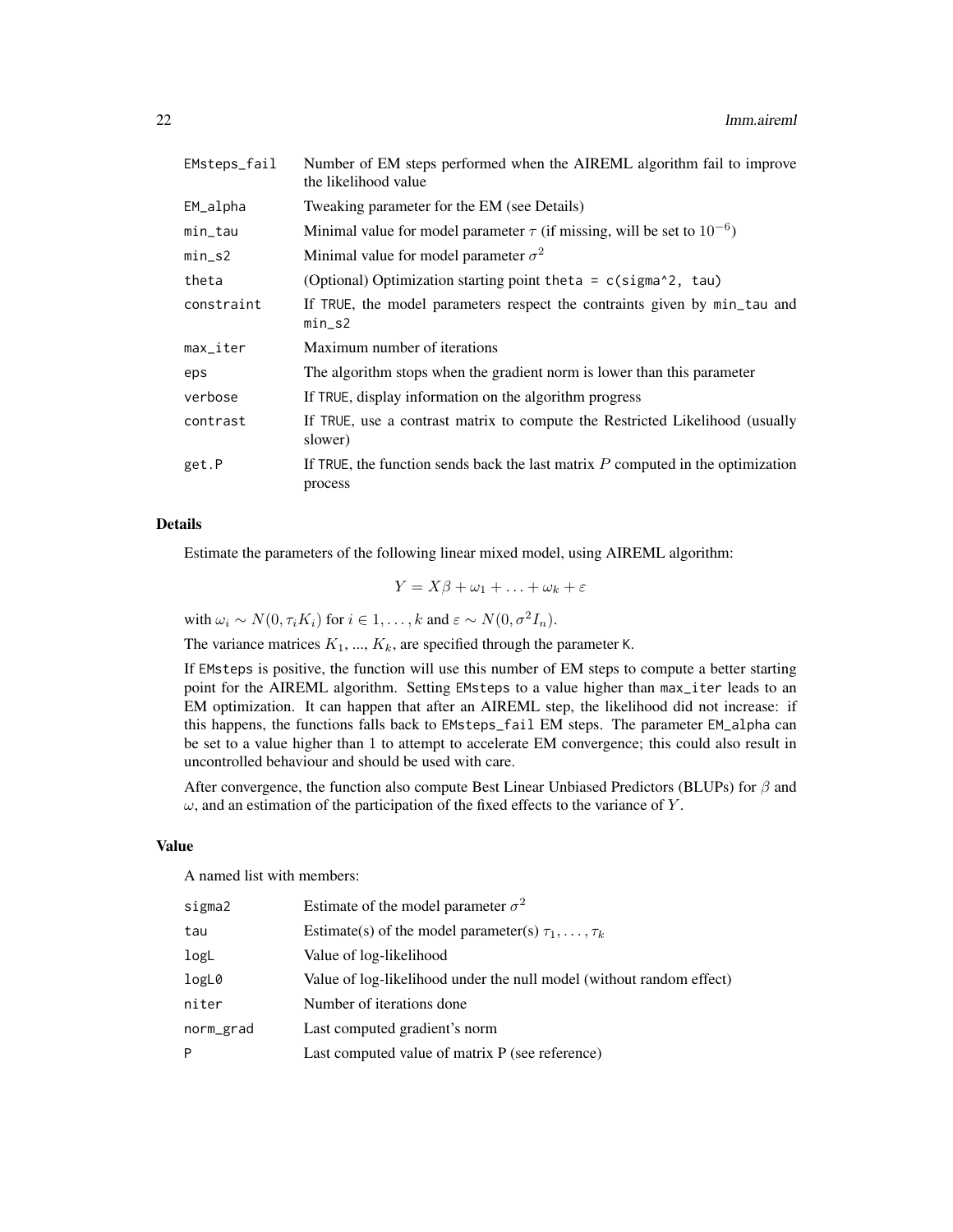#### <span id="page-22-0"></span>lmm.aireml 23

| Py                                                         | Last computed value of vector Py (see reference) |  |
|------------------------------------------------------------|--------------------------------------------------|--|
| BLUP_omega                                                 | BLUPs of random effects                          |  |
| BLUP_beta                                                  | BLUPs of fixed effects $\beta$                   |  |
| varbeta                                                    | Variance matrix for $\beta$ estimates            |  |
| varXbeta                                                   | Participation of fixed effects to variance of Y  |  |
| If get. $P = \text{TRUE}$ , there is an additional member: |                                                  |  |
| P                                                          | The last matrix $P$ computed in the AIREML step  |  |

# Author(s)

Hervé Perdry and Claire Dandine-Roulland

# References

Gilmour, A. R., Thompson, R., & Cullis, B. R. (1995), *Average information REML: an efficient algorithm for variance parameter estimation in linear mixed models*, Biometrics, 1440-1450

#### See Also

[lmm.diago](#page-23-1), [lmm.simu](#page-26-1)

# Examples

```
# Load data
data(AGT)
x <- as.bed.matrix(AGT.gen, AGT.fam, AGT.bim)
# Compute Genetic Relationship Matrix
standardize(x) <- "p"
K \leftarrow \text{GRM}(x)# Simulate a quantitative genotype under the LMM
set.seed(1)
y \le -1 + x %*% rnorm(ncol(x), sd = 1)/sqrt(ncol(x)) + rnorm(nrow(x), sd = sqrt(2))
# Estimates
estimates <- lmm.aireml(y, K = K, verbose = FALSE)
str(estimates)
```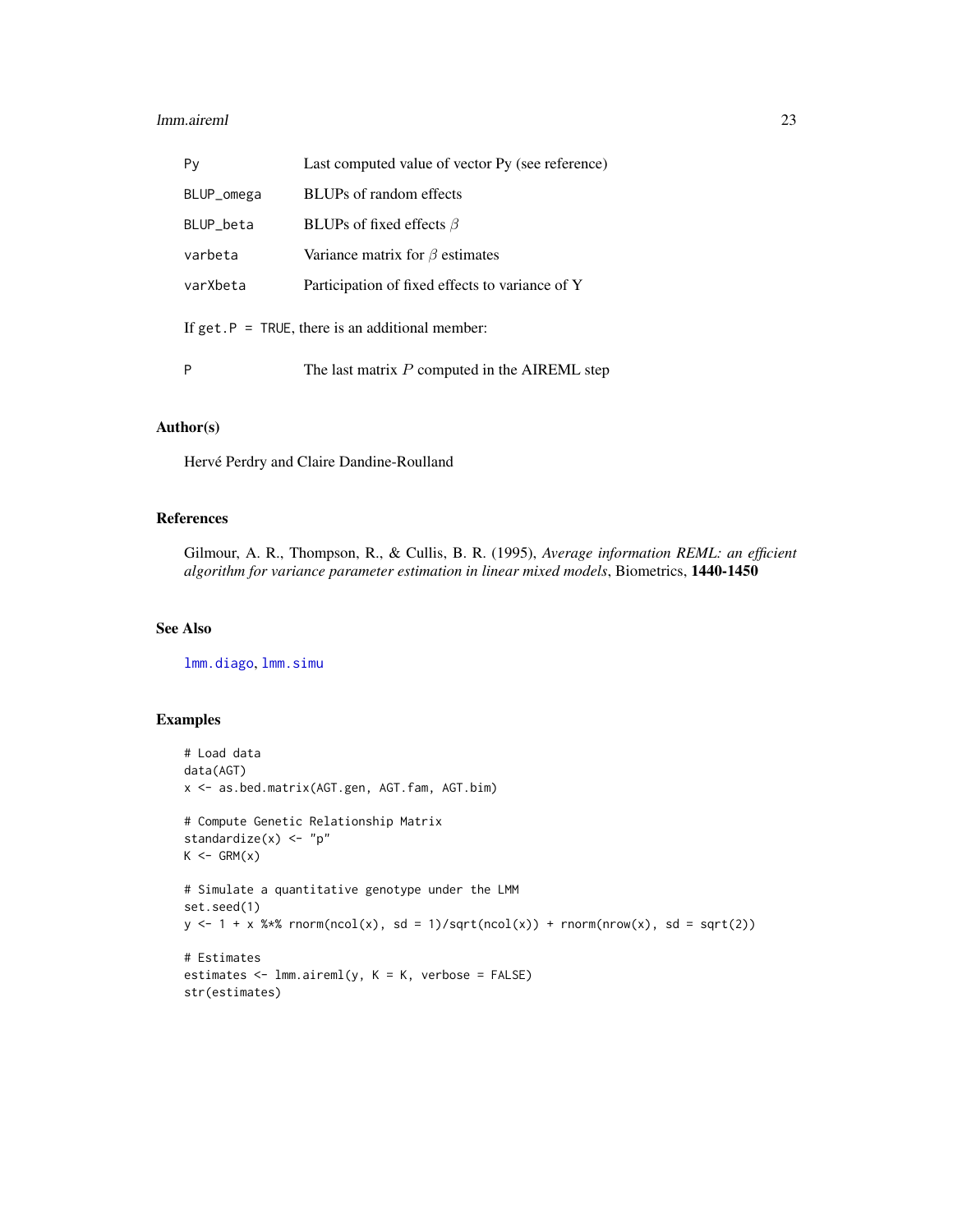<span id="page-23-1"></span><span id="page-23-0"></span>

Estimate the parameters of a linear mixed model, using the "diagonalization trick".

# Usage

```
lmm.diago(Y, X = matrix(1, nrow=length(Y)), eigenK, p = 0,method = c("newton", "brent"), min_h2 = 0, max_h2 = 1,verbose = getOption("gaston.verbose", TRUE),
                 tol = .Machine$double.eps^0.25)
```
# Arguments

| Y        | Phenotype vector                                                             |
|----------|------------------------------------------------------------------------------|
| X        | Covariable matrix                                                            |
| eigenK   | Eigen decomposition of $K$ (a positive symmetric matrix)                     |
| p        | Number of Principal Components included in the mixed model with fixed effect |
| method   | Optimization method to use.                                                  |
| $min_h2$ | Minimum admissible value                                                     |
| $max_h2$ | Maximum admissible value                                                     |
| verbose  | If TRUE, display information on the function actions                         |
| tol      | Accuracy of estimation                                                       |

# Details

Estimate the parameters of the following linear mixed model, computing the restricted likelihood as in lmm.diago.likelihood, and using either a Newton algorithm, or Brent algorithm as in [optimize](#page-0-0):

 $Y = (X|PC)\beta + \omega + \varepsilon$ 

with  $\omega \sim N(0, \tau K)$  and  $\varepsilon \sim N(0, \sigma^2 I_n)$ .

The matrix  $K$  is given through its eigen decomposition, as produced by eigen $K = eig$ en(K, symmetric = TRUE). The matrix  $(X|PC)$  is the concatenation of the covariable matrix X and of the first p eigenvectors of K, included in the model with fixed effects.

#### Value

If the parameter p is a scalar, a list with following elements :

| sigma2 | Estimate of the model parameter $\sigma^2$                     |
|--------|----------------------------------------------------------------|
| tau    | Estimate(s) of the model parameter(s) $\tau_1, \ldots, \tau_k$ |
| Pv     | Last computed value of vector Py (see reference)               |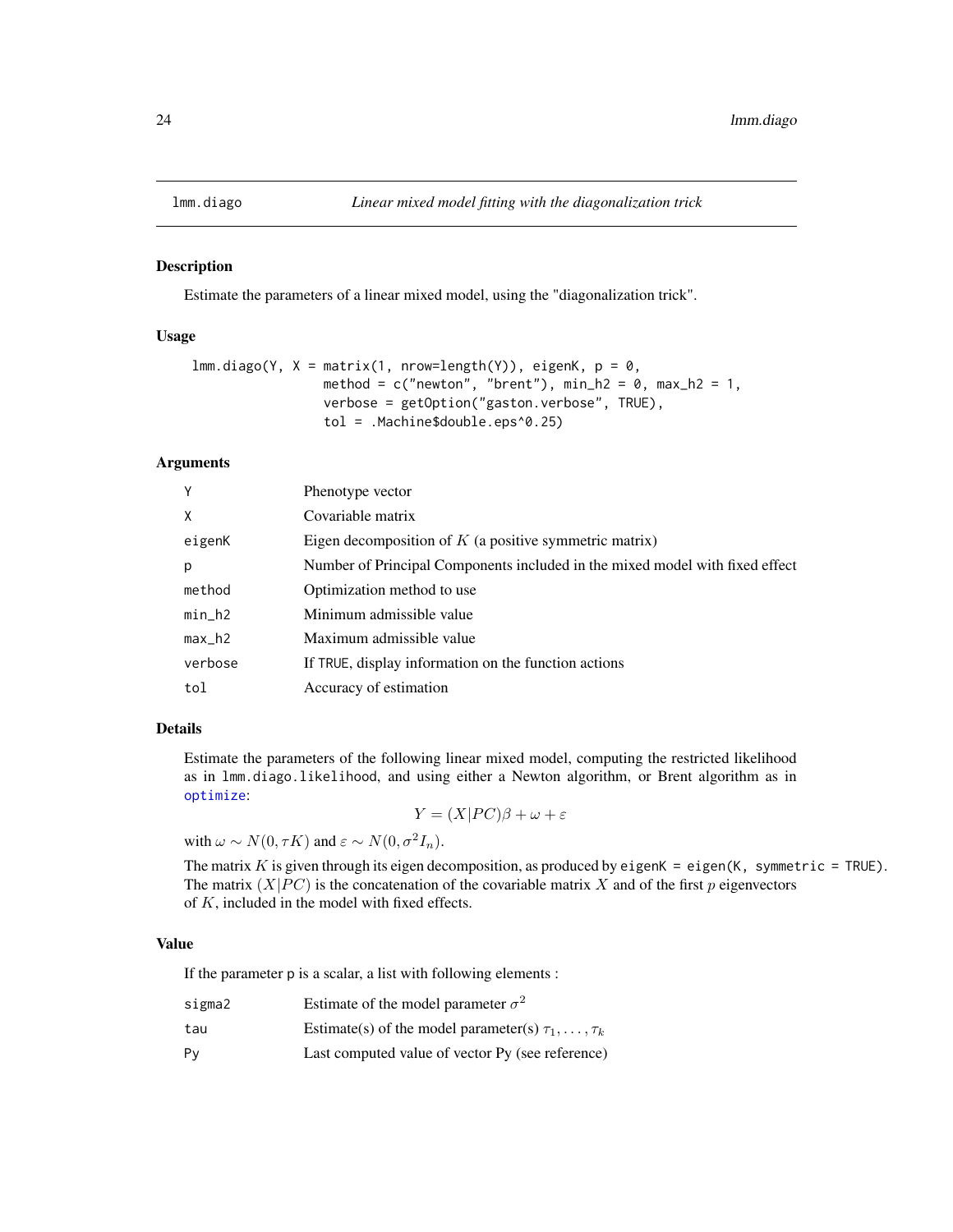<span id="page-24-0"></span>

| BLUP_omega | BLUPs of random effects                                                                |
|------------|----------------------------------------------------------------------------------------|
| BLUP_beta  | BLUPs of fixed effects $\beta$ (only the components corresponding to X)                |
| Xbeta      | Estimate of $(X PC)\beta$                                                              |
| varbeta    | Variance matrix for $\beta$ estimates (only the components corresponding to X)         |
| varXbeta   | Participation of fixed effects to variance of Y                                        |
| р          | Number of Principal Components included in the linear mixed model with fixed<br>effect |
|            |                                                                                        |

If the paramer p is a vector of length > 1, a list of lists as described above, one for each value in p.

#### Author(s)

Hervé Perdry and Claire Dandine-Roulland

# See Also

[lmm.diago.likelihood](#page-24-1), [lmm.aireml](#page-20-1), [optimize](#page-0-0)

#### Examples

```
# Load data
data(AGT)
x <- as.bed.matrix(AGT.gen, AGT.fam, AGT.bim)
# Compute Genetic Relationship Matrix
K \leftarrow \text{GRM}(x)# eigen decomposition of K
eiK <- eigen(K)
# simulate a phenotype
set.seed(1)
y \le -1 + \text{lmm.simu(tau = 1, sigma2 = 2, eigenK = eik)}# Estimations
R <- lmm.diago(Y = y, eigenK = eiK, p = c(0,10))
str(R)
```
<span id="page-24-1"></span>lmm.diago.likelihood *Likelihood of a linear mixed model*

# Description

Compute the Restricted or the Full Likelihood of a linear mixed model, using the "diagonalization trick".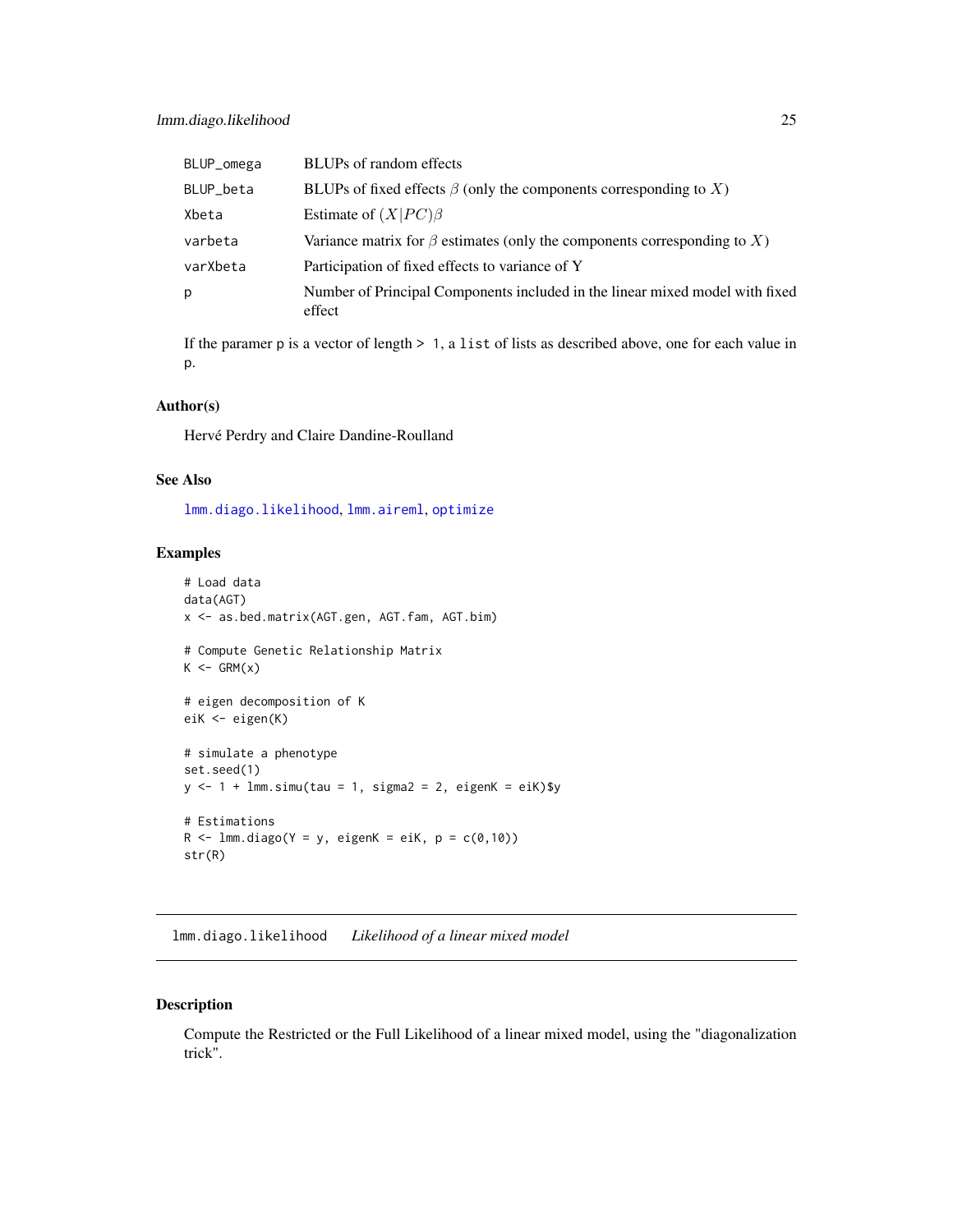#### <span id="page-25-0"></span>Usage

```
lmm.diago.likelihood(tau, s2, h2, Y, X, eigenK, p = 0)
lmm.diago.profile.likelihood(tau, s2, h2, Y, X, eigenK, p = 0)
```
#### Arguments

| tau    | Value(s) of model parameter (see Details)                                    |
|--------|------------------------------------------------------------------------------|
| s2     | Value(s) of model parameter (see Details)                                    |
| h2     | Value(s) of heritability (see Details)                                       |
| Y      | Phenotype vector                                                             |
| X      | Covariable matrix                                                            |
| eigenK | Eigen decomposition of $K$ (a positive symmetric matrix)                     |
| p      | Number of Principal Components included in the mixed model with fixed effect |

#### Details

Theses function respectively compute the Restricted and the Profile Likelihood under the linear mixed model

$$
Y = (X|PC)\beta + \omega + \varepsilon
$$

with  $\omega \sim N(0, \tau K)$  and  $\varepsilon \sim N(0, \sigma^2 I_n)$ .

The matrix K is given through its eigen decomposition, as produced by eigen $K = eig$ en $(K, s)$ ymmetric = TRUE). The matrix  $(X|PC)$  is the concatenation of the covariable matrix X and of the first p eigenvectors of  $K$ , included in the model with fixed effects.

If both tau and s2 (for  $\sigma^2$ ) are provided, lmm.diago.likelihood computes the restricted likelihood for these values of the parameters; if these parameters are vectors of length  $> 1$ , then a matrix of likelihood values is computed. The function lmm.diago.profile.likelihood computes  $\beta$ which maximizes the full likelihood for these values of  $\tau$  and  $\sigma^2$ , and computes its value.

If h2 is provided, both functions compute  $\tau$  and  $\sigma^2$  which maximizes the likelihood under the constraint  $\frac{\tau}{\tau+\sigma^2} = h^2$ , and output these values as well as the likelihood value at this point.

#### Value

If tau and s2 are provided, the corresponding likelihood values.

If tau or s2 are missing, and h2 is provided, a named list with members

| tau        | Corresponding values of $\tau$     |
|------------|------------------------------------|
| sigma2     | Corresponding values of $\sigma^2$ |
| likelihood | Corresponding likelihood values    |

#### Author(s)

Hervé Perdry and Claire Dandine-Roulland

#### See Also

[lmm.diago](#page-23-1), [lmm.aireml](#page-20-1)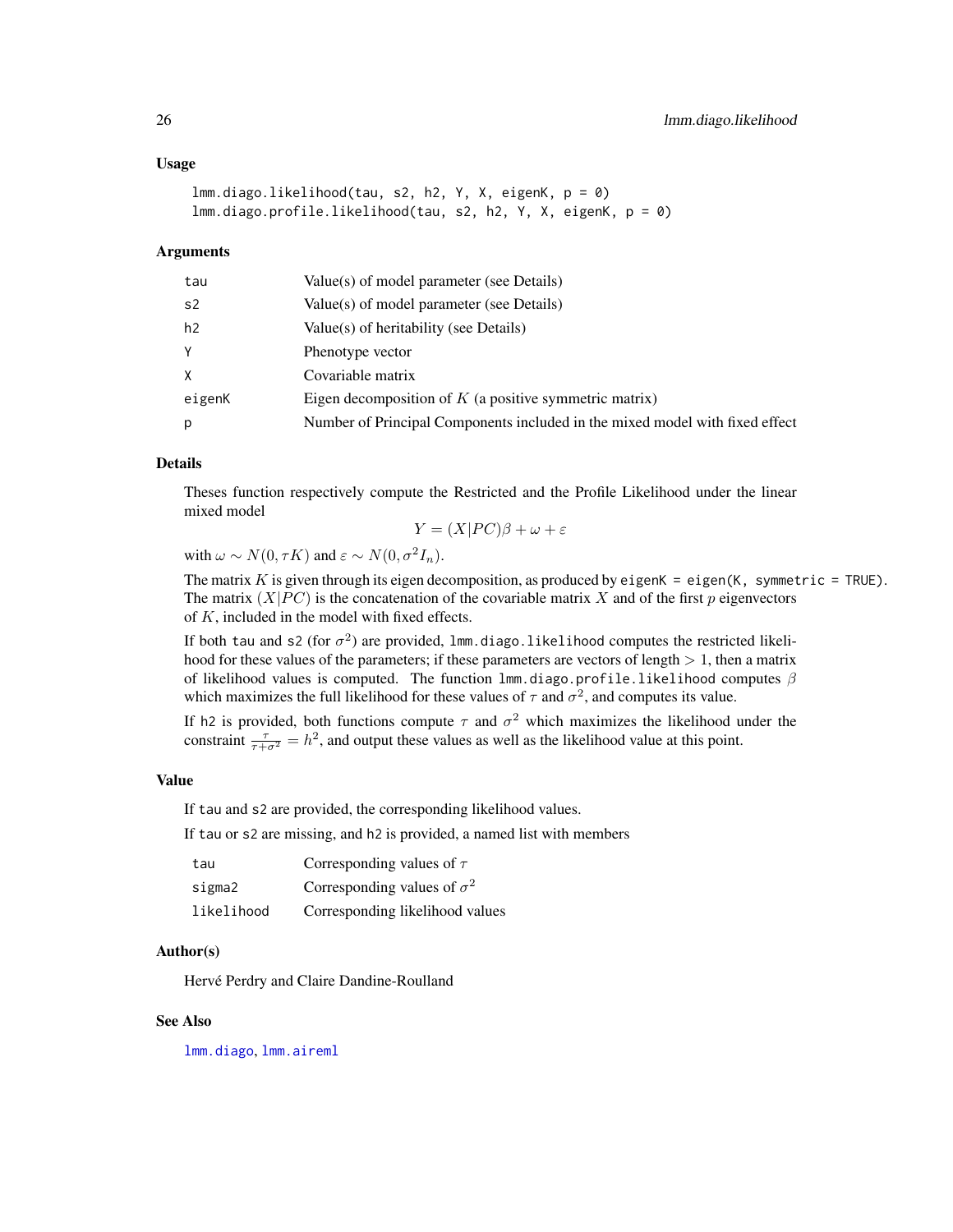#### <span id="page-26-0"></span>lmm.simu 27

#### Examples

```
# Load data
data(AGT)
x <- as.bed.matrix(AGT.gen, AGT.fam, AGT.bim)
# Compute Genetic Relationship Matrix
K \leftarrow \text{GRM}(x)# eigen decomposition of K
eiK <- eigen(K)
# simulate a phenotype
set.seed(1)
y \le -1 + \text{lmm}.simu(tau = 1, sigma2 = 2, eigenK = eiK)$y
# Likelihood
TAU \leq seq(0.5,1.5, length=30)
S2 \leq seq(1,3, length=30)
lik1 <- lmm.diago.likelihood(tau = TAU, s2 = S2, Y = y, eigenK = eiK)
H2 <- seq(0,1,length=51)
lik2 <- lmm.diago.likelihood(h2 = H2, Y = y, eigenK = eiK)
# Plotting
par(mfrow=c(1,2))
lik.contour(TAU, S2, lik1, heat = TRUE, xlab = "tau", ylab = "sigma^2")
lines(lik2$tau, lik2$sigma2)
plot(H2, exp(lik2$likelihood), type="l", xlab="h^2", ylab = "likelihood")
```
<span id="page-26-1"></span>lmm.simu *Linear mixed model data simulation*

# Description

Simulate data under a linear mixed model, using the eigen decomposition of the variance matrix.

#### Usage

```
lmm.simu(tau, sigma2, K, eigenK = eigen(K), X, beta)
```

| tau    | Model parameter                            |  |
|--------|--------------------------------------------|--|
| sigma2 | Model parameter                            |  |
| K.     | (Optional) A positive symmetric matrix $K$ |  |
| eigenK | Eigen decomposition of $K$                 |  |
| X      | Covariable matrix                          |  |
| beta   | Fixed effect vector of covariables         |  |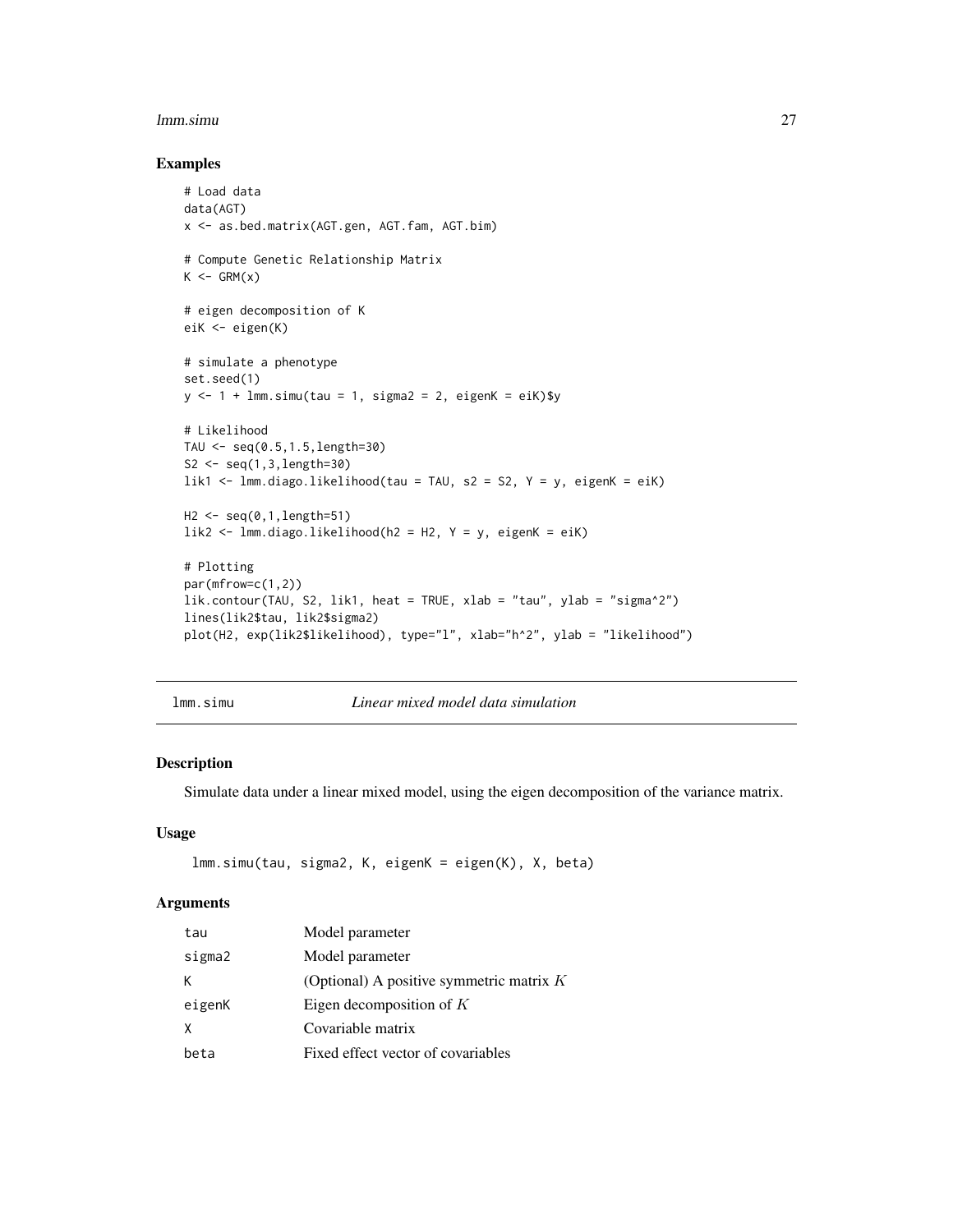# <span id="page-27-0"></span>Details

The data are simulated under the following linear mixed model :

$$
Y = X\beta + \omega + \varepsilon
$$

with  $\omega \sim N(0, \tau K)$  and  $\varepsilon \sim N(0, \sigma^2 I_n)$ .

The simulation uses  $K$  only through its eigen decomposition; the parameter  $K$  is therefore optional.

# Value

A named list with two members:

| <b>V</b> | Simulated value of $Y$      |
|----------|-----------------------------|
| omega    | Simulated value of $\omega$ |

# Author(s)

Hervé Perdry and Claire Dandine-Roulland

# See Also

[random.pm](#page-29-1)

#### Examples

```
# generate a random positive matrix
set.seed(1)
R < - random.pm(503)
# simulate data with a "polygenic component"
y \leftarrow \text{lmm.simu}(0.3, 1, \text{eigenK} = \text{R$eigen})str(y)
```
<span id="page-27-1"></span>logistic.mm.aireml *Logistic mixed model fitting with Penalized Quasi-Likelihood / AIREML*

# Description

Estimate the parameters of a logistic linear mixed model using the Penalized Quasi-Likelihood with an AIREML step for the linear model.

#### Usage

```
logistic.mm.aireml(Y, X = matrix(1, nrow = length(Y)), K,min_tau, tau, beta, constraint = TRUE, max_iter = 50L, eps = 1e-5,
                   verbose = getOption("gaston.verbose",TRUE), get.P = FALSE)
```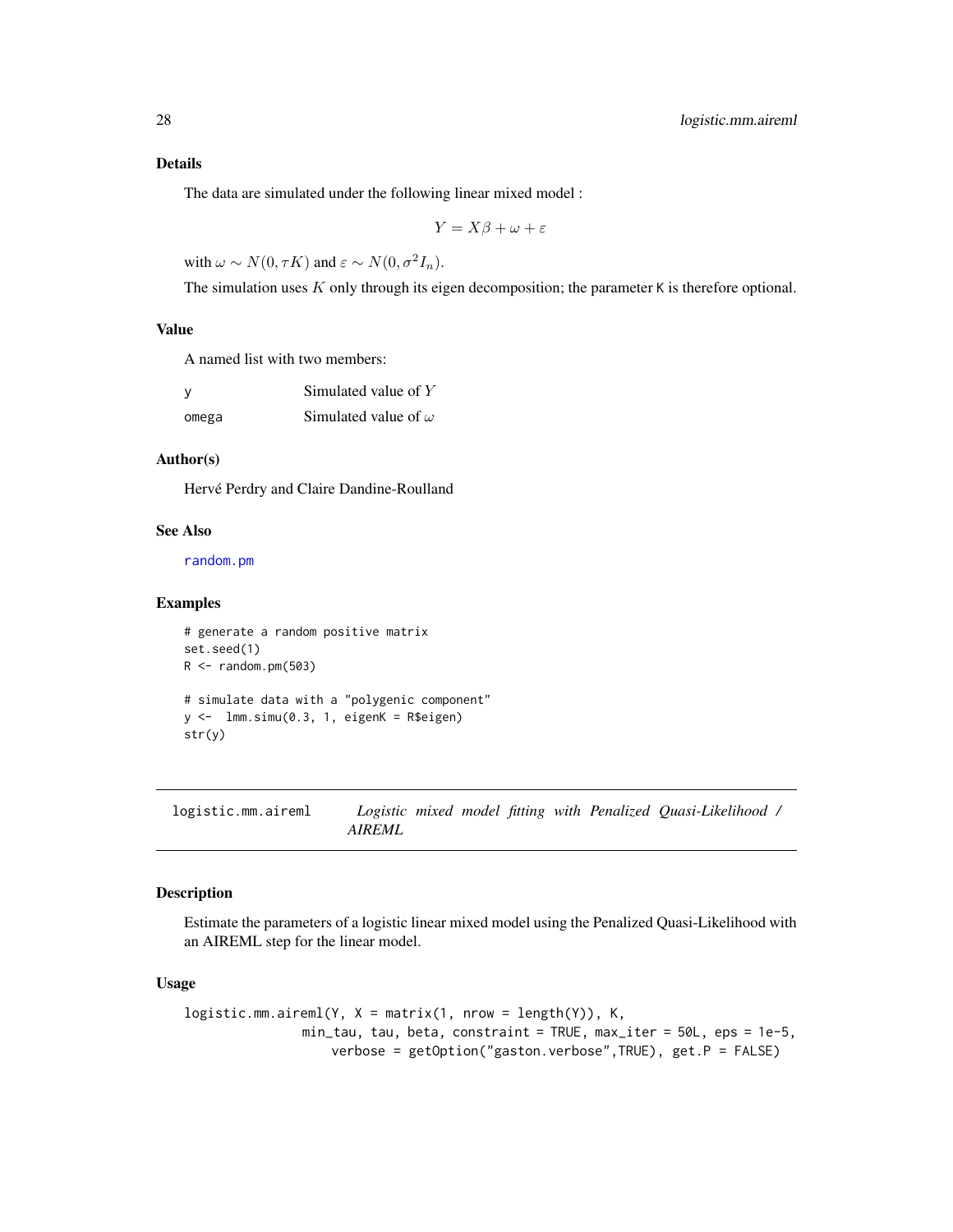# Arguments

| Y                      | Binary phenotype vector                                                                      |
|------------------------|----------------------------------------------------------------------------------------------|
| X                      | Covariable matrix. By default, a column of ones to include an intercept in the<br>model      |
| К                      | A positive definite matrix or a list of such matrices                                        |
| min_tau                | Minimal value for model parameter $\tau$ (if missing, will be set to $10^{-6}$ )             |
| tau                    | (Optional) Optimization starting point for variance component(s) tau                         |
| beta                   | (Optional) Optimization starting point for fixed effect(s) beta                              |
| constraint             | If TRUE, the model parameters respect the contraints given by min_tau                        |
| $max$ <sub>Liter</sub> | Maximum number of iterations                                                                 |
| eps                    | The algorithm stops when the gradient norm is lower than this parameter                      |
| verbose                | If TRUE, display information on the algorithm progress                                       |
| get.P                  | If TRUE, the function sends back the last matrix $P$ computed in the optimization<br>process |

# Details

Estimate the parameters of the following logistic mixed model:

 $logit(P[Y = 1 | X, \omega_1, \ldots, \omega_k]) = X\beta + \omega_1 + \ldots + \omega_k$ 

logit P(Y=1|X,omega\_1,...,omega\_k) = X beta + omega\_1 + ... + omega\_k with  $\omega_i \sim N(0, \tau_i K_i)$ for  $i \in 1, \ldots, k$ .

The estimation is based on the Penalized Quasi-Likelihood with an AIREML step for the linear model (the algorithm is similar to the algorithm described in Chen et al 2016).

The variance matrices  $K_1$ , ...,  $K_k$ , are specified through the parameter K.

After convergence, the function also compute Best Linear Unbiased Predictors (BLUPs) for  $\beta$  and ω.

#### Value

A named list with members:

| tau                                                | Estimate(s) of the model parameter(s) $\tau_1, \ldots, \tau_k$ |  |
|----------------------------------------------------|----------------------------------------------------------------|--|
| niter                                              | Number of iterations done                                      |  |
| P                                                  | Last computed value of matrix $P$ (see reference)              |  |
| BLUP_omega                                         | BLUPs of random effects                                        |  |
| BLUP_beta                                          | BLUPs of fixed effects $\beta$                                 |  |
| varbeta                                            | Variance matrix for $\beta$ estimates                          |  |
| If $get.P = TRUE$ , there is an additional member: |                                                                |  |
| P                                                  | The last matrix $P$ computed in the AIREML step                |  |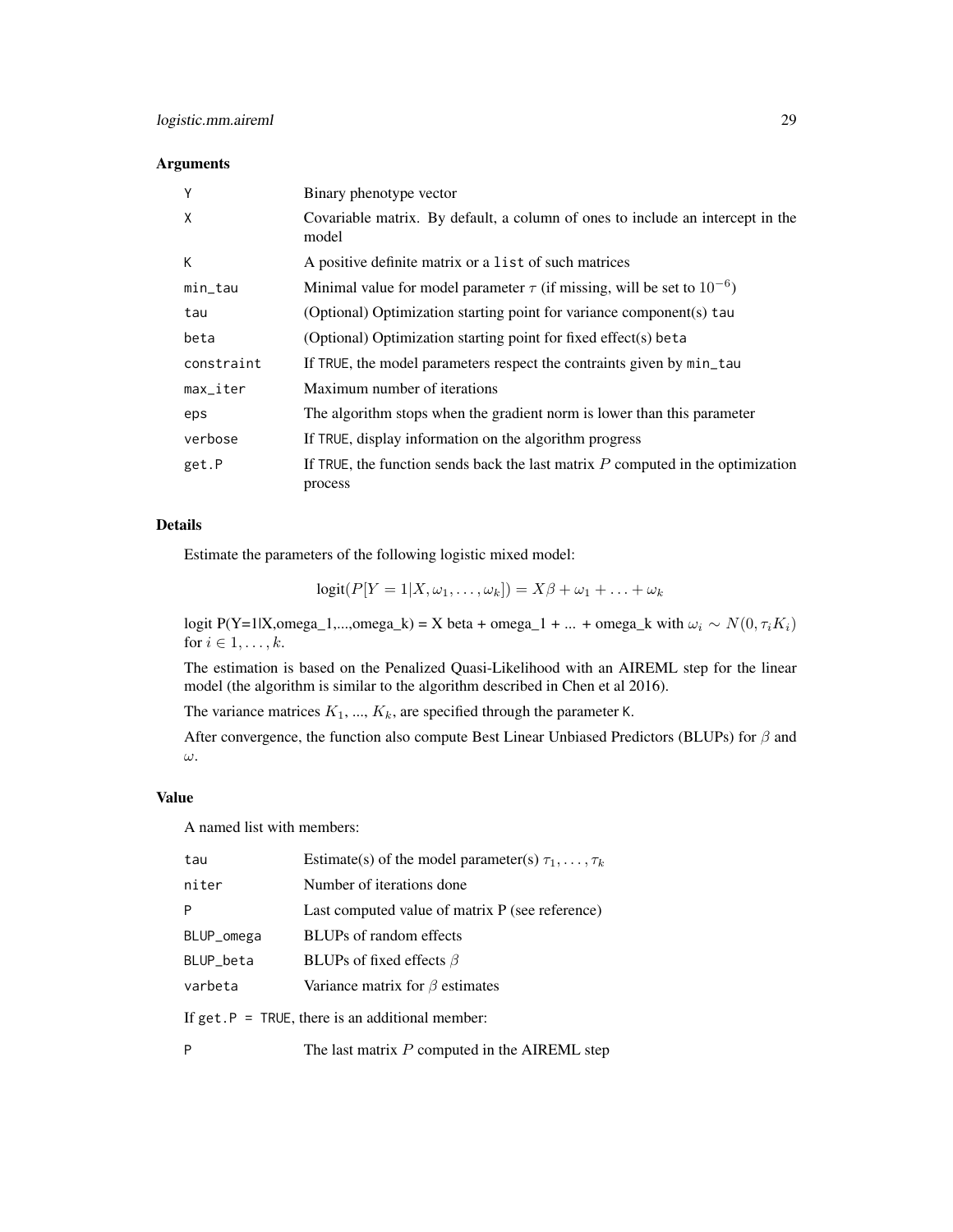#### <span id="page-29-0"></span>Author(s)

Hervé Perdry and Claire Dandine-Roulland

#### References

Gilmour, A. R., Thompson, R., & Cullis, B. R. (1995), *Average information REML: an efficient algorithm for variance parameter estimation in linear mixed models*, Biometrics, 1440-1450

Chen, Han et al. (2016), *Control for Population Structure and Relatedness for Binary Traits in Genetic Association Studies via Logistic Mixed Models*, The American Journal of Human Genetics, 653–666

# Examples

```
# Load data
data(AGT)
x <- as.bed.matrix(AGT.gen, AGT.fam, AGT.bim)
# Compute Genetic Relationship Matrix
standardize(x) <- "p"
K \leq - GRM(x)# Simulate a quantitative genotype under the LMM
set.seed(1)
mu \leftarrow 1 + x %*% rnorm(ncol(x), sd = 2)/sqrt(ncol(x))
pi <- 1/(1+exp(-mu))
y <- 1*( runif(length(pi))<pi )
# Estimates
estimates <- logistic.mm.aireml(y, K = K, verbose = FALSE)
str(estimates)
```
<span id="page-29-1"></span>random.pm *Random square definite positive matrix*

# Description

Generate a random definite positive matrix with specified dimension

#### Usage

random.pm(n, values =  $n*diff(seq(0,1,length=n+1)**0.75))$ 

| n      | Dimension of matrix   |
|--------|-----------------------|
| values | Eigenvalues of matrix |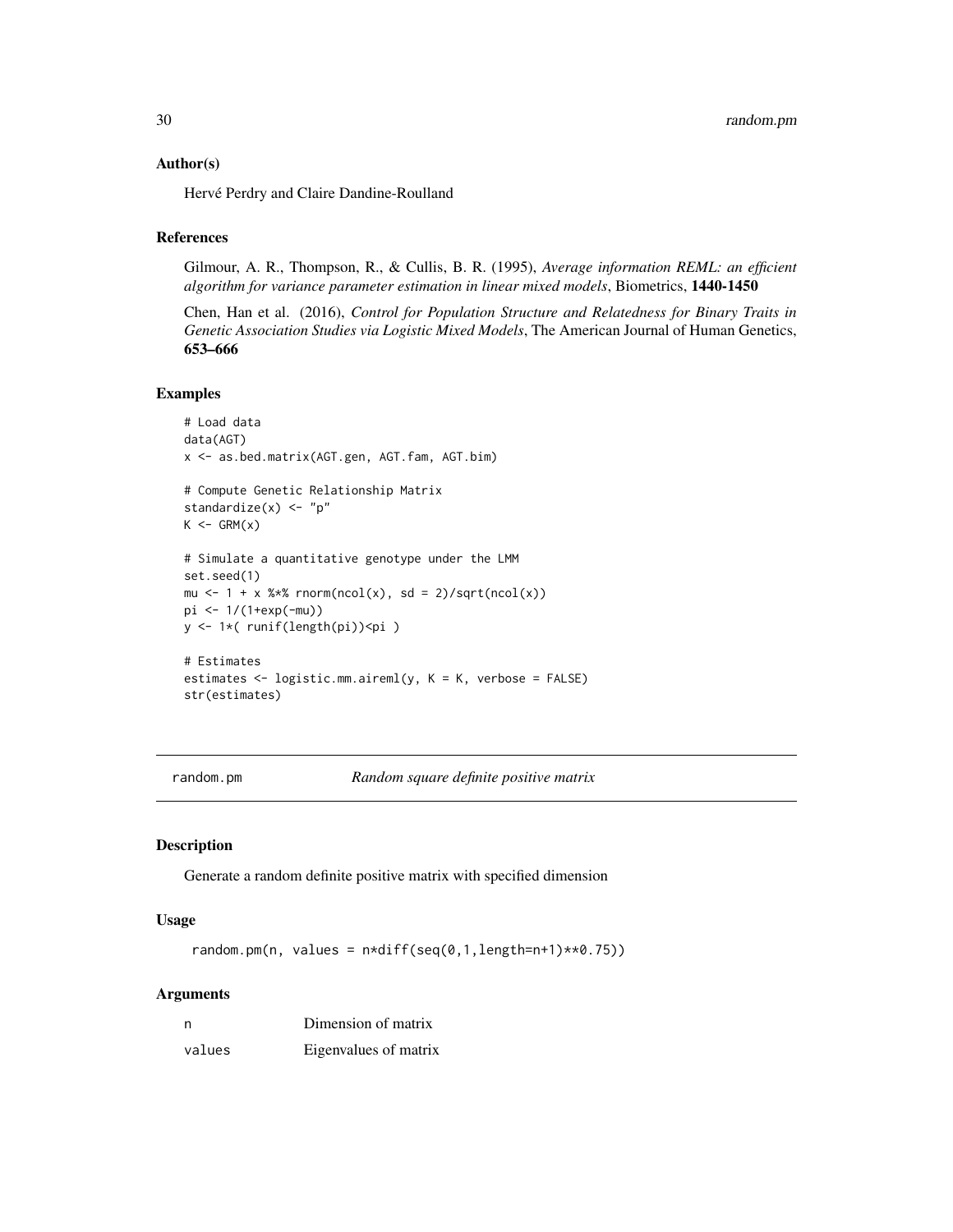# <span id="page-30-0"></span>read.bed.matrix 31

# Details

The default for values is chosen so that the eigenvalues of the resulting matrix are roughly similar to the eigenvalues typically observed on Genetic Relationship Matrices.

# Value

A named list with members:

|       | A n x n symmetric positive matrix                        |
|-------|----------------------------------------------------------|
| eigen | The eigen decomposition of K as eigen(K) would output it |

# Author(s)

Hervé Perdry and Claire Dandine-Roulland

# See Also

[lmm.simu](#page-26-1), [eigen](#page-0-0)

# Examples

```
# generate a random positive matrix
set.seed(1)
R < - random.pm(503)
str(R)
```
<span id="page-30-1"></span>read.bed.matrix *Read a* [bed.matrix](#page-9-1)

# Description

Create a [bed.matrix](#page-9-1) from a .bed file, and either a .rds file or a .bim and a .fam file.

#### Usage

```
read.bed.matrix(basename, bed = paste(basename, ".bed", sep=""),
                          fam = paste(basename, ".fam", sep=""),
                          bim = paste(basename, ".bim", sep=""),
                          rds = paste(basename, ".rds", sep=""),
                          verbose = getOption("gaston.verbose",TRUE))
```

| basename | Basename of all files                                |
|----------|------------------------------------------------------|
| bed      | Name of the . bed file                               |
| fam      | Name of the . fam file                               |
| bim      | Name of the . bim file                               |
| rds      | Name of the . rds file (ignored if NULL)             |
| verbose  | If TRUE, display information on the function actions |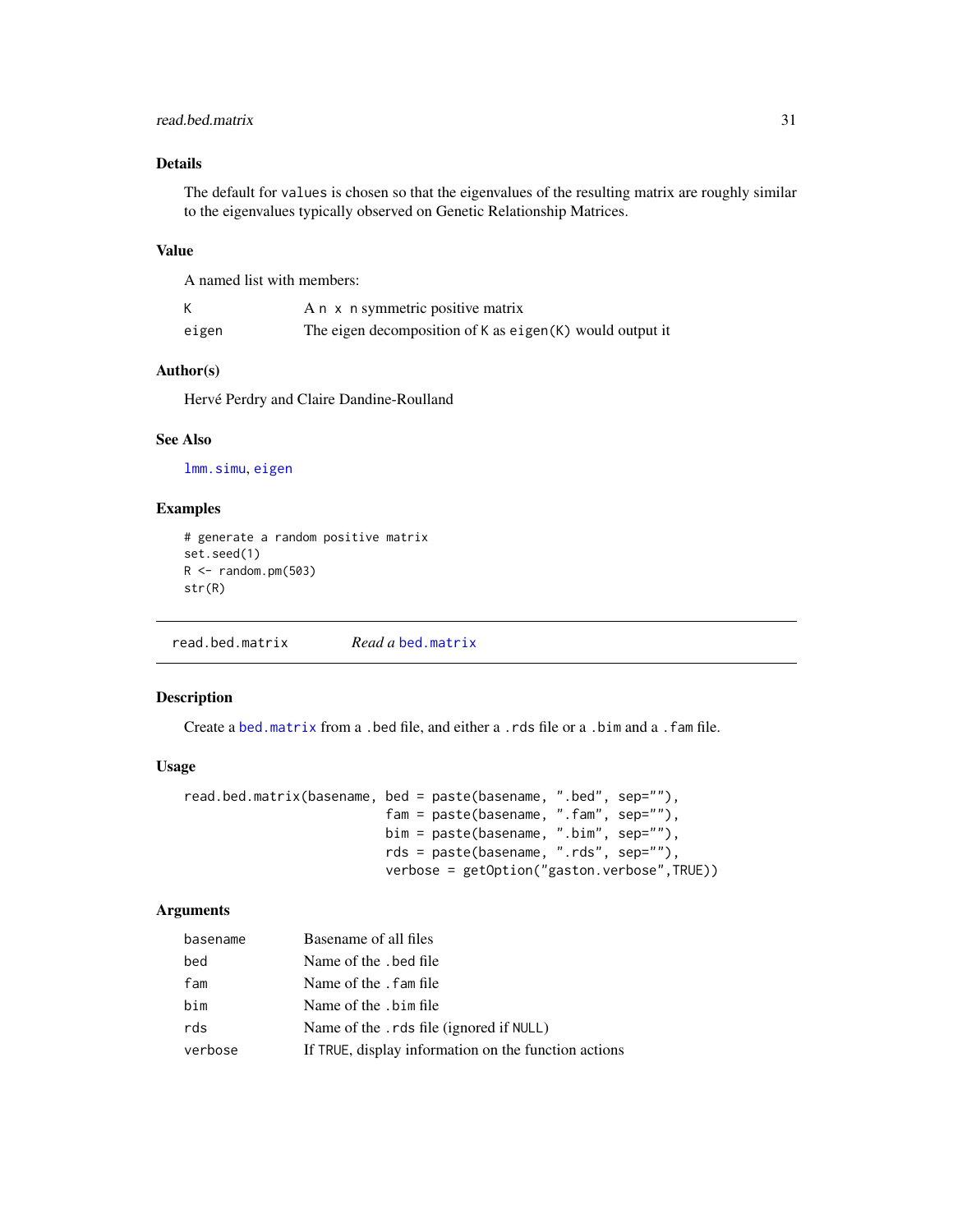# Details

If the .rds file exists, the .fam and .bim files will be ignored. To ignore an existing .rds file, set rds = NULL.

The .bed, .fam and .bim files follow the PLINK specifications ([http://zzz.bwh.harvard.edu/](http://zzz.bwh.harvard.edu/plink/binary.shtml) [plink/binary.shtml](http://zzz.bwh.harvard.edu/plink/binary.shtml)).

If the .bed file does not exist, and basename ends by ".bed", the function will try to generate a new basename by trimming the extension out. This allows to write read.bed.matrix("file.bed") instead of read.bed.matrix("file").

# Value

A [bed.matrix](#page-9-1)

#### Author(s)

Hervé Perdry and Claire Dandine-Roulland

#### See Also

[write.bed.matrix](#page-46-1)

# Examples

```
# Read RDS and bed files
x <- read.bed.matrix( system.file("extdata", "LCT.bed", package="gaston") )
x
```
<span id="page-31-1"></span>

read.vcf *Create a* [bed.matrix](#page-9-1) *from VCF files*

# Description

Create a [bed.matrix](#page-9-1) from a .vcf file.

#### Usage

```
read.vcf(file, max.snps, get.info = FALSE, convert.chr = TRUE,
               verbose = getOption("gaston.verbose",TRUE))
```

| file        | The name of the VCF file to read                                                             |
|-------------|----------------------------------------------------------------------------------------------|
| max.snps    | The maximal number of SNPs to read                                                           |
| get.info    | If TRUE, the INFO field from the VCF file will integrated in @ped\$info                      |
| convert.chr | If TRUE, chromosomes ids "X", "Y" and "MT" will be converted in their numeric<br>equivalents |
| verbose     | If TRUE, display information on the function progress                                        |

<span id="page-31-0"></span>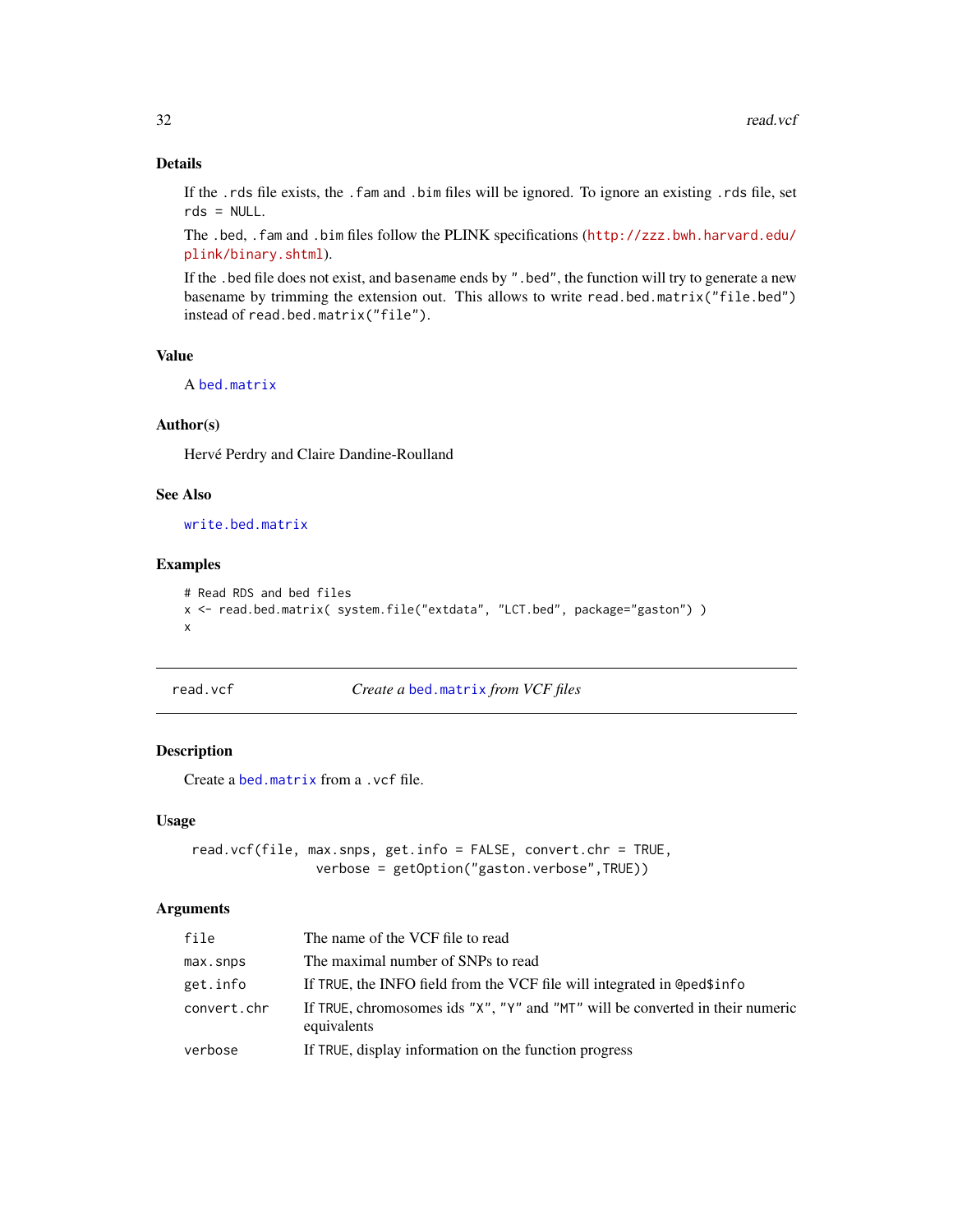# <span id="page-32-0"></span>reshape.GRM 33

# Details

The vcf format is described in [http://www.1000genomes.org/wiki/Analysis/Variant%20Call%](http://www.1000genomes.org/wiki/Analysis/Variant%20Call%20Format/vcf-variant-call-format-version-41) [20Format/vcf-variant-call-format-version-41](http://www.1000genomes.org/wiki/Analysis/Variant%20Call%20Format/vcf-variant-call-format-version-41)

In addition to the usual data in the slot @snps, the bed.matrices produced by read.vcf have @snps\$quality and @snps\$filter columns corresponding to the QUAL and FILTER fields in the VCF file. If get.info = TRUE, an additionnal column @snps\$info is added, corresponding to the INFO field.

The information about individuals in VCF files is incomplete: in the slot @ped, the columns @ped\$famid and @ped\$id will both contain the sample id; sex and phenotypes will be set to unknown.

The function currently assumes that the GT field is the first field in the genotypes format. If it is not the case, the variants are discarded.

#### Value

A [bed.matrix](#page-9-1)

# Author(s)

Hervé Perdry and Claire Dandine-Roulland

#### See Also

[read.bed.matrix](#page-30-1)

#### Examples

```
## Read vcf file (from file name)
filepath <-system.file("extdata", "LCT.vcf.gz", package="gaston")
x1 <- read.vcf( filepath )
x1
```
<span id="page-32-1"></span>reshape.GRM *Reshape a Genetic Relationship Matrix*

#### Description

Reshapes a GRM into a data frame listing relationship of (possibly all) pairs of individuals. Options are provided to specify ranges of relationship values to include or exclude. This is useful in the Quality Control process.

# Usage

```
reshape.GRM(K, include = c(-Inf, +Inf), exclude)
```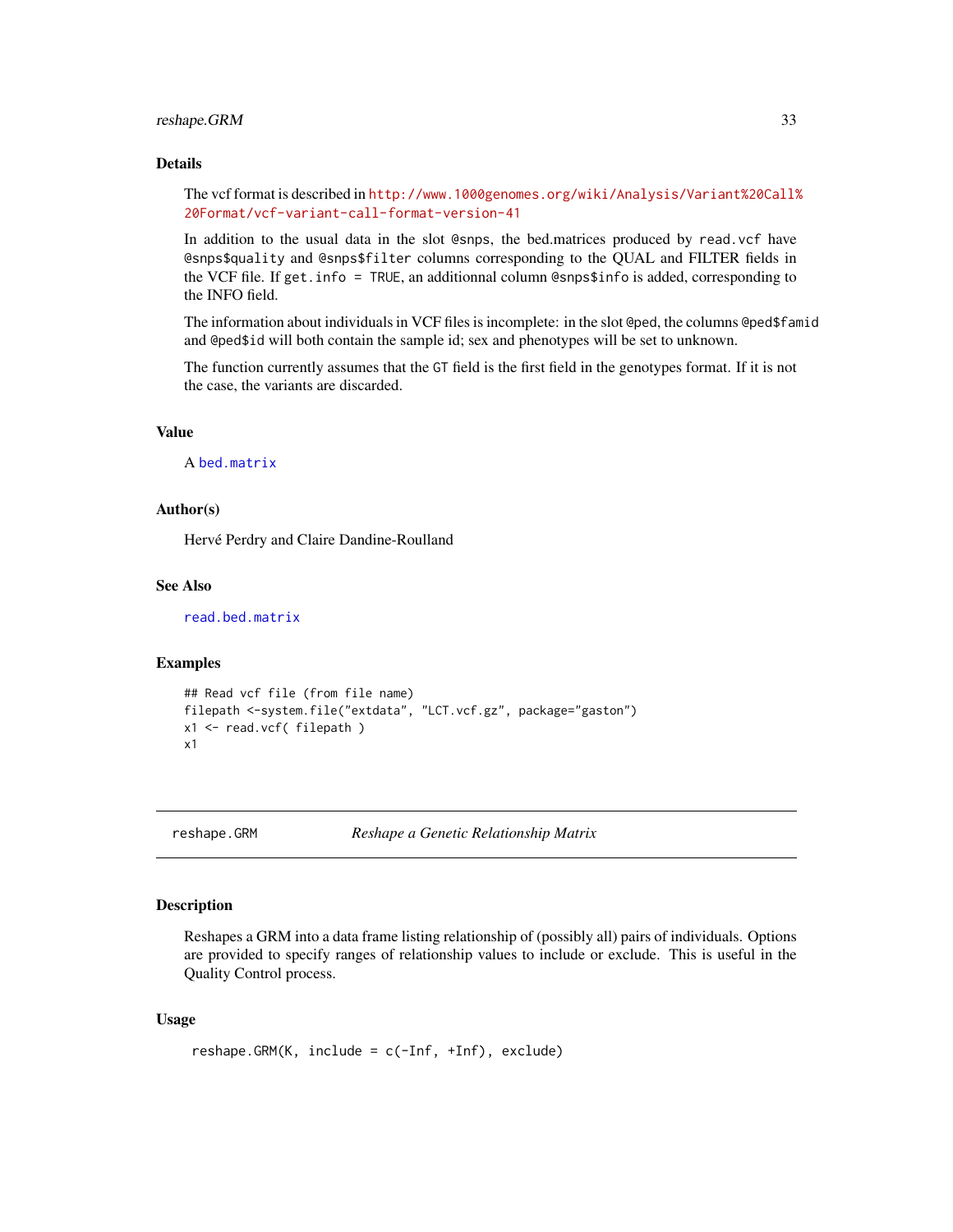#### <span id="page-33-0"></span>**Arguments**

| К       | A symmetric matrix (such as produced by GRM)                  |
|---------|---------------------------------------------------------------|
| include | Range of values to include (default is to include all values) |
| exclude | Range of values to exclude (default it to exclude nothing)    |

# Details

The relationship between individuals i and j is the coefficient  $k_{ij}$  in the matrix K. The functions lists all pair  $i, j$  with  $i < j$  and  $k_{ij}$  in the range defined by include and outside the range defined by exclude.

# Value

A data frame with three columns named i, j, k.

#### Author(s)

Hervé Perdry and Claire Dandine-Roulland

#### See Also

[GRM](#page-12-1)

#### Examples

```
# load chr2 data set (~10k SNPs in low LD)
x <- read.bed.matrix( system.file("extdata", "chr2.bed", package="gaston") )
# Compute Genetic Relationship Matrix
K \leftarrow GRM(x)# List all pairs if individuals with a relationship above 0.07
pairs <- reshape.GRM(K, exclude = c(-Inf, 0.07))
# Exclude first individual from each such pair
x1 \leftarrow x[ -pairs$i, ]
```
score.fixed.linear/score.fixed.logistic *Score Test for Covariates with Fixed Effects in Linear or Logistic Mixed Model*

# Description

Score Test for association between covariates and phenotype.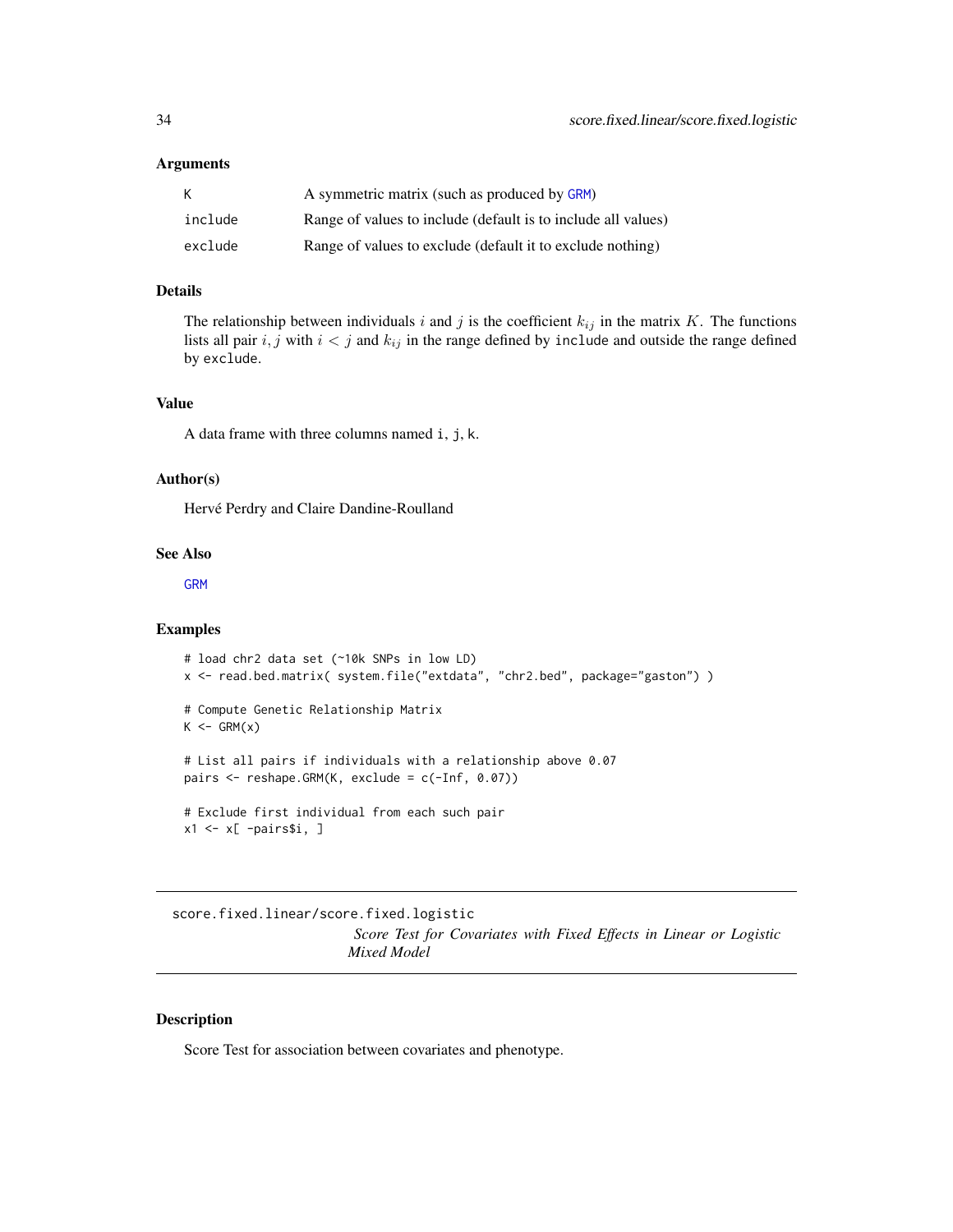# <span id="page-34-0"></span>Usage

```
score.fixed.linear(x, Y, X = matrix(1, length(Y)), K, ...)
score.fixed.logistic(x, Y, X = matrix(1, length(Y)), K, ...)
```
#### Arguments

| X | A matrix of covariates                                                                               |
|---|------------------------------------------------------------------------------------------------------|
| Υ | The phenotype vector                                                                                 |
| X | A covariable matrix. The default is a column vector of ones, to include an<br>intercept in the model |
| К | A positive definite matrix or a list of such matrices                                                |
|   | Optional arguments used to fit null model in 1mm. aireml or logistic.mm. aireml<br>function.         |

# Details

The function score.fixed.linear considers the linear mixed model

$$
Y = X\alpha + x\beta + \omega_1 + \ldots + \omega_k + \varepsilon
$$

whereas the score.fixed.logistic function considers the following logistic model

$$
logit(P[Y = 1|X, x, \omega_1, \ldots, \omega_k]) = X\alpha + x\beta + \omega_1 + \ldots + \omega_k
$$

with  $\omega_j \sim N(0, \tau_j K_j)$  where  $K_j$  are Genetic Relationship Matrix (GRM),  $\varepsilon \sim N(0, \sigma^2 I_n)$  and fixed effects  $\alpha$  and  $\beta$ .

The two functions give score test for  $H_0$ :  $\beta = 0$  vs  $H_1$ :  $\beta \neq 0$ . In this aim, all parameters under null model are estimated with lmm.aireml or logistic.mm.aireml.

# Value

A named list of values:

| score | <b>Estimated score</b>                 |
|-------|----------------------------------------|
| р     | The corresponding p-value              |
| log.p | The logarithm of corresponding p-value |

#### Author(s)

Hervé Perdry and Claire Dandine-Roulland

# See Also

[lmm.aireml](#page-20-1), [logistic.mm.aireml](#page-27-1)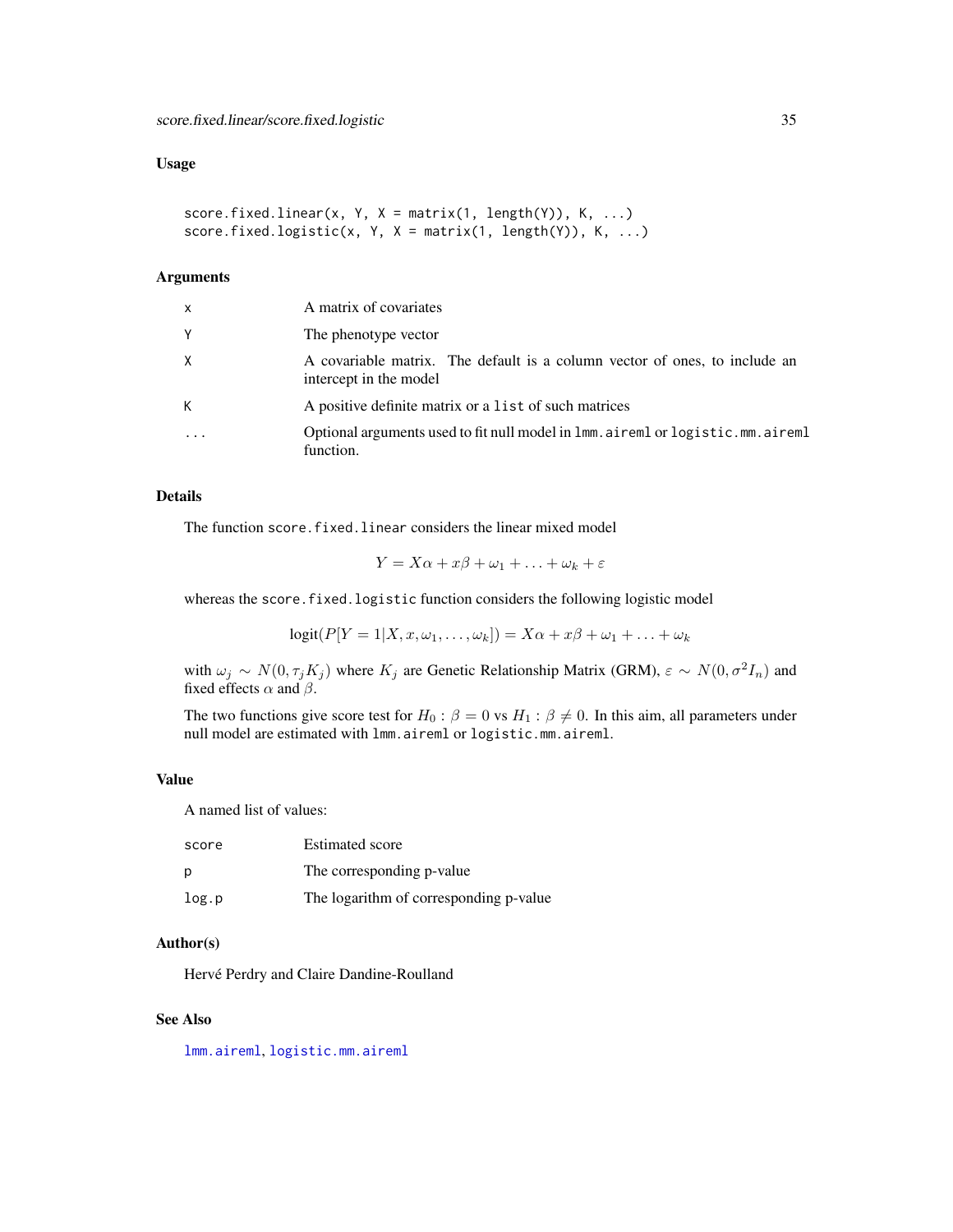# Examples

```
# Load data
data(AGT)
x <- as.bed.matrix(AGT.gen, AGT.fam, AGT.bim)
standardize(x) <- "p"
# Calculate GRM et its eigen decomposition
k \leq - GRM(x)eig <- eigen(k)
eig$values <- round(eig$values, 5)
# generate covariate matrix
set.seed(1)
X \leftarrow \text{cbind}(\text{rbinom}(nrow(x), 1, prob=1/2), rnorm(nrow(x)) )# simulate quantitative phenotype with polygenic component and covariate effects
y \le - X %*% c(-1, 0.5) + \text{lmm.simu}(0.3, 1, \text{eigenK=eig})$y
t <- score.fixed.linear(X, y, K=k, verbose=FALSE)
str(t)
# simulate binary phenotype with polygenic component and covariate effects
mu <- X %*% c(-1,0.5) + lmm.simu(1, 0, eigenK=eig)$y
pi <- 1/(1+exp(-mu))
y <- 1*( runif(length(pi))<pi )
tt <- score.fixed.logistic(X, y, K=k, verbose=FALSE)
str(tt)
```
score.variance.linear/score.variance.logistic *Variance Component Test in Linear or Logistic Mixed Model*

#### Description

Test if a variance component is significaly different from 0 using score test in a Linear or Logistic Mixed Model.

#### Usage

```
score.variance.linear(K0, Y, X = matrix(1, length(Y)), K, acc_davies=1e-10, ...)
score.variance.logistic(K0, Y, X = matrix(1, length(Y)), K, acc_davies=1e-10, \dots)
```
<span id="page-35-0"></span>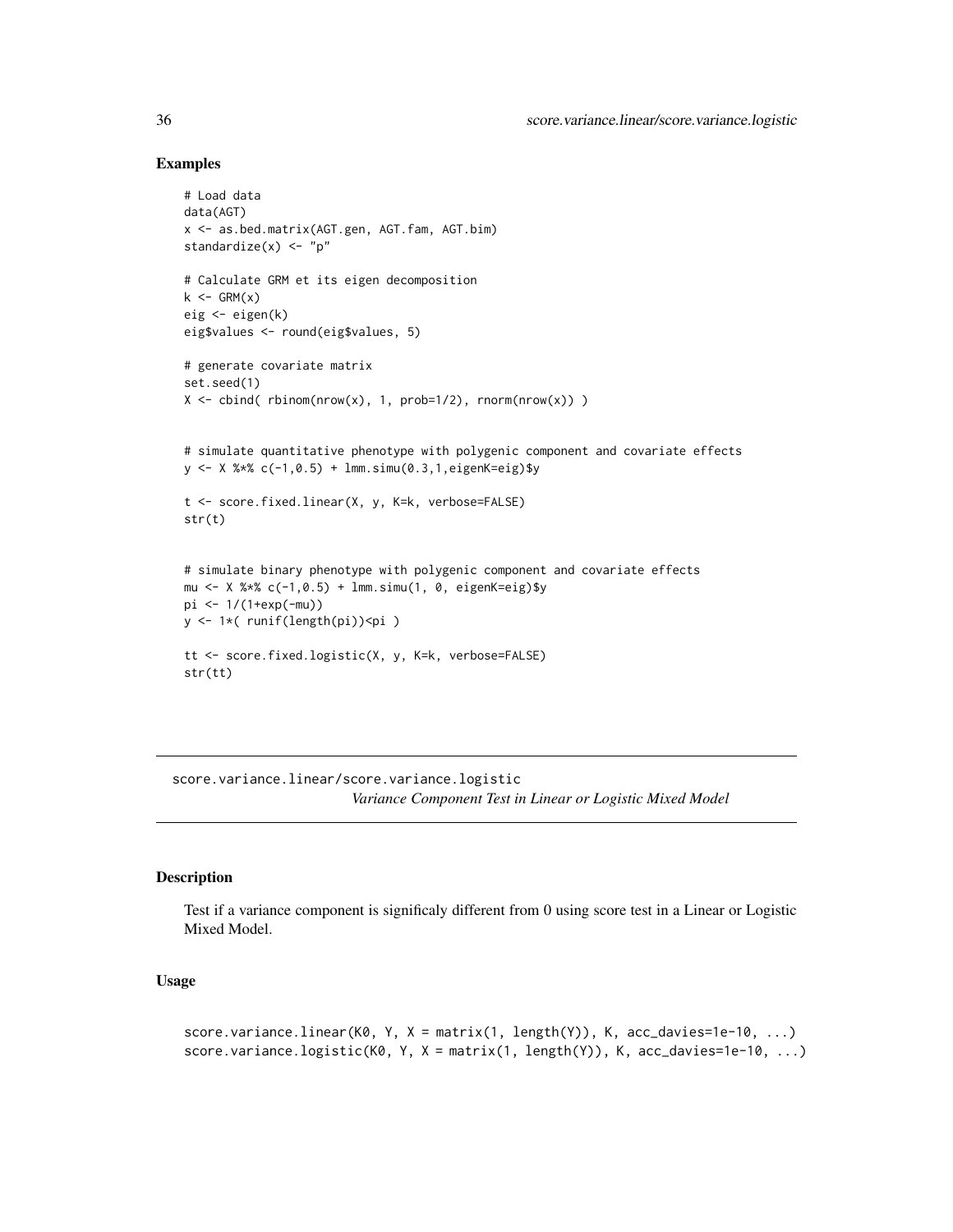#### **Arguments**

| K0         | A positive definite matrix                                                                            |
|------------|-------------------------------------------------------------------------------------------------------|
| Y          | The phenotype vector                                                                                  |
| X          | A covariate matrix. The default is a column vector of ones, to include an inter-<br>cept in the model |
| К          | A positive definite matrix or a list of such matrices                                                 |
| acc_davies | Accuracy in Davies method used to compute p-value                                                     |
|            | Optional arguments used to fit null model with lmm. aireml of logistic.mm. aireml<br>function.        |

#### Details

In score. variance. linear, we consider the linear mixed model

$$
Y = X\alpha + \gamma + \omega_1 + \ldots + \omega_k + \varepsilon
$$

or, in score.variance.logistic, we consider the following logistic model

$$
logit(P[Y = 1|X, x, \omega_1, \ldots, \omega_k]) = X\alpha + \gamma + \omega_1 + \ldots + \omega_k
$$

with  $\gamma \sim N(0, \kappa K_0)\gamma$ ,  $\omega_j \sim N(0, \tau_j K_j)$ ,  $\varepsilon \sim N(0, \sigma^2 I_n)$ .  $K_0$  and  $K_j$  are Genetic Relationship Matrix (GRM).

score.variance.linear and score.variance.logistic functions permit to test

$$
H_0: \kappa = 0 \text{ vs } H_1: \kappa > 0
$$

with, for linear mixed model, the score

$$
Q = Y^\prime P_O K_0 P_0 Y/2
$$

or, for logistic mixed model, the score

$$
Q = (Y - \pi_0)' K_0 (Y - \pi_0) / 2
$$

where  $P_0$  is the last matrix P computed in the optimization process for null model and  $\pi_0$  the vector of fitted values under null logistic model.

The associated p-value is computed with Davies method.

In this aim, all parameters under null model are estimated with lmm.aireml or logistic.mm.aireml. The p-value corresponding to the estimated score is computed using Davies method implemented in 'CompQuadForm' R package.

# Value

A named list of values:

p The corresponding p-value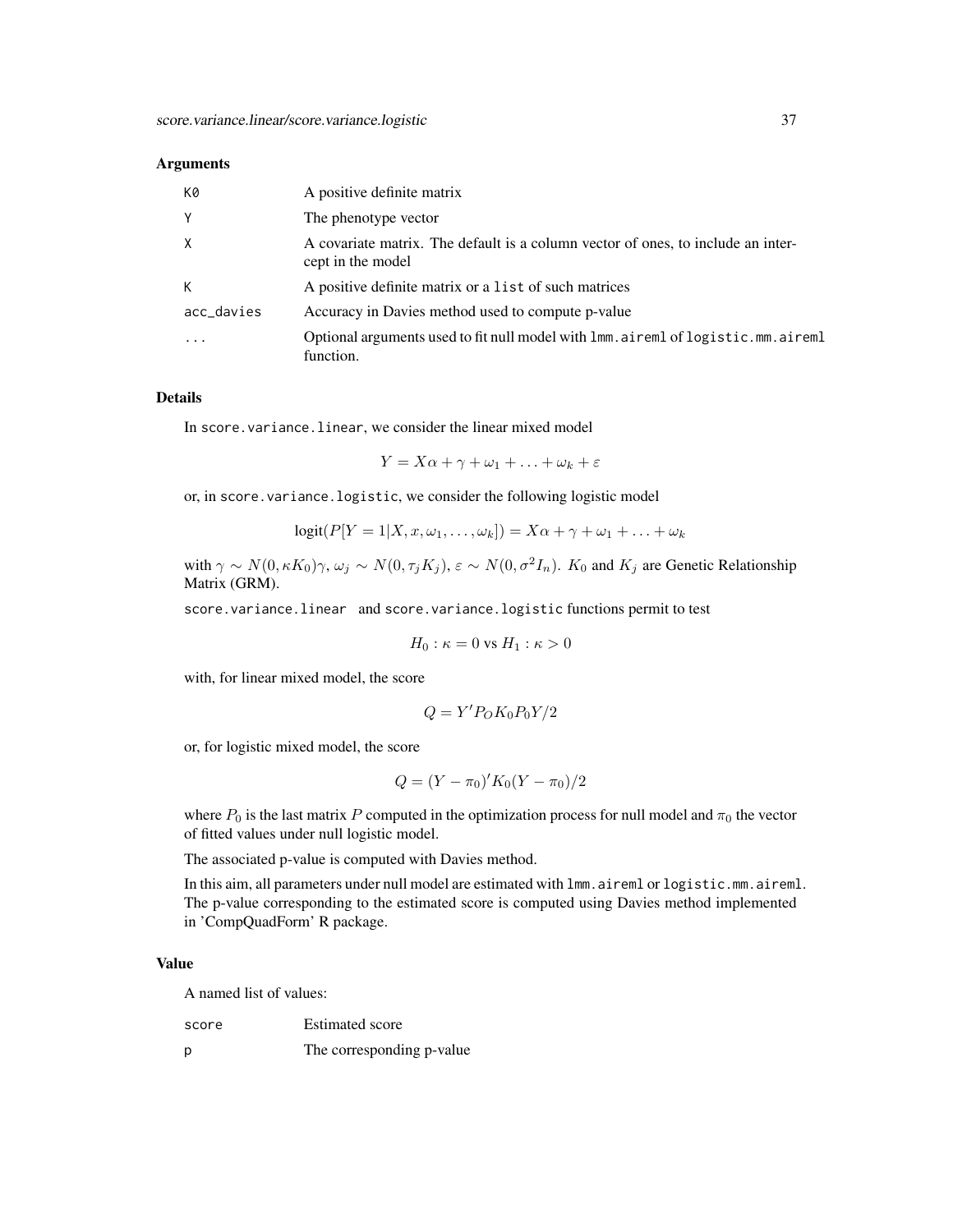#### <span id="page-37-0"></span>Author(s)

Hervé Perdry and Claire Dandine-Roulland

#### References

Davies R.B. (1980) *Algorithm AS 155: The Distribution of a Linear Combination of chi-2 Random Variables*, Journal of the Royal Statistical Society. Series C (Applied Statistics), 323-333

#### See Also

[lmm.aireml](#page-20-1), [logistic.mm.aireml](#page-27-1)

#### Examples

```
# Load data
data(AGT)
x <- as.bed.matrix(AGT.gen, AGT.fam, AGT.bim)
standardize(x) <- "p"
# Calculate GRM et its eigen decomposition
KØ \leftarrow GRM(x)eig <- eigen(K0)
eig$values <- round(eig$values, 5)
# generate an other positive matrix (to play the role of the second GRM)
set.seed(1)
R \leq - \text{random.pm(nrow(x))}# simulate quantitative phenotype with two polygenic components
y <- lmm.simu(0.1,1,eigenK=eig)$y + lmm.simu(0.2,0,eigenK=R$eigen)$y
t <- score.variance.linear(K0, y, K=R$K, verbose=FALSE)
str(t)
# simulate binary phenotype with two polygenic components
mu <- lmm.simu(0.1,0.5,eigenK=eig)$y + lmm.simu(0.2,0,eigenK=R$eigen)$y
pi <- 1/(1+exp(-mu))
y <- 1*(runif(length(pi))<pi)
tt <- score.variance.logistic(K0, y, K=R$K, verbose=FALSE)
str(tt)
```
<span id="page-37-1"></span>select.inds *Subsetting from a* [bed.matrix](#page-9-1)

#### Description

Returns subset of individuals satisfying a condition.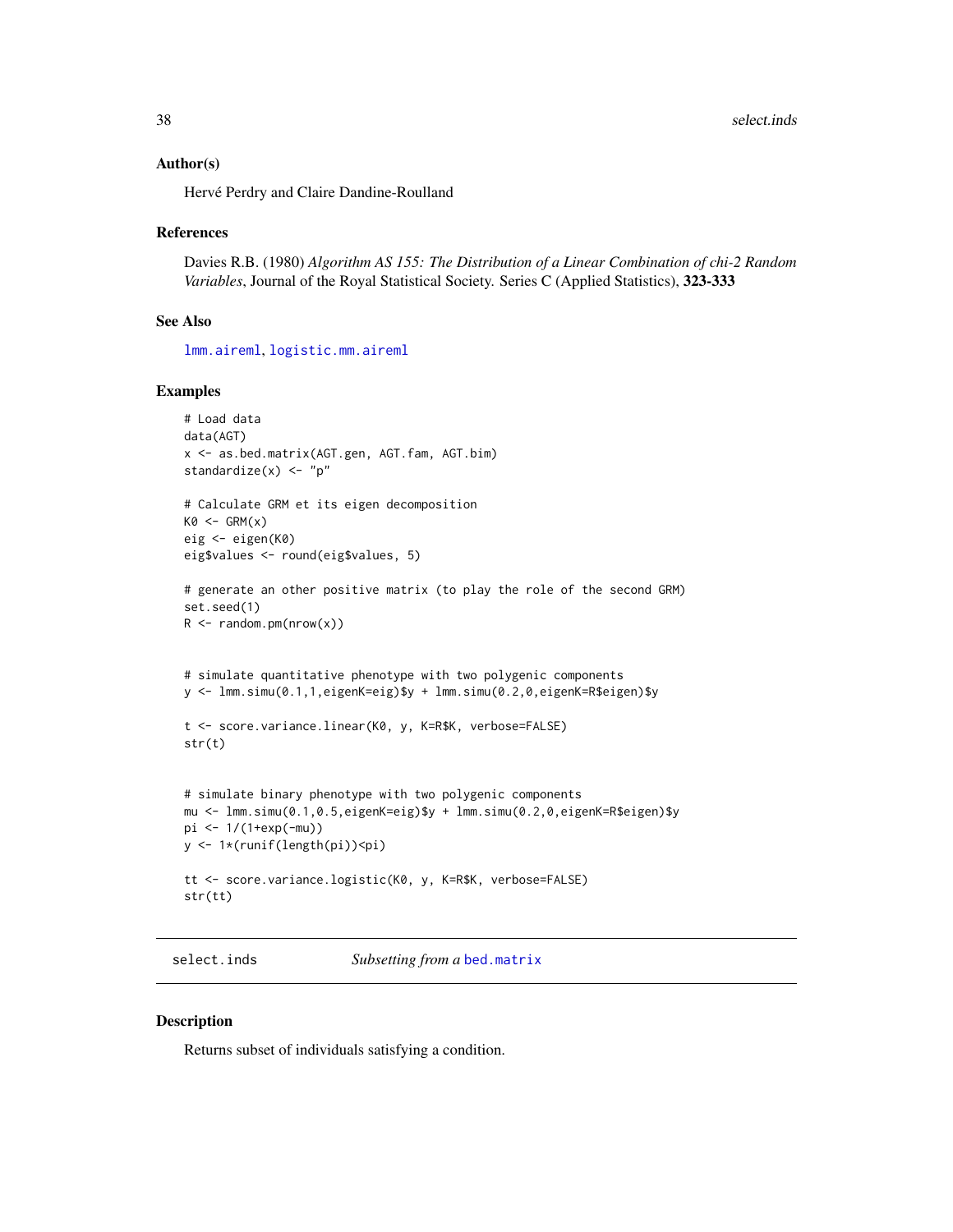#### <span id="page-38-0"></span>select.inds 39

# Usage

select.inds(x, condition)

#### Arguments

|           | A bed.matrix                         |
|-----------|--------------------------------------|
| condition | Condition used to select individuals |

# Details

The conditions can involve global variables and all variables defined in the data frame x@ped, in particular

- famid, id, father, mother, sex, pheno
- If basic stats have been computed (see [set.stats](#page-42-1)), N0, N1, N2, NAs, callrate, etc.

If some condition evaluate to NA (e.g. sex  $== 1$  when sex is undefined for some individuals), a warning is issued and the corresponding individuals are removed.

#### Value

A [bed.matrix](#page-9-1) similar to x, containing the selected individuals only

#### Author(s)

Hervé Perdry and Claire Dandine-Roulland

# See Also

[select.snps](#page-39-1), [set.stats](#page-42-1)

# Examples

```
# Load data
data(LCT)
x <- as.bed.matrix(LCT.gen, LCT.fam, LCT.bim)
# Select individuals with a call rate > 95%
# and more than 5% of heterozygous genotypes
y <- select.inds(x, callrate > 0.95 & N1/(N0+N1+N2) > 0.05)
y
```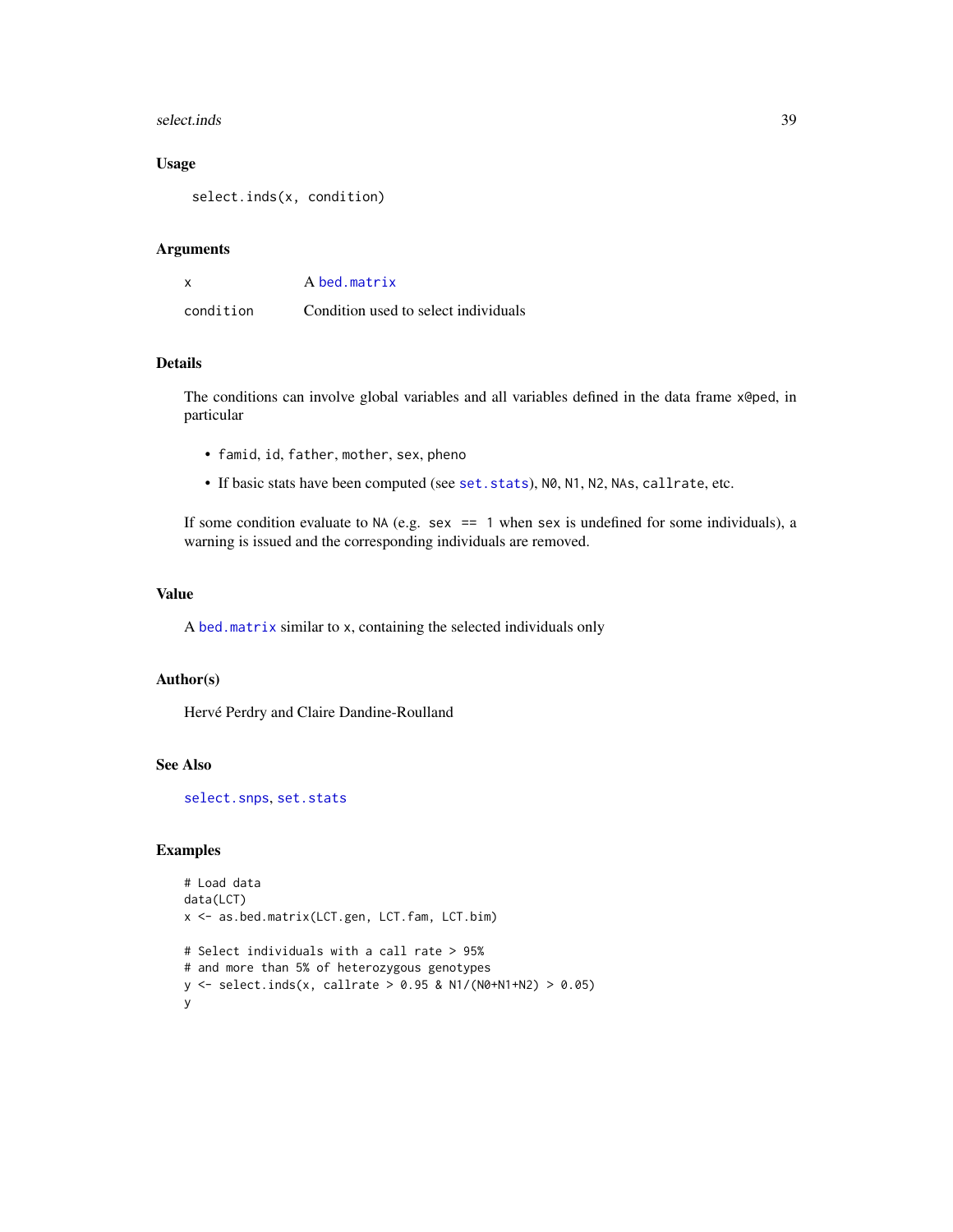<span id="page-39-1"></span><span id="page-39-0"></span>

Returns subset of SNPs satisfying a condition.

#### Usage

```
select.snps(x, condition)
```
#### Arguments

| X         | A bed.matrix                  |
|-----------|-------------------------------|
| condition | Condition used to select SNPs |

# Details

The conditions can involve global variables and all variables defined in the data frame x@snps, in particular

- chr, id, dist, pos, A1, A2
- If basic stats have been computed (see [set.stats](#page-42-1)), N0, N1, N2, NAs, callrate, maf, hz, etc.
- If Hardy-Weinberg Equilibrium test has been performed (see [set.hwe](#page-41-1)), hwe.

If some condition evaluate to NA (e.g. maf  $> 0$  when maf is undefined for some SNPs), a warning is issued and the corresponding SNPs are removed.

# Value

A [bed.matrix](#page-9-1) similar to x, containing the selected SNPs only

#### Author(s)

Hervé Perdry and Claire Dandine-Roulland

#### See Also

[select.snps](#page-39-1), [set.stats](#page-42-1), [set.hwe](#page-41-1)

# Examples

```
# Load data
data(LCT)
x <- as.bed.matrix(LCT.gen, LCT.fam, LCT.bim)
# Select SNPs with a maf > 5%
y \leftarrow select.snps(x, maf > 0.05)
y
```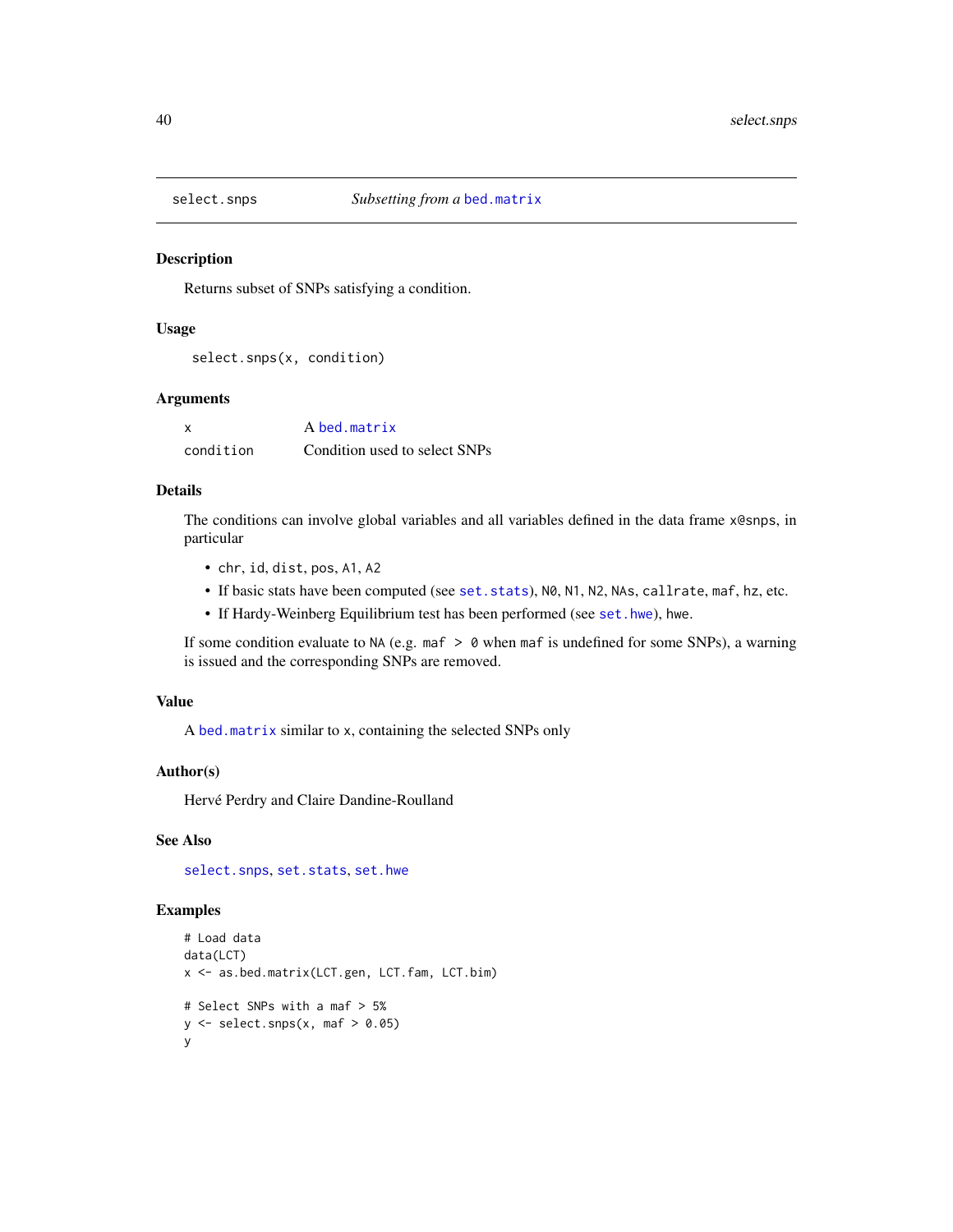<span id="page-40-1"></span><span id="page-40-0"></span>Returns an updated [bed.matrix](#page-9-1) with a new variable for the genomic sex of each individual.

# Usage

```
set.genomic.sex(x, plot = FALSE, verbose = getOption("gaston.verbose",TRUE))
```
# Arguments

| $\mathsf{x}$ | A bed.matrix                                          |
|--------------|-------------------------------------------------------|
| plot         | If TRUE, plots the variables used for the clustering  |
| verbose      | If TRUE, displays information on the function actions |

# Details

For each individual, the function uses the hetorozygosity rate for SNPs on X chromosome, and the call rate for SNPs on the Y chromosomes (both statistics computed by [set.stats](#page-42-1)), to cluster the individuals using [kmeans](#page-0-0).

If plot = TRUE, a plot is produced with the two variables used and the clusters determined by [kmeans](#page-0-0).

# Value

A [bed.matrix](#page-9-1) similar to x, with a new variable x@ped\$genomic.sex containing the genomic sex for each individual.

# Author(s)

Hervé Perdry

# See Also

[set.stats](#page-42-1)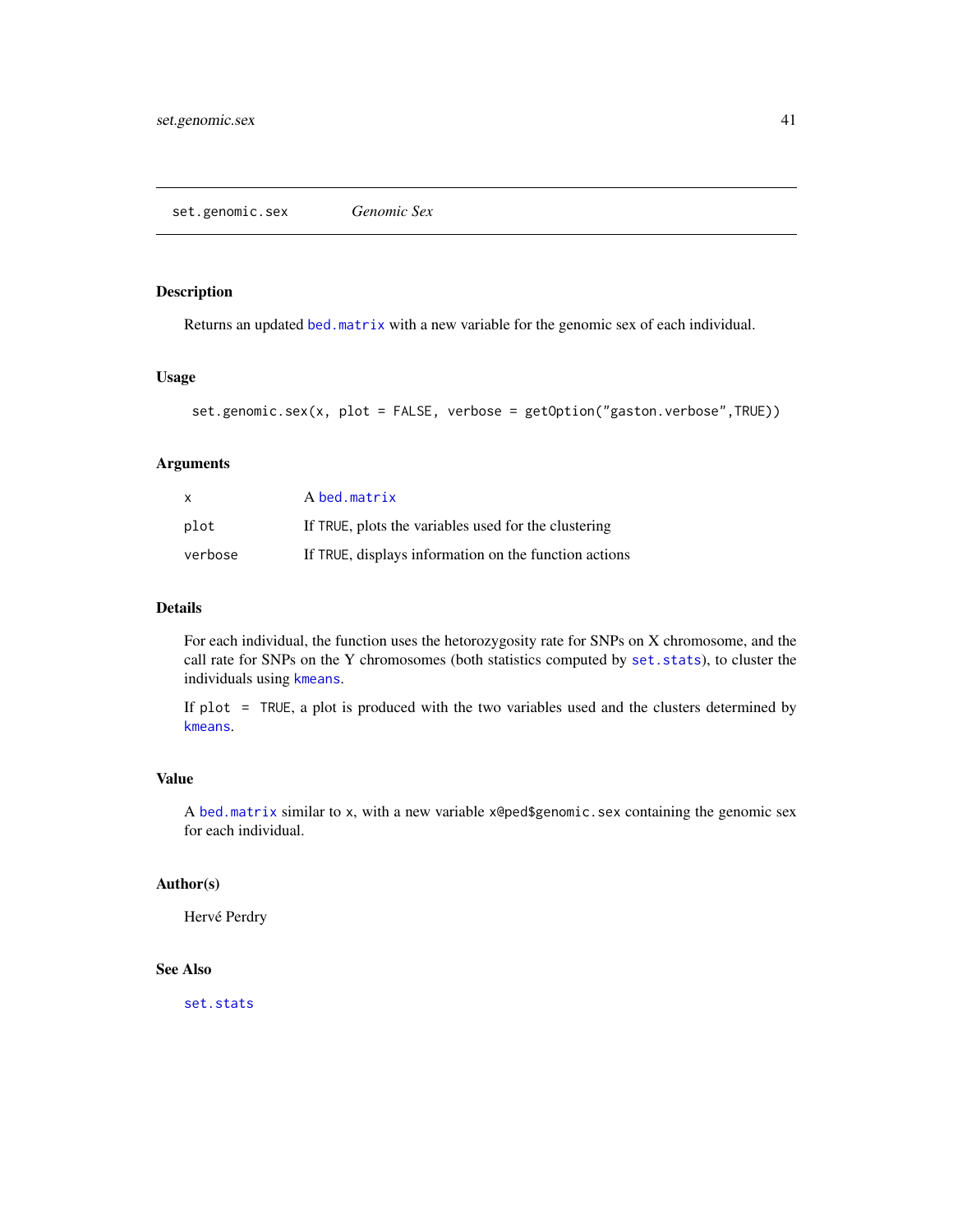<span id="page-41-1"></span><span id="page-41-0"></span>

Returns an updated [bed.matrix](#page-9-1) with a new variable for the p-values of an Hardy-Weinberg Equilibrium test.

#### Usage

```
set.hwe(x, method = c("chisquare", "exact"),
          verbose = getOption("gaston.verbose", TRUE))
```
# Arguments

| x       | A bed.matrix                                         |
|---------|------------------------------------------------------|
| method  | The method to use, either "chisquare" or "exact"     |
| verbose | If TRUE, display information on the function actions |

# Details

Two tests of Hardy-Weinberg Equilibrium are proposed:

- if method = "chisquare", the good old Chi-square test
- if method = "exact", Haldane's exact test (see Wigginton et al)

The function set.stats will be called first if necessary.

The  $p$ -value is set to 1.0 for SNPs on chromosomes Y and MT. For SNPs on chromosomes X, currently, the test is performed using only the genotypic counts of women.

#### Value

A [bed.matrix](#page-9-1) similar to x, with a new variable  $x$ @snps\$hwe containing the p-values for each SNP.

#### Author(s)

Hervé Perdry and Claire Dandine-Roulland

# References

Wigginton, J. E., Cutler, D. J., & Abecasis, G. R. (2005). *A note on exact tests of Hardy-Weinberg equilibrium*. The American Journal of Human Genetics, 76(5), 887-893

# See Also

[set.stats](#page-42-1), [set.genomic.sex](#page-40-1)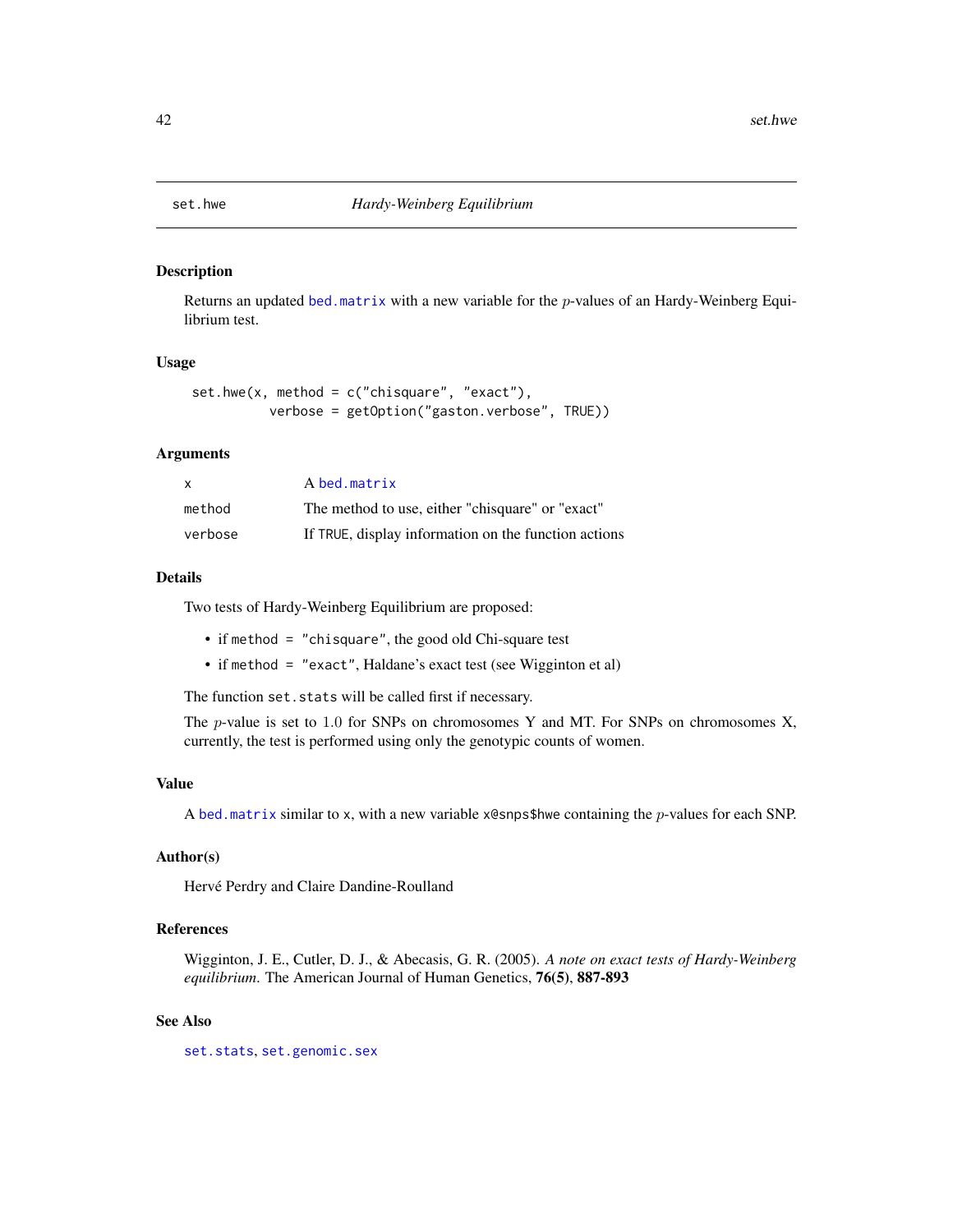#### <span id="page-42-0"></span>set.stats 43

#### Examples

```
# Load data
data(LCT)
x <- as.bed.matrix(LCT.gen, LCT.fam, LCT.bim)
# Compute Hardy-Weinberg p-values
x \leq -set.hwe(x)head( x@snps[,c("id","hwe")] )
```
<span id="page-42-1"></span>set.stats *Basic statistics for a* [bed.matrix](#page-9-1)

# Description

Return an updated [bed.matrix](#page-9-1) with new variables for several basic statistics.

#### Usage

```
set.stats(x, set.p = TRUE, set.mu_sigma = TRUE,
          verbose = getOption("gaston.verbose",TRUE))
set.stats.snps(x, set.p = TRUE, set.mu_sigma = TRUE,
               verbose = getOption("gaston.verbose",TRUE))
```
set.stats.ped(x, verbose = getOption("gaston.verbose",TRUE))

# Arguments

| $\mathsf{x}$ | A bed.matrix                                         |
|--------------|------------------------------------------------------|
| set.p        | If TRUE, x@p is updated                              |
| set.mu_sigma | If TRUE, xemu and xesigma are updated                |
| verbose      | If TRUE, display information on the function actions |

#### Details

set.stats is called by default by all functions that create a bed.matrix, unless the global option gaston.auto.set.stats is FALSE (cf example below).

set.stats and set.stats.ped update x@ped, adding the following variables:

- N0, N1, N2 and NAs give for each individual the number of autosomal SNPs with a genotype equal to 0, 1, 2 and missing, respectively
- N0.x, N1.x, N2.x and NAs.x idem for chromosome X
- N0.y, N1.y, N2.y and NAs.y idem for chromosome Y
- N0.mt, N1.mt, N2.mt and NAs.mt idem for mitochondrial SNPs
- callrate, callrate.x, callrate.y, callrate.mt is the individual callrate for autosomal, X, Y, mitochondrial SNPs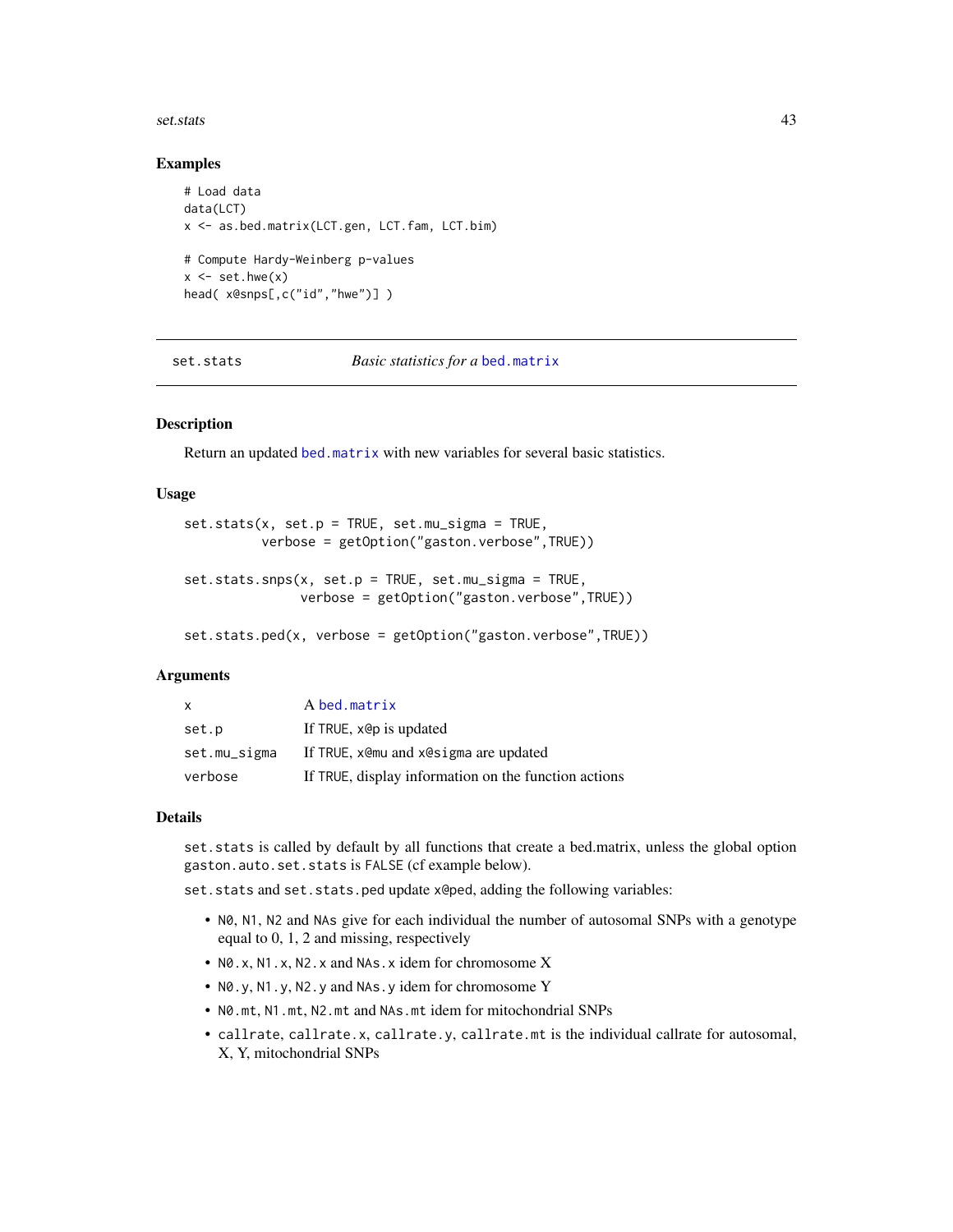- <span id="page-43-0"></span>• hz, hz.x, hz.y, hz.mt is the individual heterozygosity for autosomal, X, Y, mitochondrial SNPs
- set.stats and set.stats.snps update x@snps, adding the following variables:
	- N0, N1, N2 and NAs give for each SNP the number of individuals with a genotype equal to 0, 1, 2 and missing, respectively
	- N0.f, N1.f, N2.f and NAs.f give, only for SNPs on chromosome X, the number of female individuals with a genotype equal to 0, 1, 2 and missing, respectively
	- callrate is the SNP callrate (for Y linked SNPs, the callrate is computed usin males only).
	- maf is the Minor Allele Frequency
	- hz is the SNP heterozygosity (for X linked SNPs, the heterozygosity is computed using females only).

If set.p = TRUE,  $x \circ p$  is updated with the alternate allele frequency.

If set.mu\_sigma = TRUE, x@mu is updated with the genotype mean (equal to  $2 \star x \circ p$ ) and x@sigma with the genotype standard deviation (should be approximately sqrt( $2 \star x \cdot (\theta x + x \cdot \theta y)$ ) under Hardy-Weinberg Equilibrium).

#### Value

A [bed.matrix](#page-9-1) similar to x, with slots updated as described above.

#### Author(s)

Hervé Perdry and Claire Dandine-Roulland

#### See Also

[set.hwe](#page-41-1), [set.genomic.sex](#page-40-1)

#### Examples

```
# Disable auto set stats :
options(gaston.auto.set.stats = FALSE)
```

```
# Load data
data(TTN)
x <- as.bed.matrix(TTN.gen, TTN.fam, TTN.bim)
str(x@ped)
str(x@snps)
```

```
# Compute statistics
x \leftarrow set.stats(x)str(x@ped)
str(x@snps)
```

```
# restore default behavior
options(gaston.auto.set.stats = TRUE)
```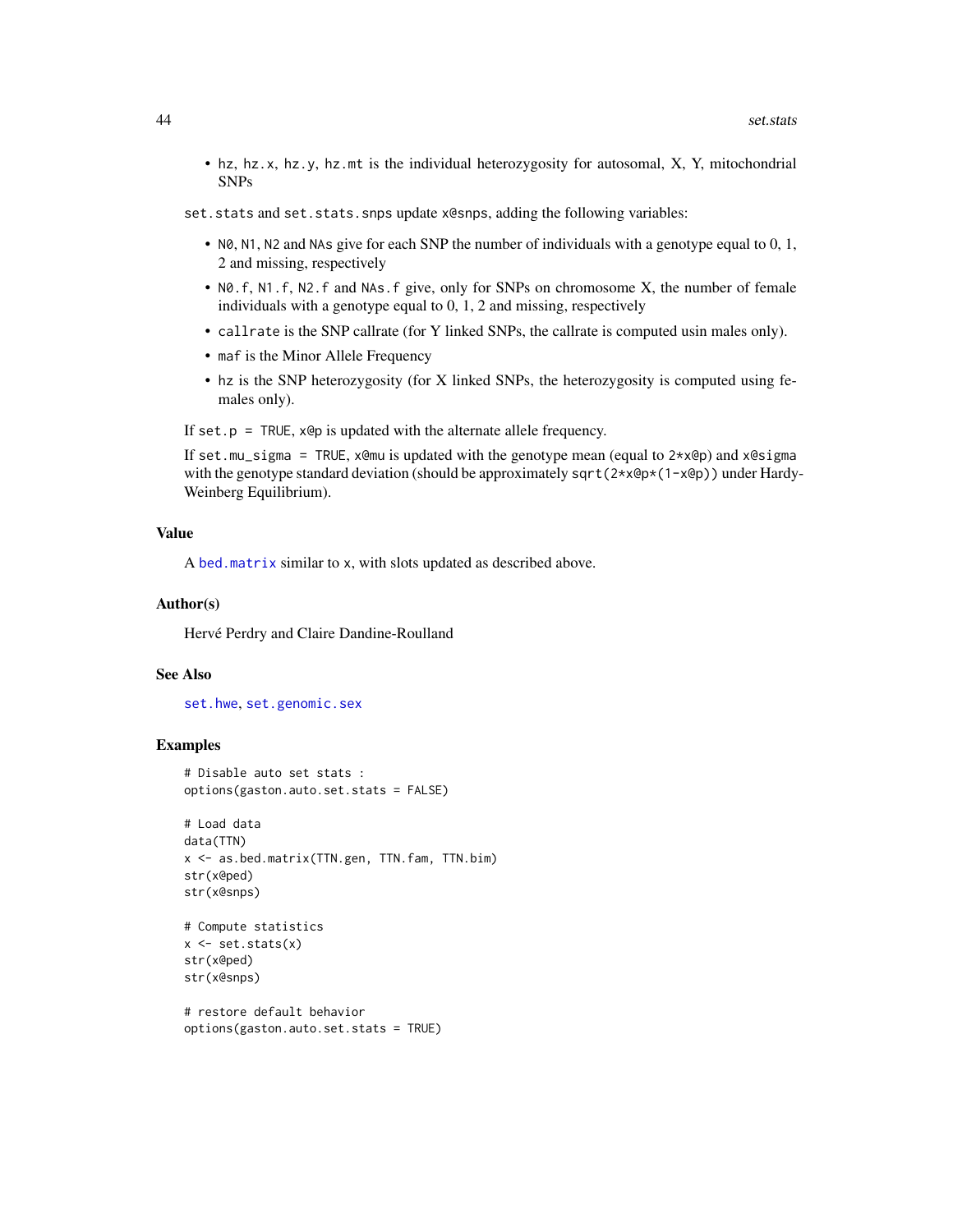<span id="page-44-0"></span>

Evaluate a condition and return logical vector or indices

# Usage

```
test.snps(x, condition, na.to.false = TRUE)
       test.inds(x, condition, na.to.false = TRUE)
       which.snps(x, condition)
       which.inds(x, condition)
```
# Arguments

| $\times$    | A bed.matrix                       |  |
|-------------|------------------------------------|--|
| condition   | Condition used to select SNPs      |  |
| na.to.false | If TRUE, NAs are replaced by FALSE |  |

#### Details

The conditions can involve global variables and all variables defined in the data frame x@snps, in particular for test.snps and which.snps

- chr, id, dist, pos, A1, A2
- If basic stats have been computed (see [set.stats](#page-42-1)), N0, N1, N2, NAs, callrate, maf, hz, etc.
- If Hardy-Weinberg Equilibrium test has been performed (see [set.hwe](#page-41-1)), hwe.

and for test.inds and which.inds

- famid, id, father, mother, sex, pheno
- If basic stats have been computed (see [set.stats](#page-42-1)), N0, N1, N2, NAs, callrate, etc.

# Value

test. snps and test. inds return a logical vector of length  $ncol(x)$  and  $nrow(x)$  respectively. which.snps(x, condition) is equivalent to which(test.snps(x, condition)) and which.inds(x, condition) to which(test.inds(x, condition)).

# See Also

[select.snps](#page-39-1), [select.inds](#page-37-1), [set.stats](#page-42-1), [set.hwe](#page-41-1)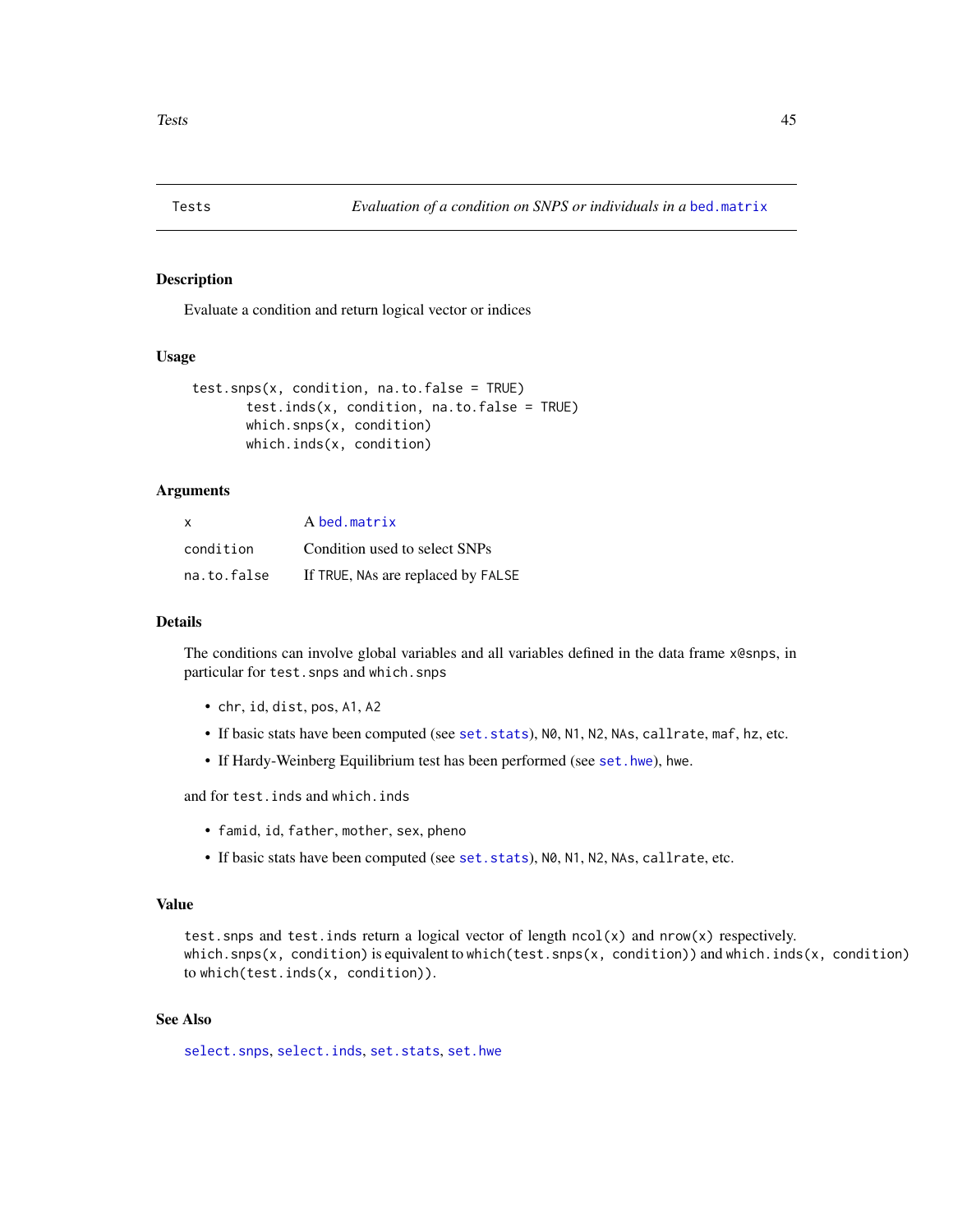#### Examples

```
# Load data
data(LCT)
x <- as.bed.matrix(LCT.gen, LCT.fam, LCT.bim)
# SNPs and individuals with a callrate < 100%
w <- test.snps(x, callrate < 1)
table(w)
which.snps(x, callrate \leq 1)
which.inds(x, callrate \langle 1 \rangle
```
TTN *TTN data set*

# Description

These data have been extracted from the 1000 Genomes data. The data set contains the genotype matrix TTN.gen, the pedigree matrix TTN. fam and a matrix TTN. bim, corresponding to 503 individuals of European populations and 733 SNPs on chromosome 2, on a ~600kb segment containing the Titin gene. There is also a factor TTN.pop, which gives the population from which each individual is drawn (CEU = Utah residents of Northern Western European ancestry,  $FIN = Finnish$ , GBR = England and Scottland, IBS = Iberian, TSI = Toscani).

# Usage

data(TTN)

#### Format

There are three data objects in the dataset:

TTN.gen Genotype matrix

TTN.fam Data frame containing all variables corresponding to a .fam file

TTN.bim Data frame containing all variables corresponding to a .bim file

TTN.pop Factor giving the population from which each individual is drawn

# Source

The data were obtained from the 1000 Genomes project (see <http://www.1000genomes.org/>).

#### References

McVean et al, 2012, *An integrated map of genetic variation from 1,092 human genomes*, Nature 491, 56-65 doi:10.1038/nature11632

# Examples

```
data(TTN)
x <- as.bed.matrix(TTN.gen, TTN.fam, TTN.bim)
x
```
<span id="page-45-0"></span>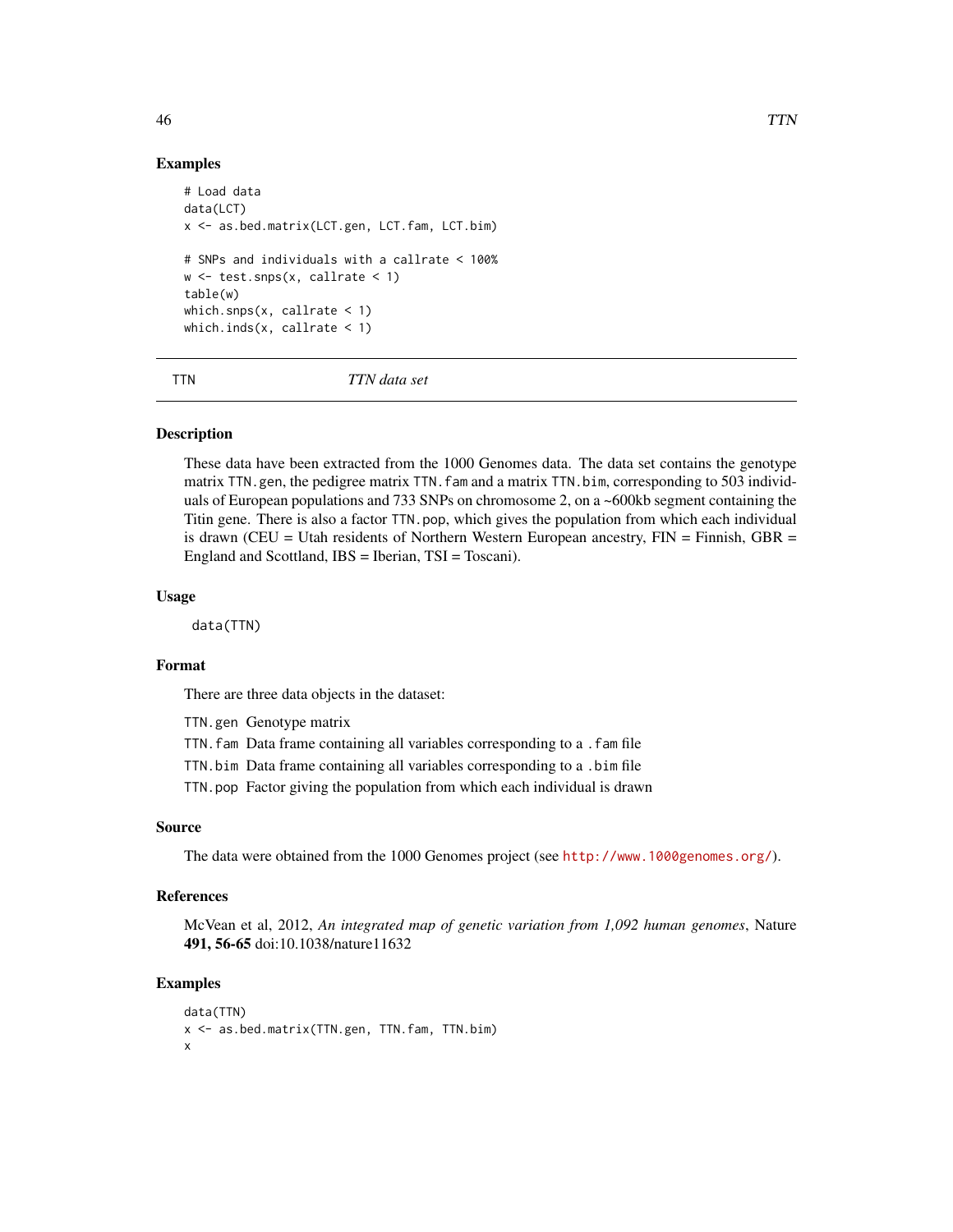<span id="page-46-1"></span><span id="page-46-0"></span>Save a [bed.matrix](#page-9-1) in several files

# Usage

```
write. bed.matrix(x, basename, bed = paste(basename, ".bed", sep=""),fam = paste(basename, ".fam", sep=""),
                              bim = paste(basename, ".bim", sep=""),
                              rds = paste(basename, ".rds", sep=""))
```
# Arguments

| X        | A hed matrix           |
|----------|------------------------|
| basename | Basename of all files  |
| hed      | Name of the . bed file |
| fam      | Name of the . fam file |
| bim      | Name of the .bim file  |
| rds      | Name of the rds file   |

# Details

If any of bed, fam, bim and rds is NULL, the corresponding file will not be written.

The .fam and .bim files are useful for reading files with other softwares. The .rds file can be read by read.bed.matrix.

The .bed, .fam and .bim files follow the PLINK specifications ([http://zzz.bwh.harvard.edu/](http://zzz.bwh.harvard.edu/plink/binary.shtml) [plink/binary.shtml](http://zzz.bwh.harvard.edu/plink/binary.shtml)).

# Author(s)

Hervé Perdry and Claire Dandine-Roulland

# See Also

[read.bed.matrix](#page-30-1), [saveRDS](#page-0-0)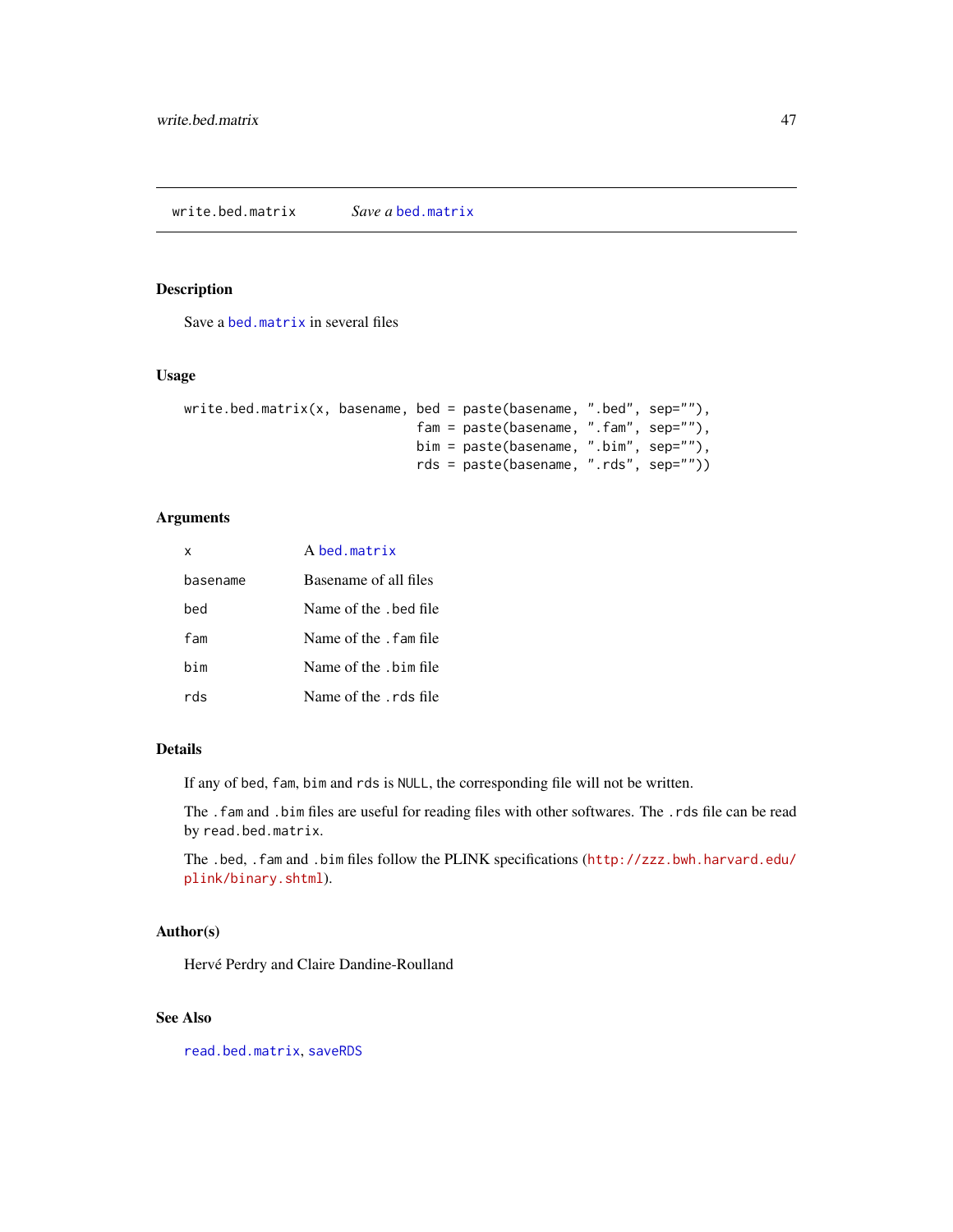# Examples

```
# Load data
data(LCT)
x <- as.bed.matrix(LCT.gen, LCT.fam, LCT.bim)
# Write object in LCT.bed and LCT.RData
## Not run:
write.bed.matrix(x, "LCT")
```
## End(Not run)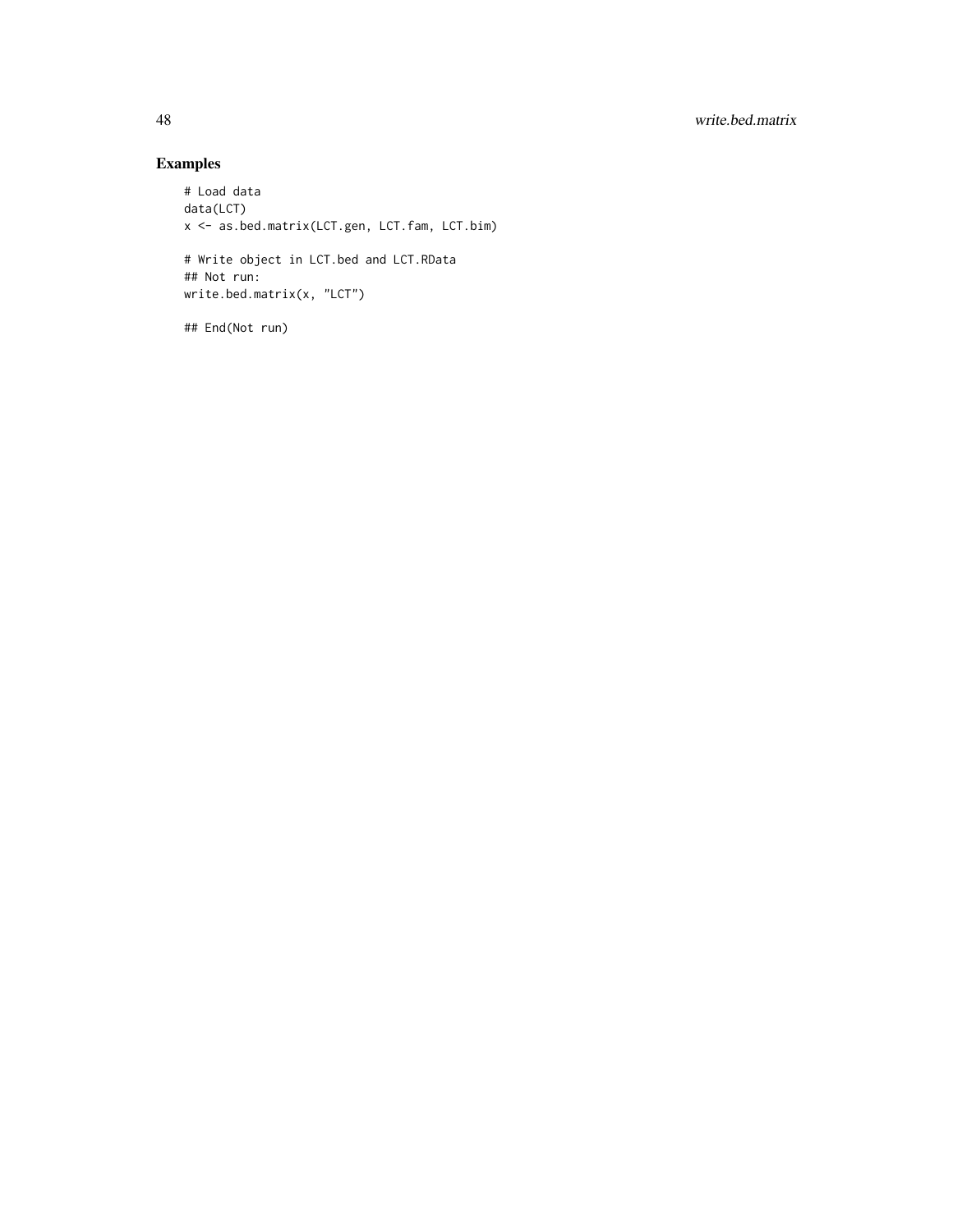# <span id="page-48-0"></span>**Index**

∗Topic Association Test as.bed.matrix, [5](#page-4-0) association.test, [6](#page-5-0) ∗Topic Average Information Restricted Maximum Likelihood (AIREML) lmm.aireml, [21](#page-20-0) logistic.mm.aireml, [28](#page-27-0) ∗Topic Chromosome is.autosome, [14](#page-13-0) ∗Topic Dominance Matrix DM, [12](#page-11-0) ∗Topic Eigen decomposition lmm.diago, [24](#page-23-0) lmm.diago.likelihood, [25](#page-24-0) ∗Topic Genetic Relationship Matrix GRM, [13](#page-12-0) reshape.GRM, [33](#page-32-0) ∗Topic Genetic effect lmm.aireml, [21](#page-20-0) logistic.mm.aireml, [28](#page-27-0) ∗Topic Genetics, SNP, association study, linear mixed models gaston-package, [2](#page-1-0) ∗Topic Genetic set.stats, [43](#page-42-0) ∗Topic Genomic Sex set.genomic.sex, [41](#page-40-0) ∗Topic Hardy-Weinberg set.hwe, [42](#page-41-0) ∗Topic Heat map lik.contour, [20](#page-19-0) ∗Topic Likelihood Maximization lmm.diago, [24](#page-23-0) ∗Topic Likelihood lmm.diago.likelihood, [25](#page-24-0) ∗Topic Linkage Disequilibrium LD, [16](#page-15-0) LD.plot, [17](#page-16-0)

LD.thin, [19](#page-18-0) ∗Topic P-value set.hwe, [42](#page-41-0) ∗Topic Penalized Quasi-Likelihood logistic.mm.aireml, [28](#page-27-0) ∗Topic Score Test score.fixed.linear/score.fixed.logistic, [34](#page-33-0) ∗Topic Simulations lmm.simu, [27](#page-26-0) ∗Topic Statistics set.stats, [43](#page-42-0) ∗Topic Variance Component Test score.variance.linear/score.variance.logistic, [36](#page-35-0) ∗Topic classes bed.matrix-class, [10](#page-9-0) ∗Topic datasets AGT, [4](#page-3-0) LCT, [15](#page-14-0) TTN, [46](#page-45-0) ∗Topic loadings bed.loadings, [8](#page-7-0) ∗Topic vcf files read.vcf, [32](#page-31-0) [, bed.matrix, logical, logical, missing-method *(*bed.matrix-class*)*, [10](#page-9-0) [, bed.matrix, logical, missing, missing-method *(*bed.matrix-class*)*, [10](#page-9-0) [,bed.matrix,logical,numeric,missing-method *(*bed.matrix-class*)*, [10](#page-9-0) [, bed.matrix, missing, logical, missing-method *(*bed.matrix-class*)*, [10](#page-9-0) [, bed.matrix, missing, numeric, missing-method *(*bed.matrix-class*)*, [10](#page-9-0) [, bed.matrix, numeric, logical, missing-method *(*bed.matrix-class*)*, [10](#page-9-0) [, bed.matrix, numeric, missing, missing-method *(*bed.matrix-class*)*, [10](#page-9-0)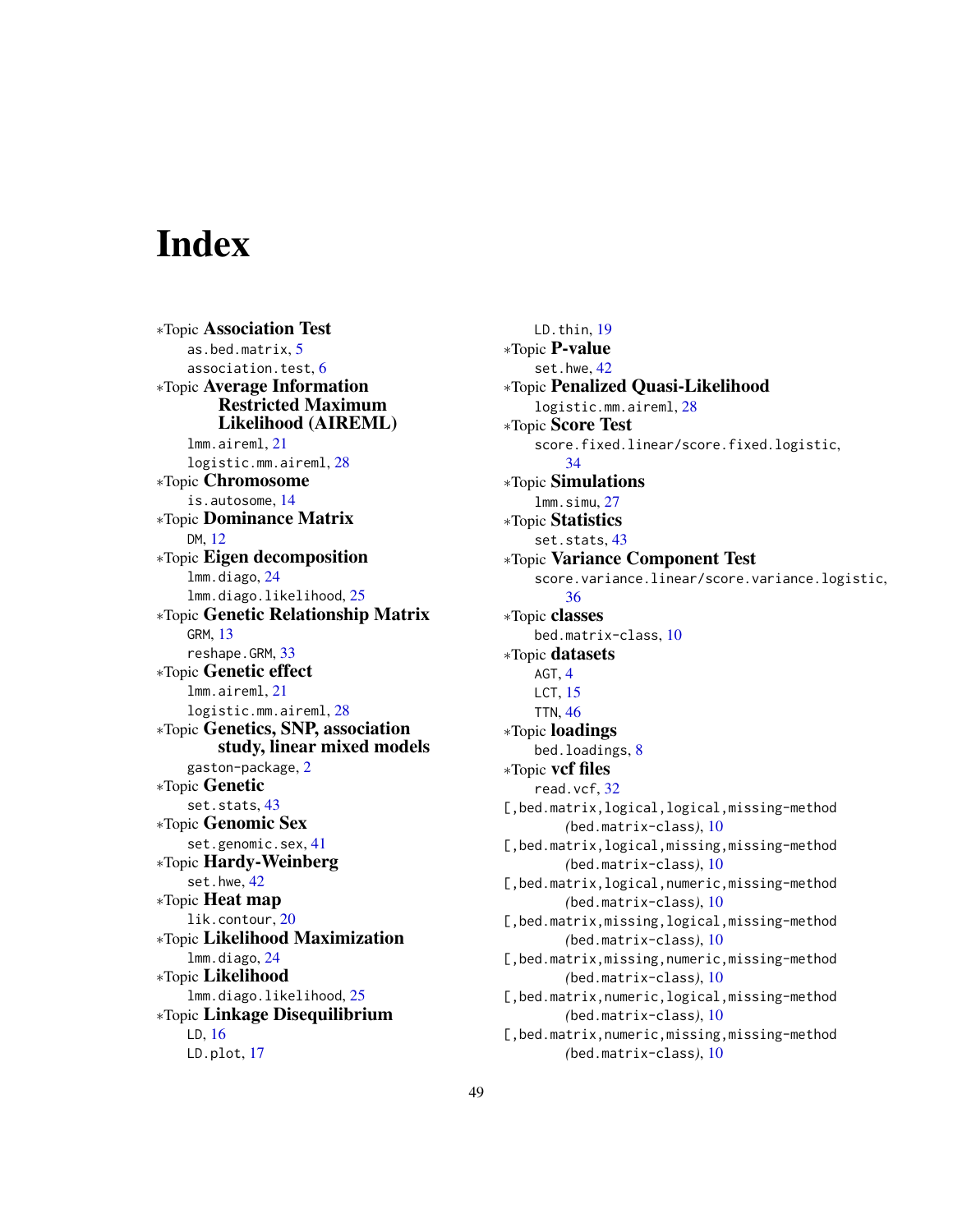[,bed.matrix,numeric,numeric,missing-method image, *[21](#page-20-0) (*bed.matrix-class*)*, [10](#page-9-0) %\*%,bed.matrix,matrix-method *(*bed.matrix-class*)*, [10](#page-9-0) %\*%,bed.matrix,vector-method *(*bed.matrix-class*)*, [10](#page-9-0) %\*%,matrix,bed.matrix-method *(*bed.matrix-class*)*, [10](#page-9-0) %\*%,vector,bed.matrix-method *(*bed.matrix-class*)*, [10](#page-9-0)

AGT, [4](#page-3-0) as.bed.matrix, [5](#page-4-0) as.matrix, *[3](#page-2-0)* as.matrix,bed.matrix-method *(*bed.matrix-class*)*, [10](#page-9-0) association.test, *[3](#page-2-0)*, [6](#page-5-0)

bed.loadings, *[3](#page-2-0)*, [8,](#page-7-0) *[13](#page-12-0)* bed.matrix, *[3](#page-2-0)*, *[6](#page-5-0)*, *[9](#page-8-0)*, *[12,](#page-11-0) [13](#page-12-0)*, *[16](#page-15-0)*, *[19](#page-18-0)*, *[31–](#page-30-0)[33](#page-32-0)*, *[38](#page-37-0)[–45](#page-44-0)*, *[47](#page-46-0)* bed.matrix *(*bed.matrix-class*)*, [10](#page-9-0) bed.matrix-class, [10](#page-9-0)

cbind *(*bed.matrix-class*)*, [10](#page-9-0) cbind,bed.matrix-method *(*bed.matrix-class*)*, [10](#page-9-0) coerce,bed.matrix,matrix-method *(*bed.matrix-class*)*, [10](#page-9-0) coerce,bed.matrix,vector-method *(*bed.matrix-class*)*, [10](#page-9-0) coerce,matrix,bed.matrix-method *(*bed.matrix-class*)*, [10](#page-9-0) coerce,vector,bed.matrix-method *(*bed.matrix-class*)*, [10](#page-9-0) contour, *[20,](#page-19-0) [21](#page-20-0)*

dim,bed.matrix-method *(*bed.matrix-class*)*, [10](#page-9-0) DM, [12](#page-11-0)

eigen, *[31](#page-30-0)*

gaston *(*gaston-package*)*, [2](#page-1-0) gaston-package, [2](#page-1-0) GRM, *[3](#page-2-0)*, *[6](#page-5-0)*, *[11,](#page-10-0) [12](#page-11-0)*, [13,](#page-12-0) *[14](#page-13-0)*, *[34](#page-33-0)*

head,bed.matrix-method *(*bed.matrix-class*)*, [10](#page-9-0) is.autosome, [14](#page-13-0) is.chr.mt *(*is.autosome*)*, [14](#page-13-0) is.chr.x *(*is.autosome*)*, [14](#page-13-0) is.chr.y *(*is.autosome*)*, [14](#page-13-0)

kmeans, *[41](#page-40-0)*

```
LCT, 15
LD, 3, 16, 18, 20
LD.plot, 16, 17
LD.thin, 3, 14, 16, 19
lik.contour, 20
lmm.aireml, 3, 6–8, 13, 21, 25, 26, 35, 38
lmm.diago, 4, 7, 8, 13, 23, 24, 26
lmm.diago.likelihood, 4, 21, 25, 25
lmm.diago.profile.likelihood
         (lmm.diago.likelihood), 25
lmm.simu, 4, 23, 27, 31
logistic.mm.aireml, 6–8, 28, 35, 38
```

```
matrix,data.frameOrNULL,data.frameOrNULL-method
        (bed.matrix-class), 10
mu (bed.matrix-class), 10
mu,bed.matrix-method
        (bed.matrix-class), 10
mu<- (bed.matrix-class), 10
mu<-,bed.matrix-method
        (bed.matrix-class), 10
```

```
optimize, 8, 24, 25
```
p *(*bed.matrix-class*)*, [10](#page-9-0) p,bed.matrix-method *(*bed.matrix-class*)*, [10](#page-9-0) p<- *(*bed.matrix-class*)*, [10](#page-9-0) p<-,bed.matrix-method *(*bed.matrix-class*)*, [10](#page-9-0)

random.pm, *[4](#page-3-0)*, *[28](#page-27-0)*, [30](#page-29-0) rbind *(*bed.matrix-class*)*, [10](#page-9-0) rbind,bed.matrix-method *(*bed.matrix-class*)*, [10](#page-9-0) Rcpp, *[2](#page-1-0)* RcppEigen, *[2](#page-1-0)* RcppParallel, *[2](#page-1-0)* read.bed.matrix, *[3](#page-2-0)*, *[11](#page-10-0)*, [31,](#page-30-0) *[33](#page-32-0)*, *[47](#page-46-0)* read.vcf, *[3](#page-2-0)*, [32](#page-31-0) reshape.GRM, *[12,](#page-11-0) [13](#page-12-0)*, [33](#page-32-0)